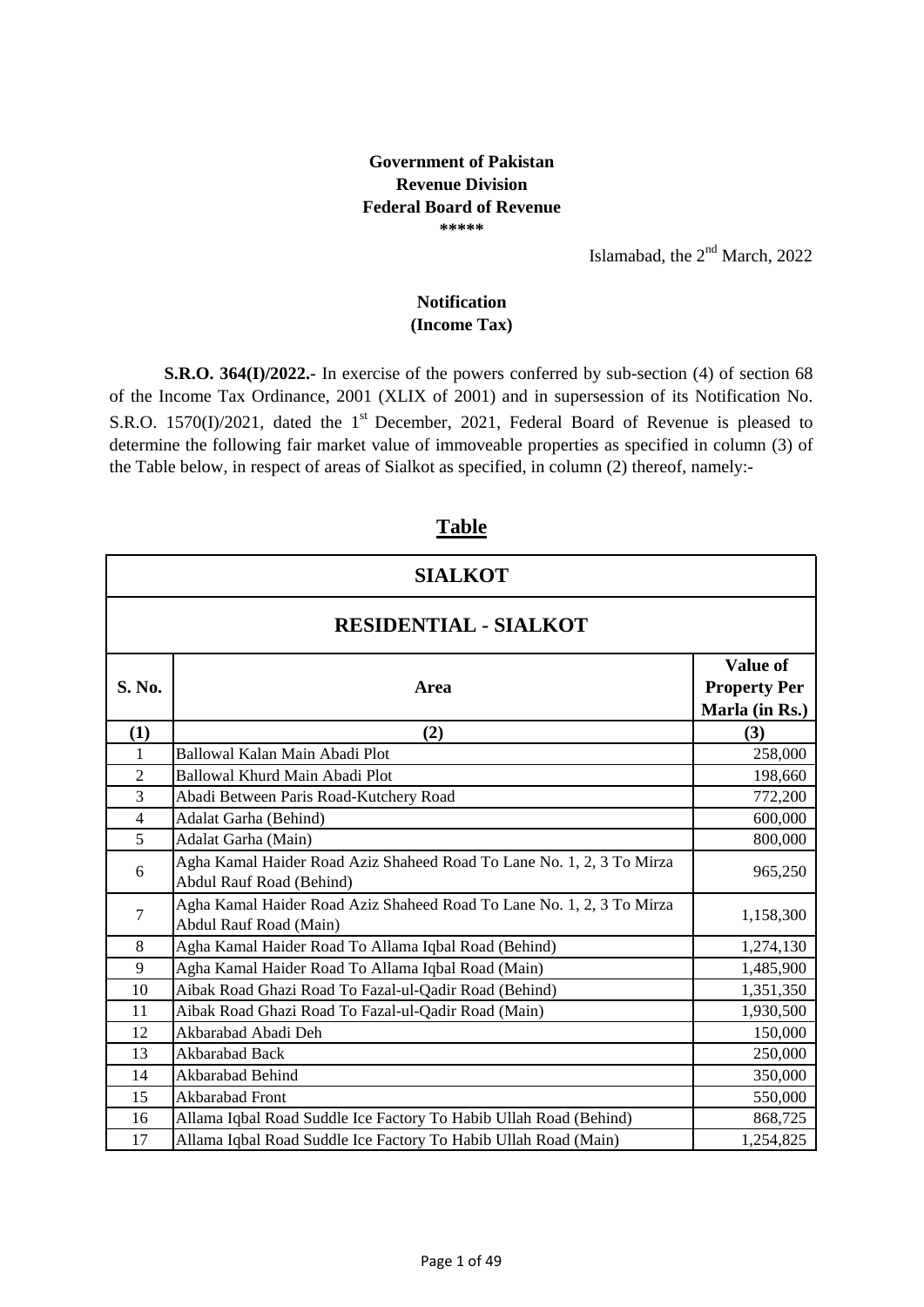| 18 | Allama Iqbal Road To Ghausia Road (Behind)                   | 1,061,775    |
|----|--------------------------------------------------------------|--------------|
| 19 | Allama Iqbal Road To Ghausia Road (Main)                     | 1,486,485    |
| 20 | Allama Iqbal Road, Habib Ullah Road To Faisal Chowk (Behind) | 1,351,350    |
| 21 | Allama Iqbal Road, Habib Ullah Road To Faisal Chowk (Main)   | 1,930,500    |
| 22 | Alou Chak (Behind)                                           | 300,000      |
| 23 | Alou Chak (Main)                                             | 400,000      |
| 24 | Ambanwali Chhapri                                            | 386,100      |
| 25 | Arazi Yaqoob Link Road                                       | 350,000      |
| 26 | Arazi Yaqoob Main Road                                       | 600,000      |
| 27 | Arazi Yaqoob Off Road                                        | 350,000      |
| 28 | Arazi Yaqoob                                                 | 482,625      |
| 29 | Arazi Yaqoob (Link Road)                                     | 300,000      |
| 30 | Askari Colony-I (Per House up to 10 Marlas) (Front)          | 24, 131, 250 |
| 31 | Askari Colony-II (Per House up to 10 Marlas) (Front)         | 27,027,000   |
| 32 | Aziz Shaheed Colony (Behind)                                 | 1,351,350    |
| 33 | Aziz Shaheed Colony (Main)                                   | 1,930,500    |
| 34 | Aziz Shaheed Road (Behind)                                   | 1,158,300    |
| 35 | Aziz Shaheed Road (Main)                                     | 1,544,400    |
| 36 | Aziz Shaheed Road Jehangir Road To Tariq Road (Behind)       | 1,158,300    |
| 37 | Aziz Shaheed Road Jehangir Road To Tariq Road (Main)         | 1,544,400    |
| 38 | Aziz Shaheed Road To Katcha Jehangir Road (Behind)           | 965,250      |
| 39 | Aziz Shaheed Road To Katcha Jehangir Road (Main)             | 1,351,350    |
| 40 | B.C. Bazar Tariq Road To Khalid Road (Behind)                | 965,250      |
| 41 | B.C. Bazar Tariq Road To Khalid Road (Main)                  | 1,158,300    |
| 42 | B.I. Bazar (Behind)                                          | 675,675      |
| 43 | B.I. Bazar (Main)                                            | 772,200      |
| 44 | Babay Di Bairi                                               | 579,150      |
| 45 | Ballowal Kalan Abadi Deh                                     | 300,000      |
| 46 | <b>Ballowal Kalan Back</b>                                   | 300,000      |
| 47 | <b>Ballowal Kalan Behind</b>                                 | 300,000      |
| 48 | <b>Ballowal Kalan Front</b>                                  | 300,000      |
| 49 | Ballowal Khurd Abadi Deh                                     | 300,000      |
| 50 | <b>Ballowal Khurd Back</b>                                   | 300,000      |
| 51 | <b>Ballowal Khurd Behind</b>                                 | 300,000      |
| 52 | <b>Ballowal Khurd Front</b>                                  | 300,000      |
| 53 | Bank Road (Chowk Green Cafe To Railway Road)                 | 1,158,300    |
| 54 | <b>Bano Bazar</b>                                            | 965,250      |
| 55 | Bansanwala Bazar                                             | 772,200      |
| 56 | Bawaryana Abadi Deh                                          | 300,000      |
| 57 | Bawaryana Back                                               | 300,000      |
| 58 | Bawaryana Behind                                             | 300,000      |
| 59 | Bazaar Kalan (Main)                                          | 1,158,300    |
| 60 | Bazaar Kathianwala                                           | 965,250      |
| 61 | Bazaar Sarafan                                               | 1,158,300    |
| 62 | Bazar Gali Phullanwali                                       | 807,300      |
| 63 | <b>Bhadal</b>                                                | 500,000      |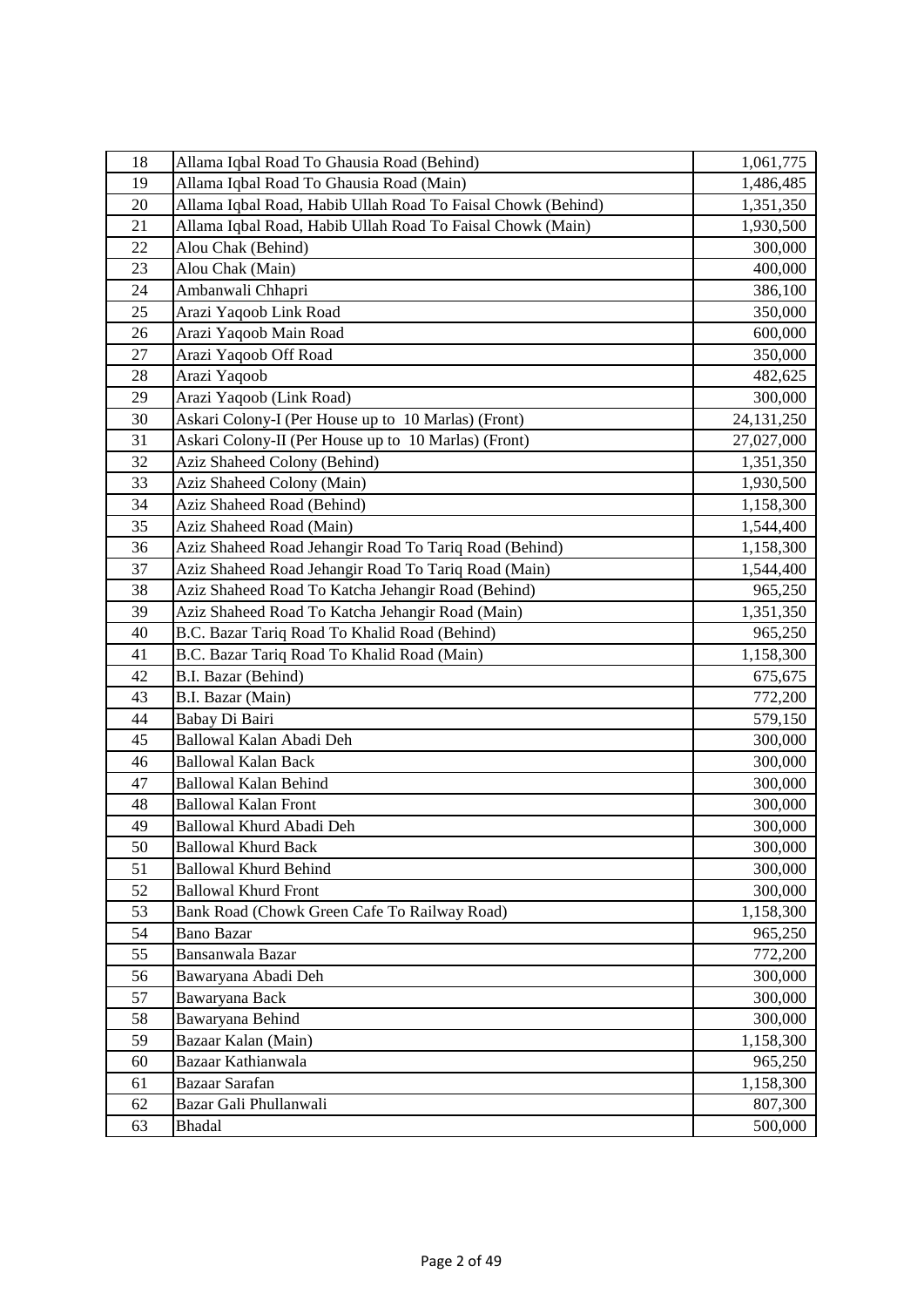| 64  | <b>Bhadal</b> - Link Road                        | 250,000   |
|-----|--------------------------------------------------|-----------|
| 65  | <b>Bhadal</b> - Main Road                        | 500,000   |
| 66  | <b>Bhadal</b> - Off Road                         | 250,000   |
| 67  | <b>Bharth Abadi Deh</b>                          | 300,000   |
| 68  | <b>Bharth Behind</b>                             | 250,000   |
| 69  | <b>Bhoth Abadi Deh</b>                           | 300,000   |
| 70  | <b>Bhoth Back</b>                                | 200,000   |
| 71  | <b>Bhoth Behind</b>                              | 250,000   |
| 72  | <b>Bhoth Front</b>                               | 300,000   |
| 73  | Bhulla Abadi Deh                                 | 300,000   |
| 74  | <b>Bhulla Back</b>                               | 300,000   |
| 75  | <b>Bhulla Behind</b>                             | 300,000   |
| 76  | <b>Bhulla Front</b>                              | 500,000   |
| 77  | <b>Bounkan Bounkan</b>                           | 289,575   |
| 78  | Bounkan Ghair Mumkin Garhay                      | 115,830   |
| 79  | Bucher Khana, Majeed Pura                        | 675,675   |
| 80  | <b>Butter Off Road</b>                           | 500,000   |
| 81  | Chah Khujuri Wala                                | 482,625   |
| 82  | Chah Ragian Wala                                 | 579,150   |
| 83  | Chaila Abadi Deh                                 | 300,000   |
| 84  | Chaila Front                                     | 300,000   |
| 85  | Chak Behram Abadi Deh                            | 300,000   |
| 86  | Chak Rani Abadi Deh                              | 300,000   |
| 87  | Chak Rani Behind                                 | 300,000   |
| 88  | Chak Sarwani Abadi Deh                           | 300,000   |
| 89  | Chak Sarwani Behind                              | 300,000   |
| 90  | Chowk Adda Pasrurian To Chowk Imam Sahib         | 579,150   |
| 91  | Chowk Adda Pasrurian To Circular Road            | 652,275   |
| 92  | Chowk Adda Pasrurian To Pul Aik                  | 652,275   |
| 93  | Chowk Allama Iqbal                               | 1,544,400 |
| 94  | Chowk Allama Iqbal To Sheraz Plaza               | 1,053,000 |
| 95  | Chowk Bano Bazar To Railway Road                 | 772,200   |
| 96  | Chowk Beri Wala To Mori Gate (Main)              | 675,675   |
| 97  | Chowk Beriwala To Circular Road                  | 965,250   |
| 98  | Chowk Beriwala To Railway Road (Raja Road)       | 1,000,000 |
| 99  | Chowk Bhuddhi Bazar To Chowk Do Darwaza          | 965,250   |
| 100 | Chowk Buddhi Bazar To Chowk Sarai Bhabharian     | 868,725   |
| 101 | Chowk Commissioner Road To Chowk Jinnah Park     | 965,250   |
| 102 | Chowk Do Darwaza To Adda Pasrurian               | 772,200   |
| 103 | Chowk Do Darwaza To Chowk Adda Shehbaz Khan      | 1,158,300 |
| 104 | Chowk Do Darwaza To Chowk Sakhi Itbar            | 772,200   |
| 105 | Chowk Gali Salu Gujjar To Chowk Buddhi Bazar     | 965,250   |
| 106 | Chowk Gandam Mandi To Chowk Haji Pura            | 868,725   |
| 107 | Chowk Gandam Mandi To Pul Aik Through Imam Sahib | 772,200   |
| 108 | Chowk Ghanta Ghar To Aziz Shaheed Road (Main)    | 1,930,500 |
| 109 | Chowk Green Cafe To Allama Iqbal Chowk           | 1,158,300 |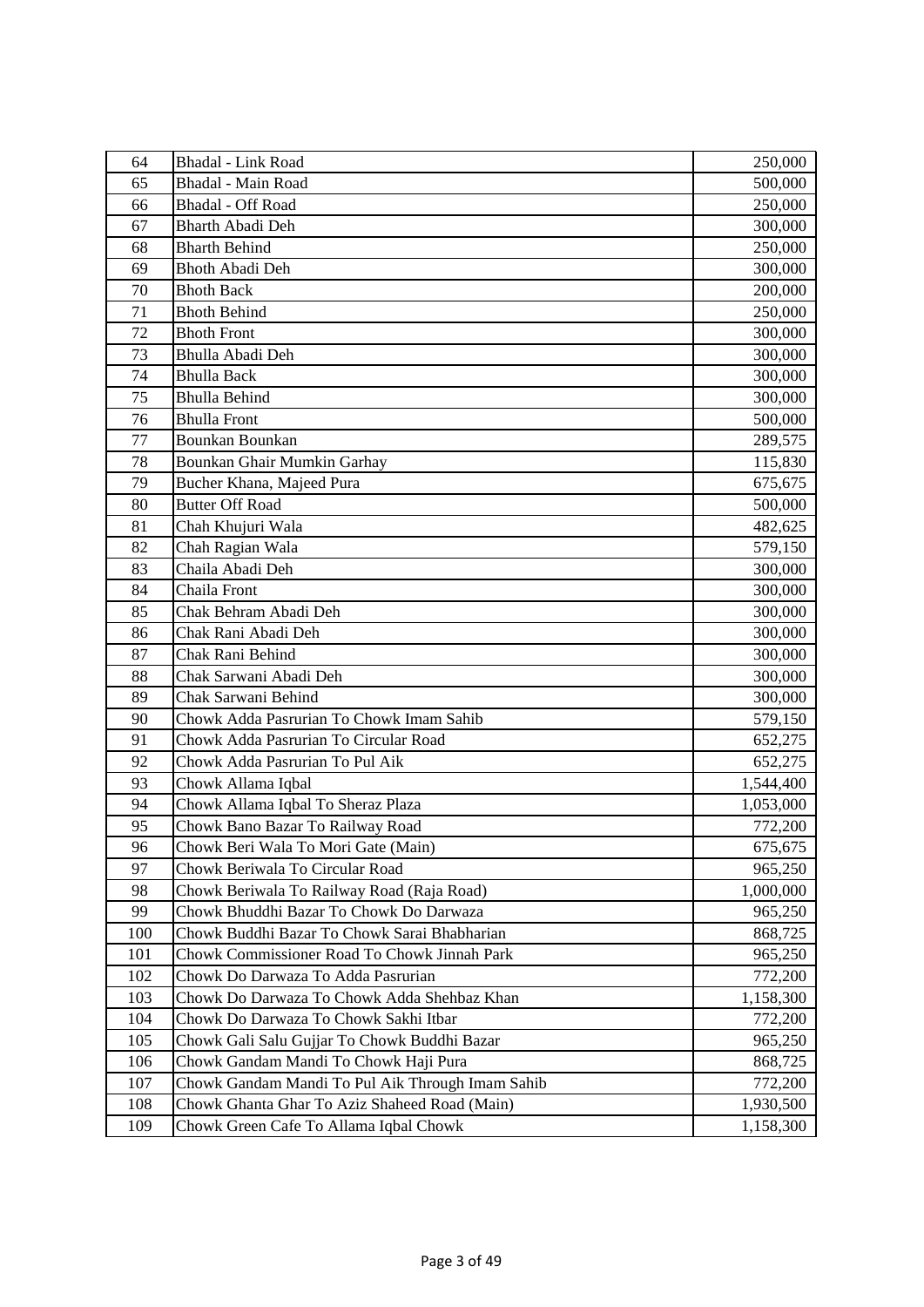| 110 | Chowk Green Cafe To Bucher Khana                                                            | 772,200   |
|-----|---------------------------------------------------------------------------------------------|-----------|
| 111 | Chowk Green Wood Street To Chowk Lehai Bazar                                                | 772,200   |
| 112 | Chowk Gulistan Cenema/Gohdpur Road to end of MC limit (Behind)                              | 485,680   |
| 113 | Chowk Gulistan Cenema/Gohdpur Road to end of MC limit (Main)                                | 655,890   |
| 114 | Chowk Gulistan Cinema To Kullowal Road (Main)                                               | 652,275   |
| 115 | Chowk Gulistant Cinema To Kullowal Road (Behind)                                            | 482,625   |
| 116 | Chowk Imam Sahib To Ground Imam Sahib                                                       | 579,150   |
| 117 | Chowk Kutchery, Anwar Club Road To Paris Road (Behind)                                      | 772,200   |
| 118 | Chowk Kutchery, Anwar Club Road To Paris Road (Main)                                        | 965,250   |
| 119 | Chowk Lahai Bazar To Gali Salu Gujjar                                                       | 965,250   |
| 120 | Chowk Lehai Bazar To Chowk Gandam Mandi                                                     | 772,200   |
| 121 | Chowk Mori Gate To College Road (Towards Murray College and Circular<br>Road)               | 772,200   |
| 122 | Chowk Nawab Din/Rang Pura Chowk                                                             | 965,250   |
| 123 | Chowk Roras Road Muzaffar Pura To End Of TMA Ex-Corporation Limits<br>Towards Naul (Behind) | 579,150   |
| 124 | Chowk Roras Road Muzaffar Pura To End Of TMA Ex-Corporation Limits<br>Towards Naul (Main)   | 772,200   |
| 125 | Chowk Sakhi Itbar To Beriwala Chowk                                                         | 772,200   |
| 126 | Chowk Sakhi Itbar To Circular Road (Muslim Bazar)                                           | 772,200   |
| 127 | Chowk Sarai Bhabharia To Chowk Imam Sahib                                                   | 772,200   |
| 128 | Chowk Sardar Begum Hospital To Chowk Adda New Karwan (Church Road)                          | 965,250   |
| 129 | Chowk Shahab Pura To End of TMA Ex-Corporation Limits Towards Adalat<br>Garha (Main)        | 965,250   |
| 130 | Chowk Shahab Pura To End of TMA Limits Ex-Corporation Towards Adalat<br>Garha (Behind)      | 652,275   |
| 131 | Chowk Shahabpura To Chowk Sardar Begum Hospital                                             | 965,250   |
| 132 | Chowk Shahabpura To Tehsil Office Old                                                       |           |
| 133 | Chowk Shaheedan To Chowk Bazar Kathianwala                                                  | 965,250   |
|     |                                                                                             | 1,544,400 |
| 134 | Chowk Talab Sheikh Maula Bakhsh                                                             | 772,200   |
| 135 | Chowk Trunk Bazar To Adda Shahbaz Khan To Circular Road (Sara-e-<br>Maharaja Road)          | 772,200   |
| 136 | Chowk Zohra Memorial Hospital to end of MC limit (Behind)                                   | 800,000   |
| 137 | Chowk Zohra Memorial Hospital to end of MC limit (Main)                                     | 1,200,000 |
| 138 | Christian Town                                                                              | 579,150   |
| 139 | Civil Lines                                                                                 | 675,675   |
| 140 | Classico Road (Nasir Road, Khadim Ali Road)                                                 | 579,150   |
| 141 | Club Road (Behind)                                                                          | 1,486,485 |
| 142 | Club Road (Main)                                                                            | 2,123,550 |
| 143 | Commissioner Road (Behind)                                                                  | 579,150   |
| 144 | Commissioner Road (Main)                                                                    | 1,158,300 |
| 145 | Dalowali Abadi Deh                                                                          | 300,000   |
| 146 | Dalowali Back                                                                               | 300,000   |
| 147 | Dalowali Behind<br>Dalowali Front                                                           | 500,000   |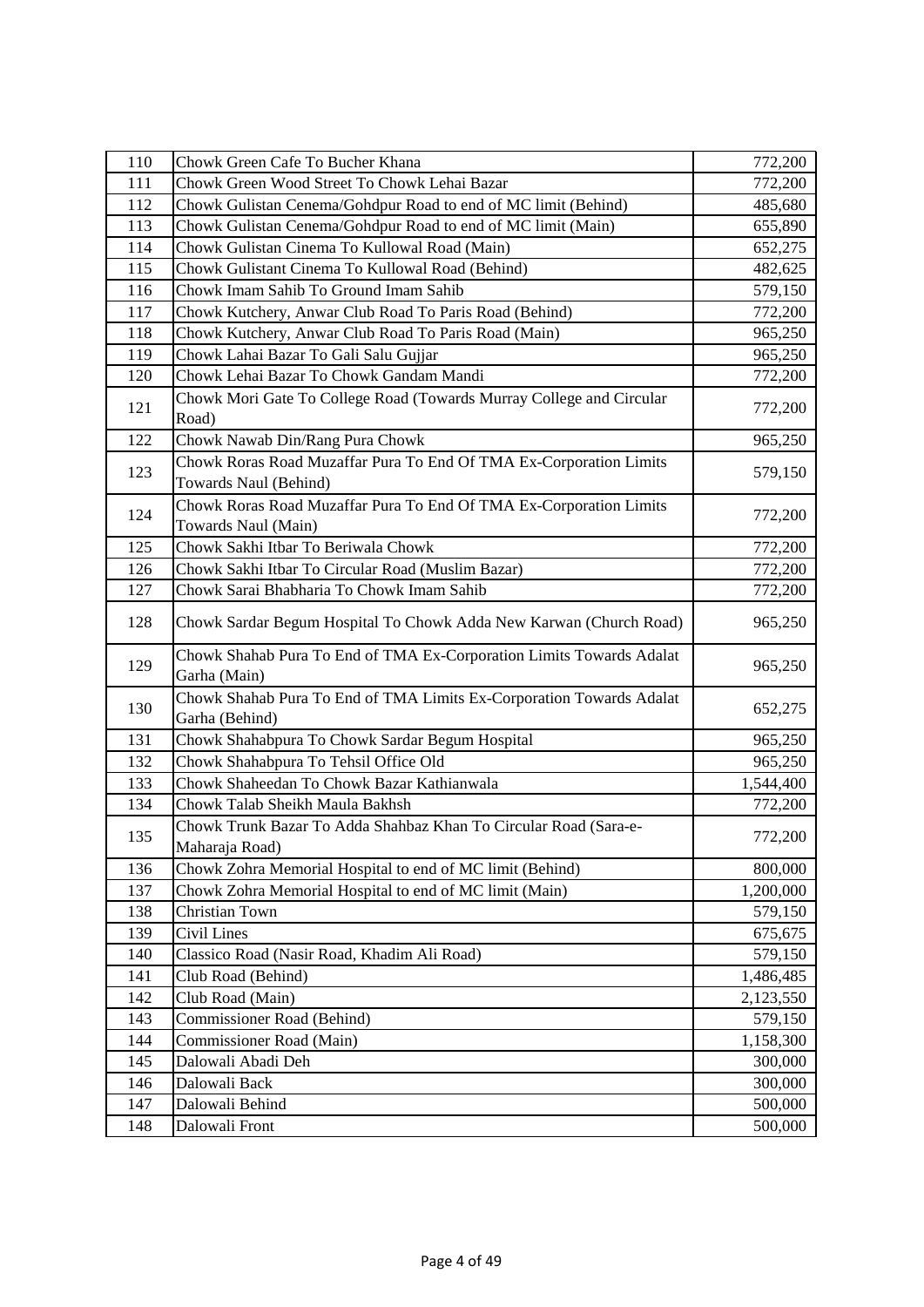| 149 | Dara Araiyan To Chowk Shahab Pura                                    | 1,158,300 |
|-----|----------------------------------------------------------------------|-----------|
| 150 | Daska Road Haji Pura To Chand Chowk (Behind)                         | 652,275   |
| 151 | Daska Road Haji Pura To Chand Chowk (Main)                           | 965,250   |
|     | Defence Road, Sublime Chowk To End Of TMA Ex-Corporation Limits      |           |
| 152 | Towards Pul Aik (Behind)                                             | 579,150   |
|     | Defence Road, Sublime Chowk To End Of TMA Ex-Corporation Limits      |           |
| 153 | Towards Pul Aik (Main)                                               | 965,250   |
| 154 | Dhapai Abadi Deh                                                     | 300,000   |
| 155 | Dhapai Behind                                                        | 300,000   |
| 156 | Doburji Arrian (Behind)                                              | 500,000   |
| 157 | Doburji Arrian (Main)                                                | 700,000   |
| 158 | Doburji Mallian (Behind)                                             | 500,000   |
| 159 | Doburji Mallian (Main)                                               | 700,000   |
| 160 | Doh Scheme Dairy Farm (Main)                                         | 1,544,400 |
| 161 | Doltanwali Abadi Deh                                                 | 300,000   |
| 162 | Doltanwali Behind                                                    | 300,000   |
| 163 | Durrani Town                                                         | 579,150   |
| 164 | Faisal Chowk To Iqbal Sweet Shop (Behind)                            | 965,250   |
| 165 | Faisal Chowk To Iqbal Sweet Shop (Main)                              | 1,158,300 |
| 166 | Fateh Garh                                                           | 600,000   |
| 167 | Fateh Garh - Link Road                                               | 350,000   |
| 168 | Fateh Garh - Off Road                                                | 300,000   |
| 169 | Fateh Garh Behind Factory Area                                       | 386,100   |
| 170 | Fateh Garh Mouza                                                     | 579,150   |
| 171 | Fateh Garh On Nullah Aik                                             | 289,575   |
|     | Fateh Garh Road, Defence Road To End Of TMA Ex-Corporation Limits    |           |
| 172 | Towards Shatab Garha (Main)                                          | 386,100   |
|     | Fateh Garh Road, Defence Road To End Of TMA, Ex-Corporation Limits   |           |
| 173 | (Behind)                                                             | 289,575   |
| 174 | Fazal-ul-Qadir Road (Behind)                                         | 1,061,775 |
| 175 | Fazal-ul-Qadir Road (Main)                                           | 1,486,485 |
| 176 | From Chowk Lari Adda To Bhed Puli (Behind)                           | 1,351,350 |
| 177 | From Chowk Lari Adda To Bhed Puli (Main)                             | 1,698,840 |
| 178 | From KFC To Chowk Lari Adda Including Hotel Koh-e-Noor, Hotel Mehran |           |
|     | Etc (Behind Road)                                                    | 1,351,350 |
|     | From KFC To Chowk Lari Adda Including Hotel Koh-e-Noor, Hotel Mehran |           |
| 179 | Etc (Main Road)                                                      | 1,486,485 |
| 180 | Ganj Mandi                                                           | 772,200   |
| 181 | Gau Shala To Pir Dhudu Tari                                          | 579,150   |
| 182 | Ghalib Road To Aziz Shaheed Road To Atta Turk Road (Behind)          | 1,158,300 |
| 183 | Ghalib Road To Aziz Shaheed Road To Atta Turk Road (Main)            | 1,930,500 |
| 184 | <b>Ghallian Back</b>                                                 | 300,000   |
| 185 | <b>Ghallian Front</b>                                                | 500,000   |
| 186 | Ghallian (Behind)                                                    | 500,000   |
| 187 | Ghallian (Link Road)                                                 | 300,000   |
| 188 | Ghallian (Main Road)                                                 | 500,000   |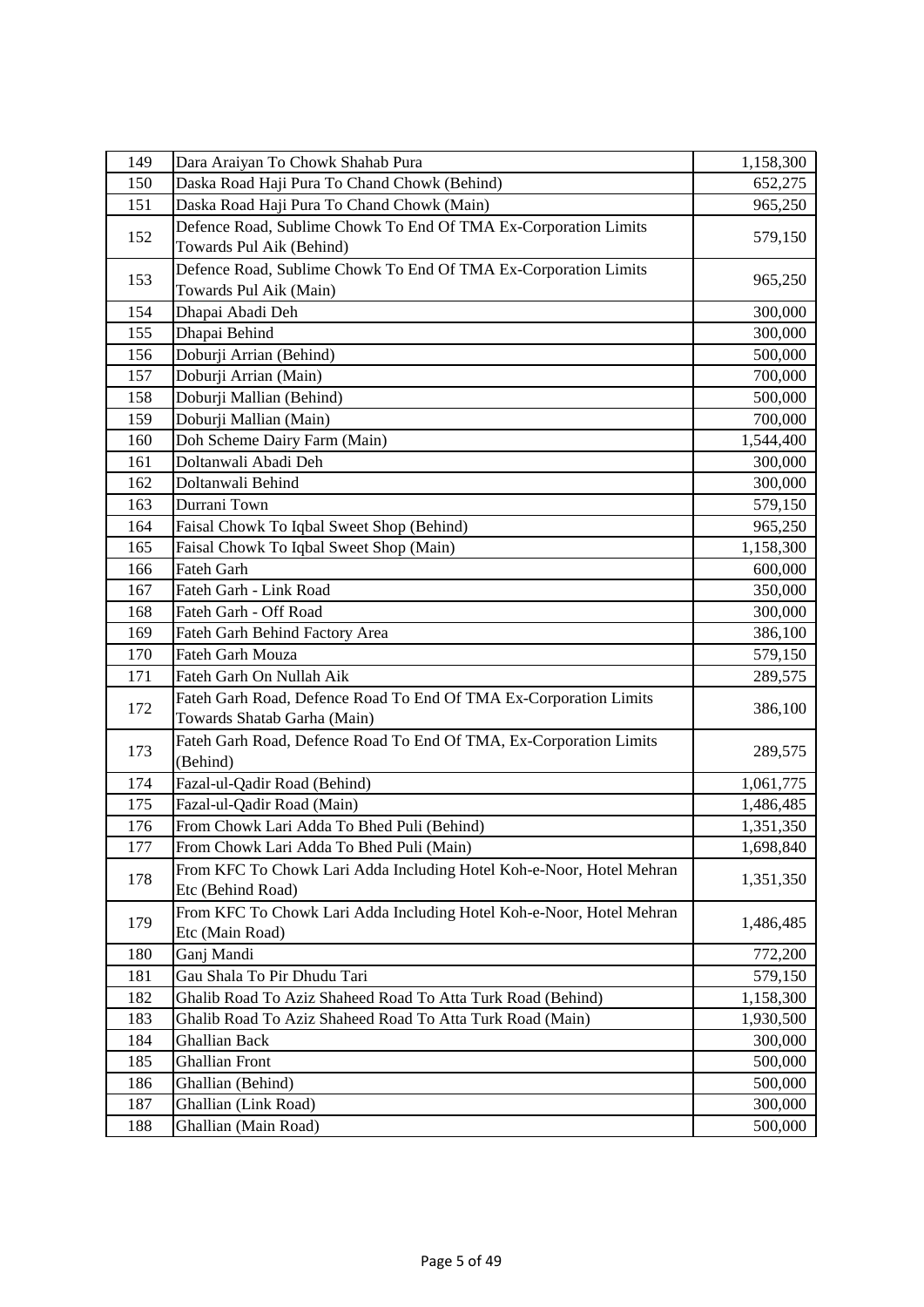| 189        | Ghallian (Main)                                                                           | 500,000                |
|------------|-------------------------------------------------------------------------------------------|------------------------|
| 190        | Ghallian (Off Road)                                                                       | 300,000                |
| 191        | Ghausia Road Aziz Shaheed Road To Lane No. 1 (Behind)                                     | 965,250                |
| 192        | Ghausia Road Aziz Shaheed Road To Lane No. 1 (Main)                                       | 1,158,300              |
| 193        | Ghausia Road To Masjid Road (Behind)                                                      | 965,250                |
| 194        | Ghausia Road To Masjid Road (Main)                                                        | 1,351,350              |
| 195        | Ghazi Pur (Behind)                                                                        | 1,500,000              |
| 196        | Ghazi Pur (Link Road)                                                                     | 1,800,000              |
| 197        | Ghazi Pur (Main Road)                                                                     | 2,200,000              |
| 198        | Ghazi Pur (Main)                                                                          | 579,150                |
| 199        | Ghazi Pur (Off Road)                                                                      | 1,351,350              |
| 200        | Ghazi Pur, Officer Colony (Main)                                                          | 1,930,500              |
| 201        | Ghazi Road (Behind)                                                                       | 965,250                |
| 202        | Ghazi Road (Main)                                                                         | 1,158,300              |
| 203        | Gohdpur Model Town Society                                                                | 800,000                |
| 204        | Golo Phala - Link Road                                                                    | 600,000                |
| 205        | Golo Phala - Main Road                                                                    | 600,000                |
| 206        | Golo Phala - Off Road                                                                     | 600,000                |
| 207        | <b>Green Wood Street</b>                                                                  | 675,675                |
| 208        | Green Wood Street To Chowk Mujahid Road                                                   | 772,200                |
| 209        | Gul Bahar Kalan Abadi Deh                                                                 | 300,000                |
| 210        | Gul Bahar Khurd Abadi Deh                                                                 | 300,000                |
| 211        | <b>Gul Bahar Khurd Back</b>                                                               | 300,000                |
| 212        | <b>Gul Bahar Khurd Front</b>                                                              | 300,000                |
| 213        | Gulistan Cinema To Hakim Khadim Ali Road Upto Railway Phathak Old<br>Sabzi Mandi (Behind) | 579,150                |
| 214        | Gulistan Cinema To Hakim Khadim Ali Road Upto Railway Phathak Old                         | 965,250                |
|            | Sabzi Mandi (Main)                                                                        |                        |
| 215<br>216 | Habibullah Road To Faisal Chowk (Behind)<br>Habibullah Road To Faisal Chowk (Main)        | 1,351,350              |
| 217        | Haider Road (Behind)                                                                      | 1,544,400<br>1,351,350 |
| 218        | Haider Road (Main)                                                                        |                        |
|            |                                                                                           | 1,930,500              |
| 219        | Haider Town                                                                               | 579,150                |
| 220        | Haji Pura Fateh Garh Road To End Of TMA Ex-Corporation Limits (Behind)                    | 386,100                |
| 221        | Haji Pura Fateh Garh Road To End Of TMA Ex-Corporation Limits (Main)                      | 579,150                |
| 222        | Haji Pura Inside Bund Nullah Aik                                                          | 289,575                |
| 223        | Haji Pura On (Old Bund Of Nullah Aik)                                                     | 289,575                |
| 224        | Haji Pura Outside Bund Nullah Aik                                                         | 250,965                |
| 225        | Hamza Ghous Link Road                                                                     | 700,000                |
| 226        | Hamza Ghous Main Road                                                                     | 800,000                |
| 227        | Hamza Ghous Off Road                                                                      | 600,000                |
| 228        | Hamza Ghous                                                                               | 550,150                |
| 229        | Hamza Ghous (Link Road)                                                                   | 600,000                |
| 230        | Hamza Ghous (Main Road)                                                                   | 800,000                |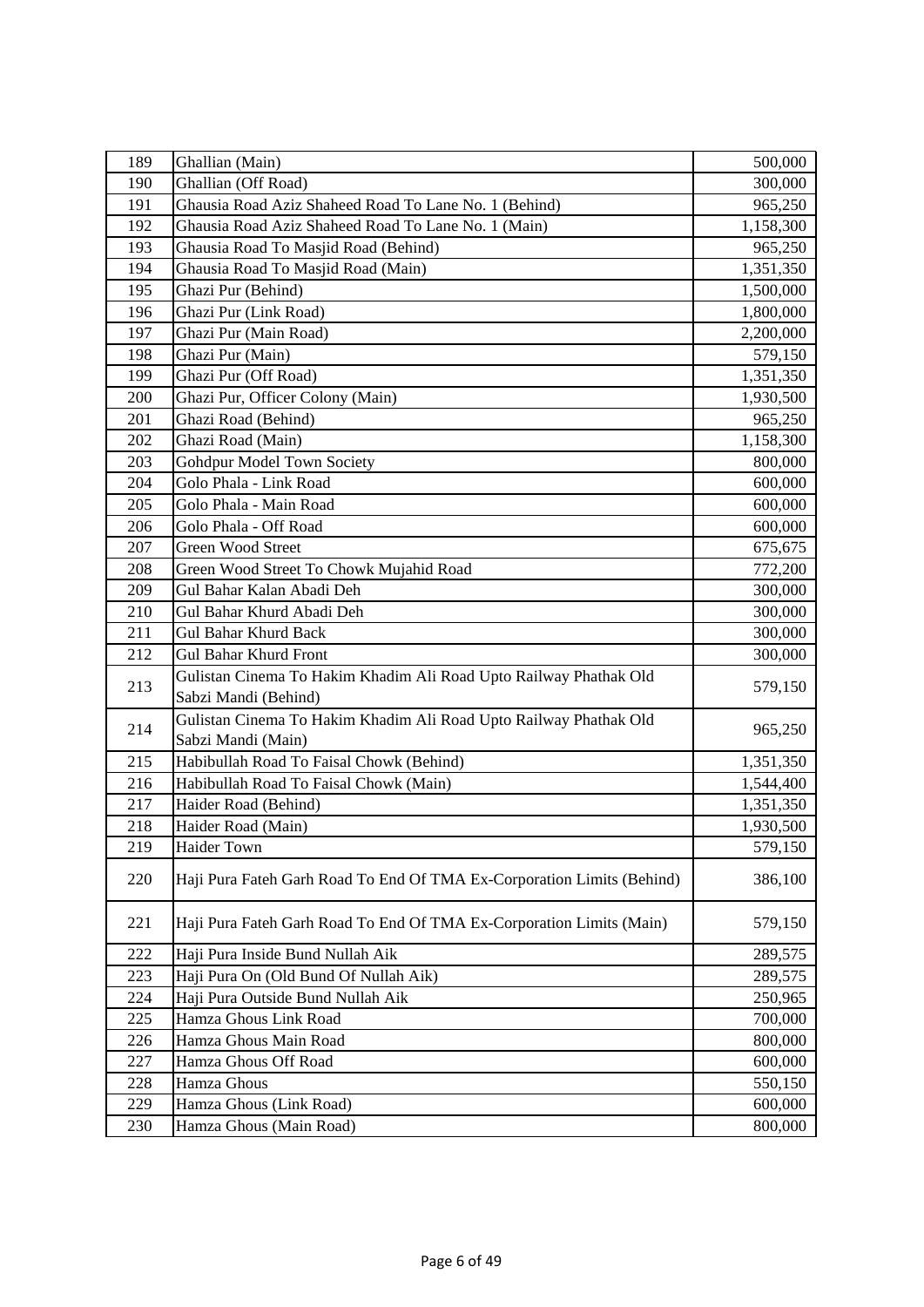| 231 | Hamza Ghous (Off Road)                                                          | 400,000   |
|-----|---------------------------------------------------------------------------------|-----------|
| 232 | Hari Pur Abadi Deh                                                              | 300,000   |
| 233 | Hari Pur Back                                                                   | 250,000   |
| 234 | Hari Pur Behind                                                                 | 200,000   |
| 235 | Hari Pur Front                                                                  | 200,000   |
| 236 | Harrar                                                                          | 386,100   |
| 237 | Himalya Road To Babar Road To Khalid Road (Behind)                              | 1,351,350 |
| 238 | Himalya Road To Babar Road To Khalid Road (Main)                                | 1,930,500 |
| 239 | Iqbal Colony (Main)                                                             | 1,486,485 |
| 240 | Iqbal Sweet Shop To Mirza Abdul Rauf Road (Behind)                              | 965,250   |
| 241 | Iqbal Sweet Shop To Mirza Abdul Rauf Road (Main)                                | 1,930,500 |
| 242 | Iqbal Town                                                                      | 579,150   |
| 243 | Islamia College Cantt Road (Behind)                                             | 57,915    |
| 244 | Islamia College Cantt Road (Main)                                               | 868,725   |
| 245 | Ittefaq Colony Opposite Pervaiz Mehal Cinema                                    | 579,150   |
| 246 | Jail Road, From Nullah Bhed To General Bus Stand (Behind)                       | 965,250   |
| 247 | Jail Road, From Nullah Bhed To General Bus Stand (Main)                         | 1,351,350 |
| 248 | Jalabwali Abadi Deh                                                             | 300,000   |
| 249 | Jalabwali Behind                                                                | 300,000   |
|     | Jammu Road (Chowk Talab Sheikh Maula Bakhsh) To End Of Tma Ex-                  |           |
| 250 | Corporation Limits (Behind)                                                     | 579,150   |
|     | Jammu Road (Chowk Talab Sheikh Maula Bakhsh) To End Of Tma Ex-                  |           |
| 251 | Corporation Limits (Main)                                                       | 772,200   |
| 252 | Jandar Bazar, Chowk Gandam Mandi To Chowk Imam Sahib                            | 868,725   |
| 253 | Jhai Abadi Deh                                                                  | 300,000   |
| 254 | Jhai Back                                                                       | 300,000   |
| 255 | Jhai Behind                                                                     | 300,000   |
| 256 | Jhai Front                                                                      | 800,000   |
| 257 | Jinnah Colony Svy. No. 166 (Main)                                               | 1,737,450 |
| 258 | Jodhay Wali (Behind)                                                            | 500,000   |
| 259 | Jodhay Wali (Main)                                                              | 800,000   |
| 260 | Johar Road To Ghalib Road (Behind)                                              | 1,351,350 |
| 261 | Johar Road To Ghalib Road (Main)                                                | 1,930,500 |
| 262 | Kacha Shahab Pura Road                                                          | 482,625   |
| 263 | Kakey Wali (Behind)                                                             | 500,000   |
| 264 | Kakey Wali (Link Road)                                                          | 600,000   |
| 265 | Kakey Wali (Main Road)                                                          | 1,000,000 |
| 266 | Kakey Wali (Main)                                                               | 700,000   |
| 267 | Kakey Wali (Off Road)                                                           | 500,000   |
| 268 | Kamanwala Abadi Deh                                                             | 300,000   |
| 269 | Kamanwala Back                                                                  | 300,000   |
| 270 | Kamanwala Behind                                                                | 300,000   |
| 271 | Kamanwala Front                                                                 | 800,000   |
| 272 | Karim Pura Road, Chowk Tubewell To Islamia High School Chowk Anjuman<br>Islamia | 772,200   |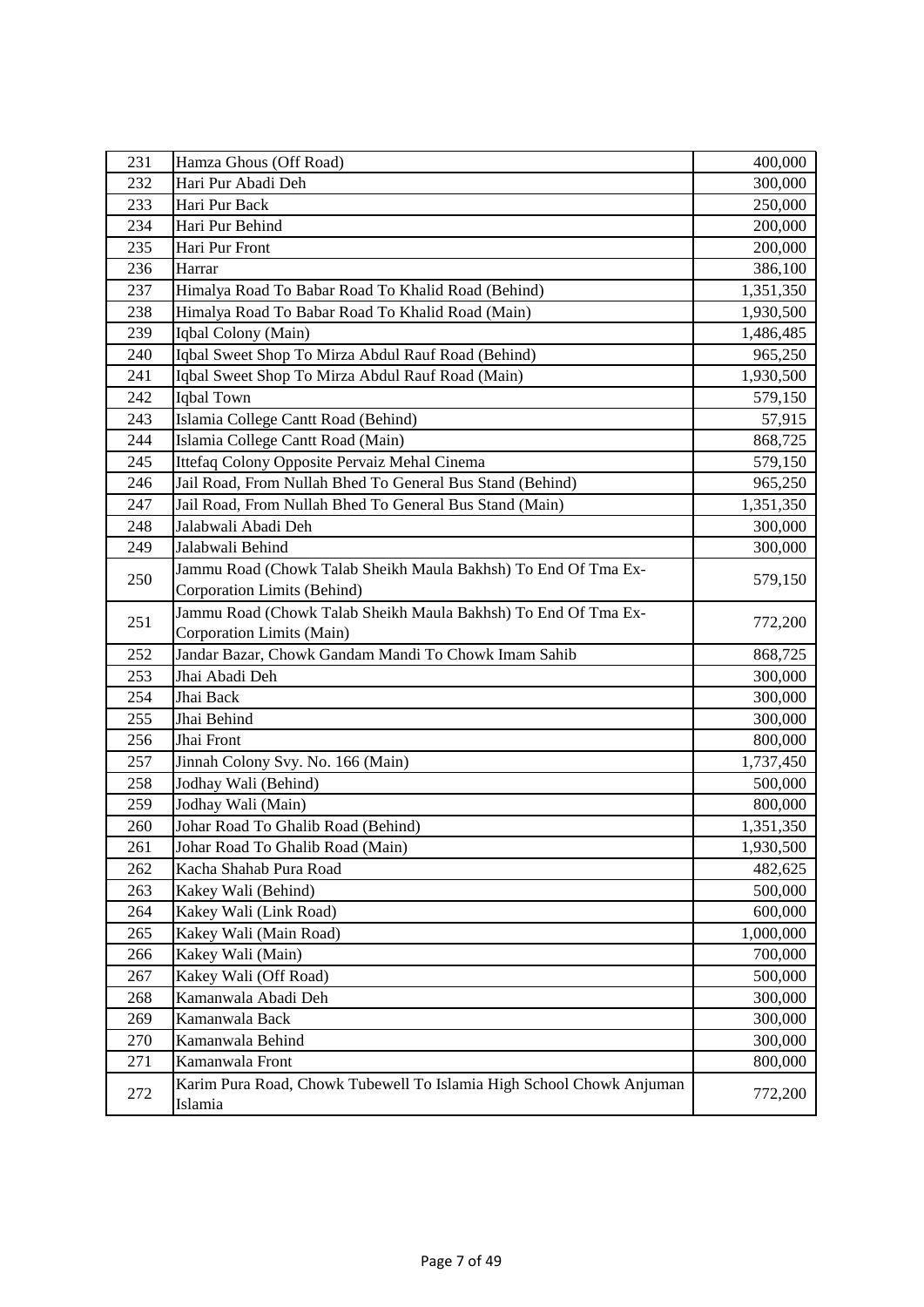| 273 | Karimpura Road (Chowk Mujahid Road New Medical Store To Chowk Near     | 965,250   |
|-----|------------------------------------------------------------------------|-----------|
|     | Tubewell Muslim High School)                                           |           |
| 274 | Kashmir Road link Islam Nagar Road to end of Marala Road (Behind)      | 1,400,000 |
| 275 | Kashmir Road link Islam Nagar Road to end of Marala Road (Main)        | 2,000,000 |
| 276 | Kashmir Road link Latif Abad Road to end of Marala Road (Behind)       | 1,400,000 |
| 277 | Kashmir Road link Latif Abad Road to end of Marala Road (Main)         | 2,000,000 |
| 278 | Kashmiri Mohallah                                                      | 675,675   |
| 279 | Kh. Safdar Road Allama Iqbal Road To Sarwar Road (Behind)              | 1,061,775 |
| 280 | Kh. Safdar Road Allama Iqbal Road To Sarwar Road (Main)                | 1,486,485 |
| 281 | Khalid Road (Behind)                                                   | 1,158,300 |
| 282 | Khalid Road (Main)                                                     | 1,544,400 |
| 283 | Khan Mehal Colony Mohallah Ahmed Pura                                  | 675,675   |
| 284 | Khawaja Safdar Road (Behind)                                           | 965,250   |
| 285 | Khawaja Safdar Road (Main)                                             | 1,274,130 |
| 286 | Khokhar Town                                                           | 579,150   |
| 287 | Kishnay Wali (Behind)                                                  | 250,000   |
| 288 | Kishnay Wali (Main)                                                    | 650,000   |
| 289 | Kor Pur Link Road                                                      | 122,550   |
| 290 | Kor Pur Main Road                                                      | 361,200   |
| 291 | Kor Pur Off Road                                                       | 103,200   |
| 292 | Kor Pur - Link Road                                                    | 196,080   |
| 293 | Kor Pur - Main Road                                                    | 390,225   |
| 294 | Kor Pur - Off Road                                                     | 140,610   |
| 295 | Kot Purana Abadi Deh                                                   | 300,000   |
| 296 | Kot Purana Behind                                                      | 300,000   |
| 297 | Kothey Pathanan (Behind)                                               | 350,000   |
| 298 | Kothey Pathanan (Main)                                                 | 450,000   |
| 299 | Kotli Ameer Ali Abadi Deh                                              | 129,000   |
| 300 | Kotli Ameer Ali Behind                                                 | 64,500    |
| 301 | Kotli Behram Kotli Behram                                              | 579,150   |
| 302 | Kotli Loharan Abadi Deh                                                | 500,000   |
| 303 | Kotli Loharan Behind                                                   | 299,280   |
| 304 | Kotli Loharan East Abadi Deh                                           | 129,000   |
| 305 | Kotli Loharan East Behind                                              | 500,000   |
| 306 | Kutchery Road (Chowk Allama Iqbal To Kutchery)                         | 965,250   |
| 307 | Kutchery Road (Kutchery To Bhed Puli Towards General Bus Stand)        | 772,200   |
| 308 | Lagewan Back                                                           | 250,000   |
| 309 | Lagewan Front                                                          | 500,000   |
| 310 | Lane No. 1 To Mirza Abdul Rauf Road (Behind)                           | 965,250   |
| 311 | Lane No. 1 To Mirza Abdul Rauf Road (Main)                             | 1,158,300 |
| 312 | Lane No. 2 To Lane No. 3 (Behind)                                      | 965,250   |
| 313 | Lane No. 2 To Lane No. 3 (Main)                                        | 1,158,300 |
| 314 | Lane No. 3 To Lane No. 4, 5, 6, 7 & 8 (Behind)                         | 965,250   |
| 315 | Lane No. 3 To Lane No. 4, 5, 6, 7 & 8 (Main)                           | 1,158,300 |
| 316 | Lane No. 4, Lane No. 3, Lane No. 2, Lane No. 1, Main Chowk Ghanta Ghar | 1,351,350 |
|     | (Behind)                                                               |           |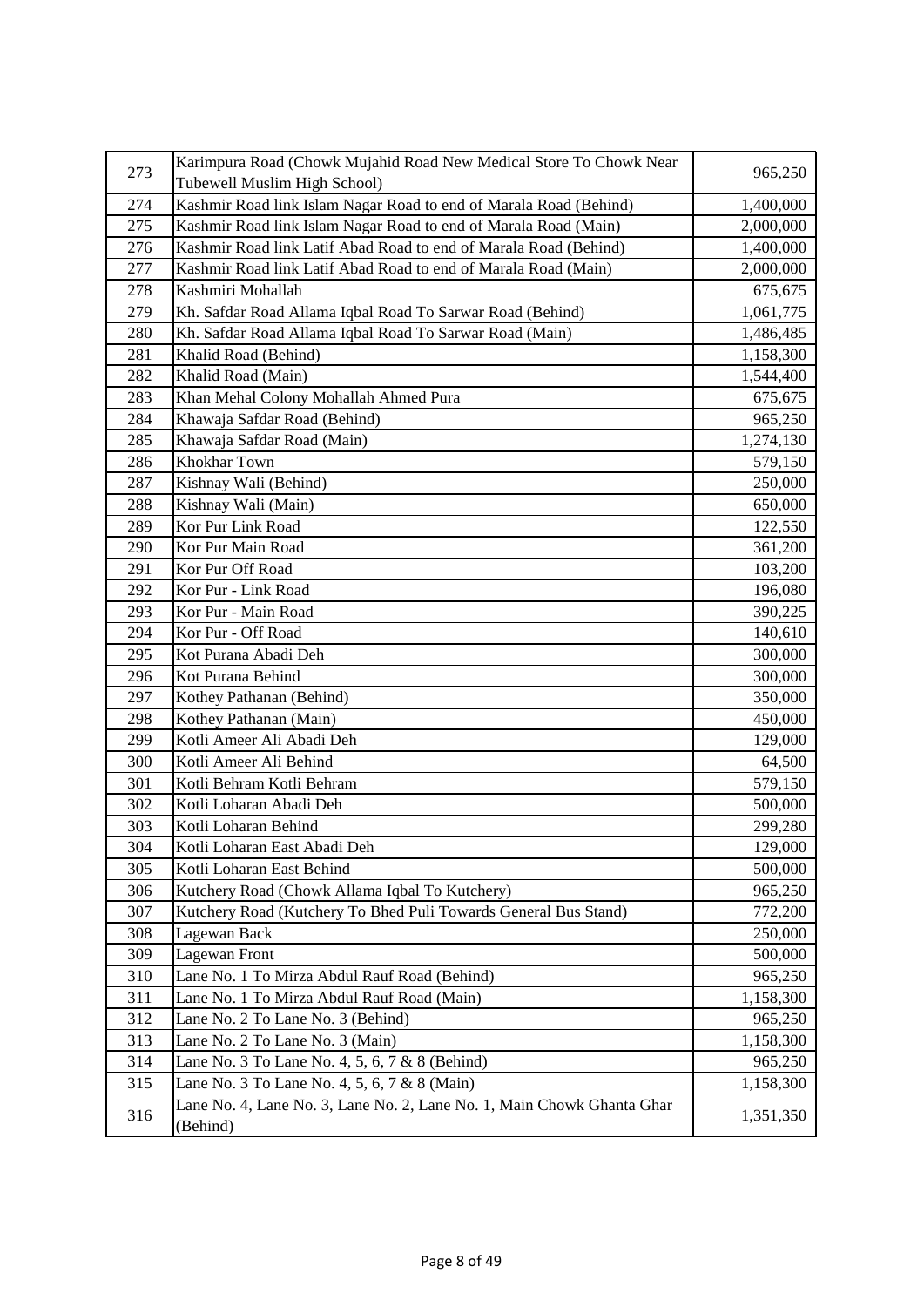| 317 | Lane No. 4, Lane No. 3, Lane No. 2, Lane No. 1, Main Chowk Ghanta Ghar      | 1,930,500 |
|-----|-----------------------------------------------------------------------------|-----------|
|     | (Main)                                                                      |           |
| 318 | Langriali Abadi Deh                                                         | 250,000   |
| 319 | Langriali Back                                                              | 250,000   |
| 320 | Langriali Behind                                                            | 250,000   |
| 321 | Langriali Front                                                             | 600,000   |
| 322 | Mag Town, Near Sublime Chowk (Link Road)                                    | 965,250   |
| 323 | Mag Town, Near Sublime Chowk (Main Road)                                    | 1,228,500 |
| 324 | Mahal Kakkar                                                                | 579,150   |
| 325 | Mahmood Ghaznvi Road To Zafar Ali Road & Fazal-ul-Haq Road (Behind)         | 1,486,485 |
| 326 | Mahmood Ghaznvi Road To Zafar Ali Road & Fazal-ul-Haq Road (Main)           | 2,123,550 |
| 327 | Malhu Chitt Abadi Deh                                                       | 129,000   |
| 328 | Malhu Chitt Back                                                            | 77,400    |
| 329 | Malhu Chitt Behind                                                          | 83,850    |
| 330 | Malka Kalan Link Road                                                       | 567,600   |
| 331 | Malka Kalan Main Road                                                       | 624,360   |
| 332 | Malka Kalan Off Road                                                        | 234,780   |
| 333 | Malka Kalan - Link Road                                                     | 234,780   |
| 334 | Malka Kalan - Main Road                                                     | 624,360   |
| 335 | Malka Kalan - Off Road                                                      | 188,340   |
| 336 | Malkey Kalan                                                                | 600,000   |
| 337 | Malkey Kalan (Behind)                                                       | 366,795   |
| 338 | Malkey Kalan (Main)                                                         | 386,100   |
| 339 | Marala Road link Nawan Pind Road to end of MC limit (Behind)                | 800,000   |
| 340 | Marala Road link Nawan Pind Road to end of MC limit (Main)                  | 1,200,000 |
| 341 | Marala Road, Sublime Chowk To End Of TMA, Ex-Corporation Limits<br>(Behind) | 482,625   |
| 342 | Marala Road, Sublime Chowk To End Of TMA, Ex-Corporation Limits<br>(Main)   | 652,275   |
| 343 | Masjid Road Aziz Shaheed Road To Lane No. 1 (Behind)                        | 965,250   |
| 344 | Masjid Road Aziz Shaheed Road To Lane No. 1 (Main)                          | 1,158,300 |
| 345 | Masjid Road To Katcha Jahangir Road (Behind)                                | 965,250   |
| 346 | Masjid Road To Katcha Jahangir Road (Main)                                  | 1,351,350 |
| 347 | Mehmood Ghaznavi Road To Gondal Road (Behind)                               | 772,200   |
| 348 | Mehmood Ghaznavi Road To Gondal Road (Main)                                 | 1,158,300 |
| 349 | Mehmood Ghaznvi Road, Aziz Shaheed Road To Ghazi Road (Behind)              | 1,061,775 |
| 350 | Mehmood Ghaznvi Road, Aziz Shaheed Road To Ghazi Road (Main)                | 1,447,875 |
| 351 | Miana Pura                                                                  | 1,000,000 |
| 352 | Mianapura (Behind) Sardar Begum Hospital (Mohallah Jamnu)                   | 723,938   |
| 353 | Mianapura Nia (Behind)                                                      | 366,795   |
| 354 | Mianapura Nia (Main)                                                        | 579,150   |
| 355 | Mianapura Pura, Dara Araiyan                                                | 965,835   |
| 356 | Miani Abadi Deh                                                             | 250,000   |
| 357 | Miani Back                                                                  | 250,000   |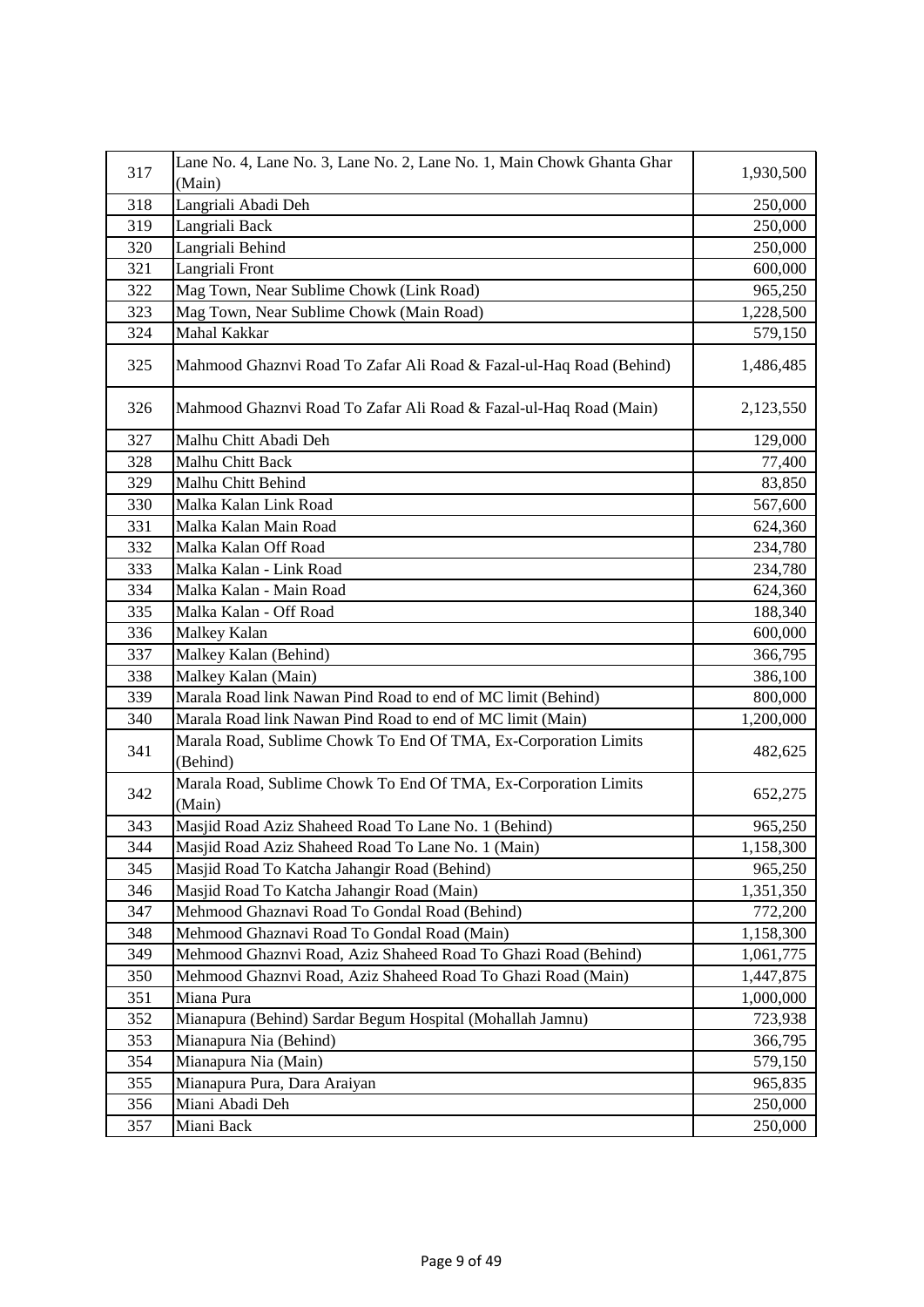| 358 | Miani Behind                                                                                                                       | 300,000   |
|-----|------------------------------------------------------------------------------------------------------------------------------------|-----------|
| 359 | Miani Front                                                                                                                        | 400,000   |
| 360 | Miraza Afzal Road To Jamia Masjid Al-Noor (Behind - Both Sides)                                                                    | 1,158,300 |
| 361 | Miraza Afzal Road To Jamia Masjid Al-Noor (Main - Both Sides)                                                                      | 1,544,400 |
| 362 | Mirza Abdul Rauf Rd To Lane No. 5 & Lane No. 5 To Lane No. 6, Lane No. 6<br>To Lane No. 7 & Lane No. 7 To Kh. Safdar Road (Behind) | 965,250   |
| 363 | Mirza Abdul Rauf Rd To Lane No. 5 & Lane No. 5 To Lane No. 6, Lane No. 6<br>To Lane No. 7 & Lane No. 7 To Kh. Safdar Road (Main)   | 1,158,300 |
| 364 | Mirza Abdul Rauf Rd To Nullah Bhed (Behind)                                                                                        | 1,158,300 |
| 365 | Mirza Abdul Rauf Rd To Nullah Bhed (Main)                                                                                          | 1,447,875 |
| 366 | Mirza Abdul Rauf Rd. To Lane No. 4 (Behind)                                                                                        | 1,061,775 |
| 367 | Mirza Abdul Rauf Rd. To Lane No. 4 (Main)                                                                                          | 154,440   |
| 368 | Mirza Abdul Rauf Road Tariq Road To Agha Kamal Haider Road (Behind)                                                                | 965,250   |
| 369 | Mirza Abdul Rauf Road Tariq Road To Agha Kamal Haider Road (Main)                                                                  | 1,158,300 |
| 370 | Mirza Abdul Rauf Road To Lane No. 5, 6, 7, 8 To Bhed Nullah Bund<br>(Behind)                                                       | 965,250   |
| 371 | Mirza Abdul Rauf Road To Lane No. 5, 6, 7, 8 To Bhed Nullah Bund (Main)                                                            | 1,158,300 |
| 372 | Model Town                                                                                                                         | 1,110,038 |
| 373 | Model Town Housing Society, Pasrur Road, Gunna Housing Society                                                                     | 450,000   |
| 374 | Mohal Lehlian Abadi Deh                                                                                                            | 300,000   |
| 375 | Mohal Lehlian Behind                                                                                                               | 300,000   |
| 376 | <b>Mohal Lehlian Front</b>                                                                                                         | 300,000   |
| 377 | Mohallah Abbot Road                                                                                                                | 617,760   |
| 378 | Mohallah Amanat Pura                                                                                                               | 579,150   |
| 379 | Mohallah Attari                                                                                                                    | 579,150   |
| 380 | Mohallah Bijli Ghar (Behind)                                                                                                       | 579,150   |
| 381 | Mohallah Bijli Ghar (Main)                                                                                                         | 743,243   |
| 382 | Mohallah Boo Garha                                                                                                                 | 386,100   |
| 383 | Mohallah Chah Jattan                                                                                                               | 743,243   |
| 384 | Mohallah Chah Ragianwala (Muhammad Pura)                                                                                           | 1,200,000 |
| 385 | Mohallah Chiragpura Baoli                                                                                                          | 579,150   |
| 386 | Mohallah Darowal                                                                                                                   | 579,150   |
| 387 | Mohallah Deputy Bagh/Mohallah Salu Gujjar                                                                                          | 965,250   |
| 388 | Mohallah Feroze Pura                                                                                                               | 579,150   |
| 389 | Mohallah Ghaus Pura                                                                                                                | 579,150   |
| 390 | Mohallah Gohdpur                                                                                                                   | 800,000   |
| 391 | Mohallah Habib Pura                                                                                                                | 579,150   |
| 392 | Mohallah Haji Pura                                                                                                                 | 743,243   |
| 393 | Mohallah Hunterpura                                                                                                                | 1,000,000 |
| 394 | Mohallah Imam Sahib                                                                                                                | 675,675   |
| 395 | Mohallah Islamabad (Islampura)                                                                                                     | 772,200   |
| 396 | Mohallah Kameelah                                                                                                                  | 424,710   |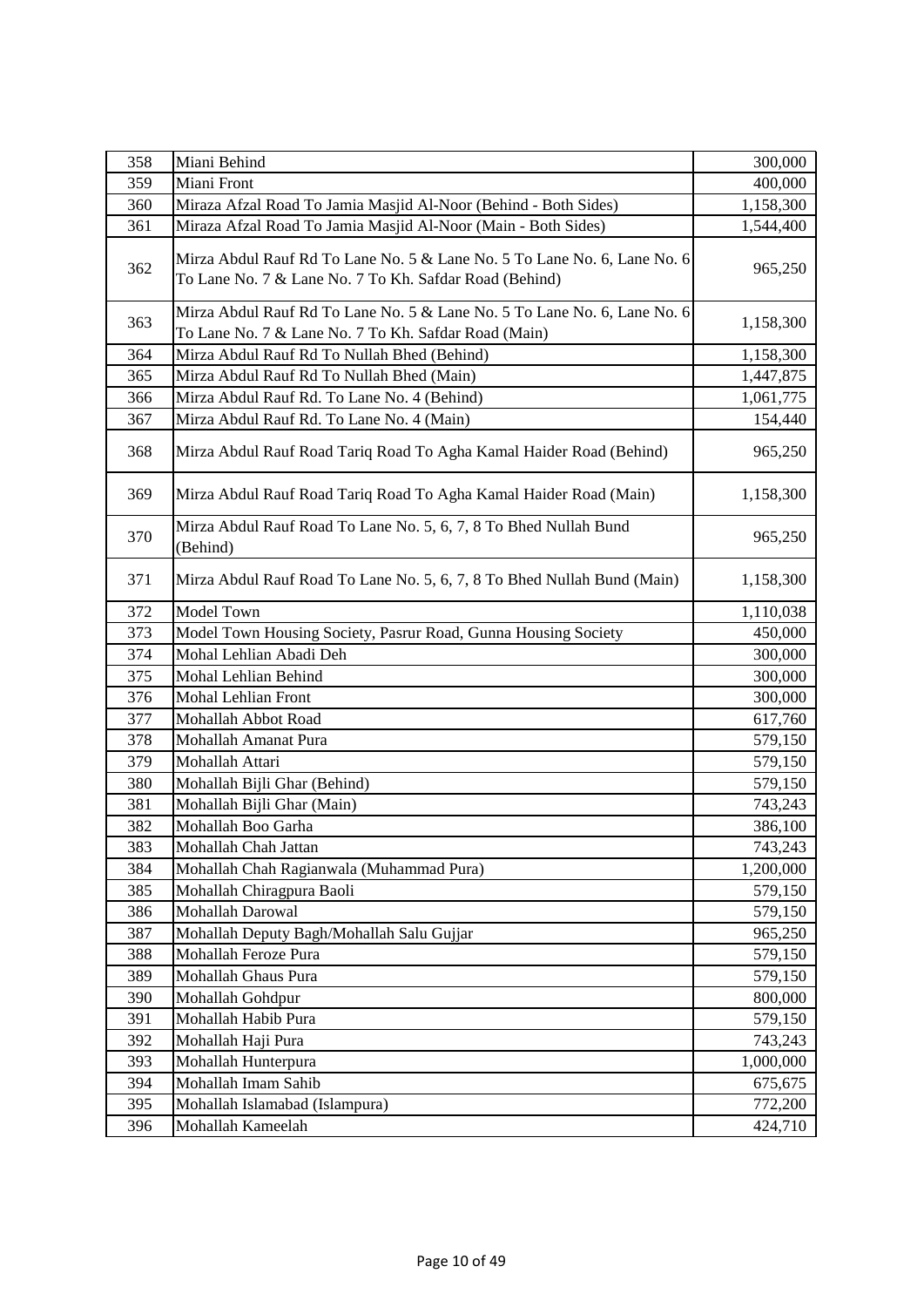| 397 | Mohallah Kharasian                                                 | 700,000   |
|-----|--------------------------------------------------------------------|-----------|
| 398 | Mohallah Khatikhan                                                 | 700,000   |
| 399 | Mohallah Lahori Shah                                               | 579,150   |
| 400 | Mohallah Mori Gate (Behind)                                        | 579,150   |
| 401 | Mohallah Mubarak Pura (Main)                                       | 965,250   |
| 402 | Mohallah Mubarik Pura                                              | 700,000   |
| 403 | Mohallah Mullan Kamal (Islamabad)                                  | 772,200   |
| 404 | Mohallah Nasir Road                                                | 482,625   |
| 405 | Mohallah Noor Pura                                                 | 579,150   |
| 406 | Mohallah Noorabad                                                  | 1,000,000 |
| 407 | Mohallah Pacca Garha (Behind)                                      | 337,838   |
| 408 | Mohallah Pacca Garha (Main)                                        | 482,625   |
| 409 | Mohallah Pak Pura                                                  | 579,150   |
| 410 | Mohallah Punjab Colony Link Mudasar Shaheed Road                   | 1,500,000 |
| 411 | Mohallah Puran Nagar                                               | 579,150   |
| 412 | Mohallah Rangpura                                                  | 579,150   |
| 413 | Mohallah Sarai Bhabhrian                                           | 675,675   |
| 414 | Mohallah Shah Syedan                                               | 675,675   |
| 415 | Mohallah Shahab Pura                                               | 579,150   |
| 416 | Mohallah Shatab Garha                                              | 482,625   |
| 417 | Mohallah Soofi Pura                                                | 579,150   |
| 418 | Mohallah Taj Pura                                                  | 772,200   |
| 419 | Mohallah Waasi Shaheedan                                           | 652,275   |
| 420 | <b>Mohallah Waterworks</b>                                         | 637,065   |
| 421 | Mohallah Wazir Pura                                                | 579,150   |
| 422 | Mudassar Shaheed Road to Chowk Lari Adda                           | 1,000,000 |
| 423 | Mudassar Shaheed Road to link Gohdpur Road                         | 800,000   |
| 424 | Mughlanwali Abadi Deh                                              | 250,000   |
| 425 | Mughlanwali Behind                                                 | 250,000   |
| 426 | Muhallah Murad Pur                                                 | 800,000   |
| 427 | Muhammad Pura                                                      | 579,150   |
| 428 | Mujahid Road To Chowk Dara Araiyan                                 | 1,158,300 |
| 429 | Murad Pur Chowk Link Malkay Khurd Road to end of MC limit (Behind) | 800,000   |
| 430 | Murad Pur Chowk Link Malkay Khurd Road to end of MC limit (Main)   | 1,200,000 |
| 431 | Muslim Pura (Muslim Colony)                                        | 482,625   |
| 432 | Muzaffar Pura (Behind)                                             | 289,575   |
| 433 | Muzaffar Pura (Main)                                               | 482,625   |
| 434 | Nakhowal/Marala Road                                               | 350,000   |
| 435 | Nakhowal/Marala Road (Abadi Plot)                                  | 500,000   |
| 436 | Nawan Pind Abadi Deh                                               | 250,000   |
| 437 | Nawan Pind Back                                                    | 300,000   |
| 438 | Nawan Pind Front                                                   | 350,000   |
| 439 | Neika Pura (Behind)                                                | 434,363   |
| 440 | Neika Pura (Main)                                                  | 675,675   |
| 441 | New Haji Pura Nai Abadi                                            | 289,575   |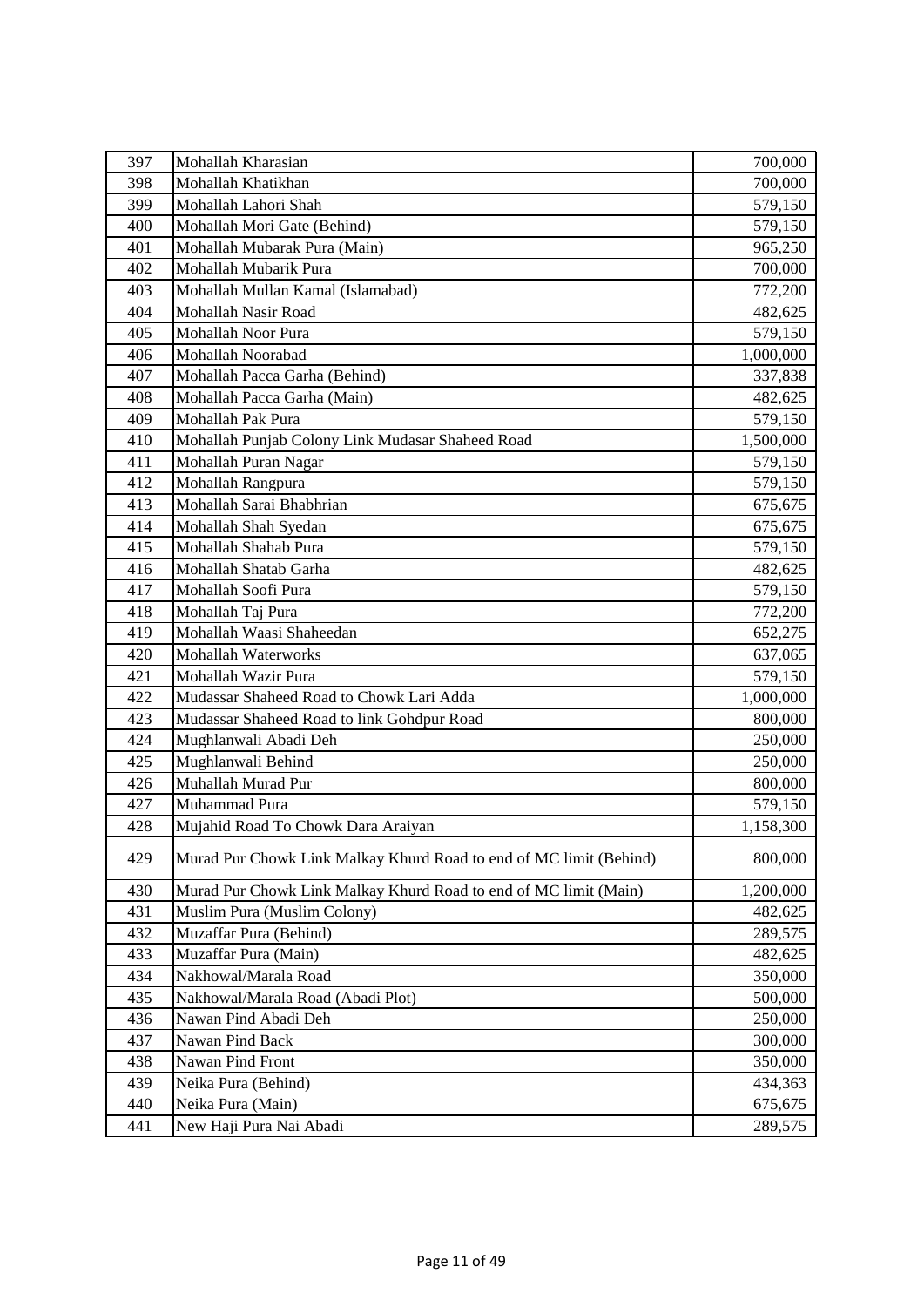| 442 | New Model Town (Mianapura)                                       | 579,150   |
|-----|------------------------------------------------------------------|-----------|
| 443 | <b>Nihal Chand Street</b>                                        | 772,200   |
| 444 | <b>Nishat Park</b>                                               | 965,250   |
| 445 | Officer Colony Svy. No. 16 (Main)                                | 1,544,400 |
| 446 | Old Tehsil Office To Lahai Bazar                                 | 965,250   |
| 447 | Pacci Kotli Abadi Deh                                            | 250,000   |
| 448 | Pacci Kotli Back                                                 | 250,000   |
| 449 | Pacci Kotli Front                                                | 300,000   |
| 450 | Pak Pura Behind Police Line                                      | 579,150   |
| 451 | Pak Pura On Nullah Bhed                                          | 289,575   |
| 452 | Paris Road, Railway Phattak To Nullah Bhed (Behind)              | 772,200   |
| 453 | Paris Road, Railway Phattak To Nullah Bhed (Main)                | 1,351,350 |
| 454 | Patasar Abadi Deh                                                | 300,000   |
| 455 | Patasar Back                                                     | 300,000   |
| 456 | Patasar Behind                                                   | 300,000   |
| 457 | <b>Patasar Front</b>                                             | 300,000   |
| 458 | Peoples Colony                                                   | 675,675   |
| 459 | Pindi Araiyan Rangpura                                           | 386,100   |
| 460 | Pindi Arrian (Link Road)                                         | 300,000   |
| 461 | Pindi Arrian (Main Road)                                         | 500,000   |
| 462 | Pindi Arrian (Off Road)                                          | 300,000   |
| 463 | Pir Dhudu Tari To Thana Rang Pura                                | 579,150   |
| 464 | Prem Nagar Back District Jail (Islamia Park)                     | 328,185   |
| 465 | Prem Nagar Behind Abbot Road                                     | 482,625   |
| 466 | Prem Nagar Road                                                  | 579,150   |
| 467 | Pul Aik Circular Road To Talab Sheikh Maula Bakhsh (Behind)      | 675,675   |
| 468 | Pul Aik Circular Road To Talab Sheikh Maula Bakhsh (Main)        | 868,725   |
| 469 | Pul Aik Eminabad Road To End Of TMA Ex-Corporation Limits (Main) | 772,200   |
| 470 | Pul Aik Eminabad Road To End Of TMA Limits (Behind)              | 579,150   |
| 471 | Pul Aik Pasrur Road To End Of TMA Ex-Corporation Limits          | 772,200   |
| 472 | Pul Aik To Zabah Khana Road (Behind)                             | 482,625   |
| 473 | Pul Aik To Zibah Khana Road (Main)                               | 675,675   |
| 474 | Puli Top Khana (Behind)                                          | 772,200   |
| 475 | Puli Top Khana (Main)                                            | 965,250   |
| 476 | Pura Heeran Link Road                                            | 300,000   |
| 477 | Pura Heeran Main Road                                            | 500,000   |
| 478 | Pura Heeran - Link Road                                          | 300,000   |
| 479 | Pura Heeran - Off Road                                           | 500,000   |
| 480 | Pura Heeran (Link Road)                                          | 300,000   |
| 481 | Pura Heeran (Off Road)                                           | 300,000   |
| 482 | Pura Heeran, Northern Side Nullah Aik                            | 386,100   |
| 483 | Pura Heeran, Southern Side Nullah Aik                            | 386,100   |
| 484 | Pura Neka Link Road                                              | 500,000   |
| 485 | Pura Neka Main Road                                              | 500,000   |
| 486 | Pura Neka Off Road                                               | 300,000   |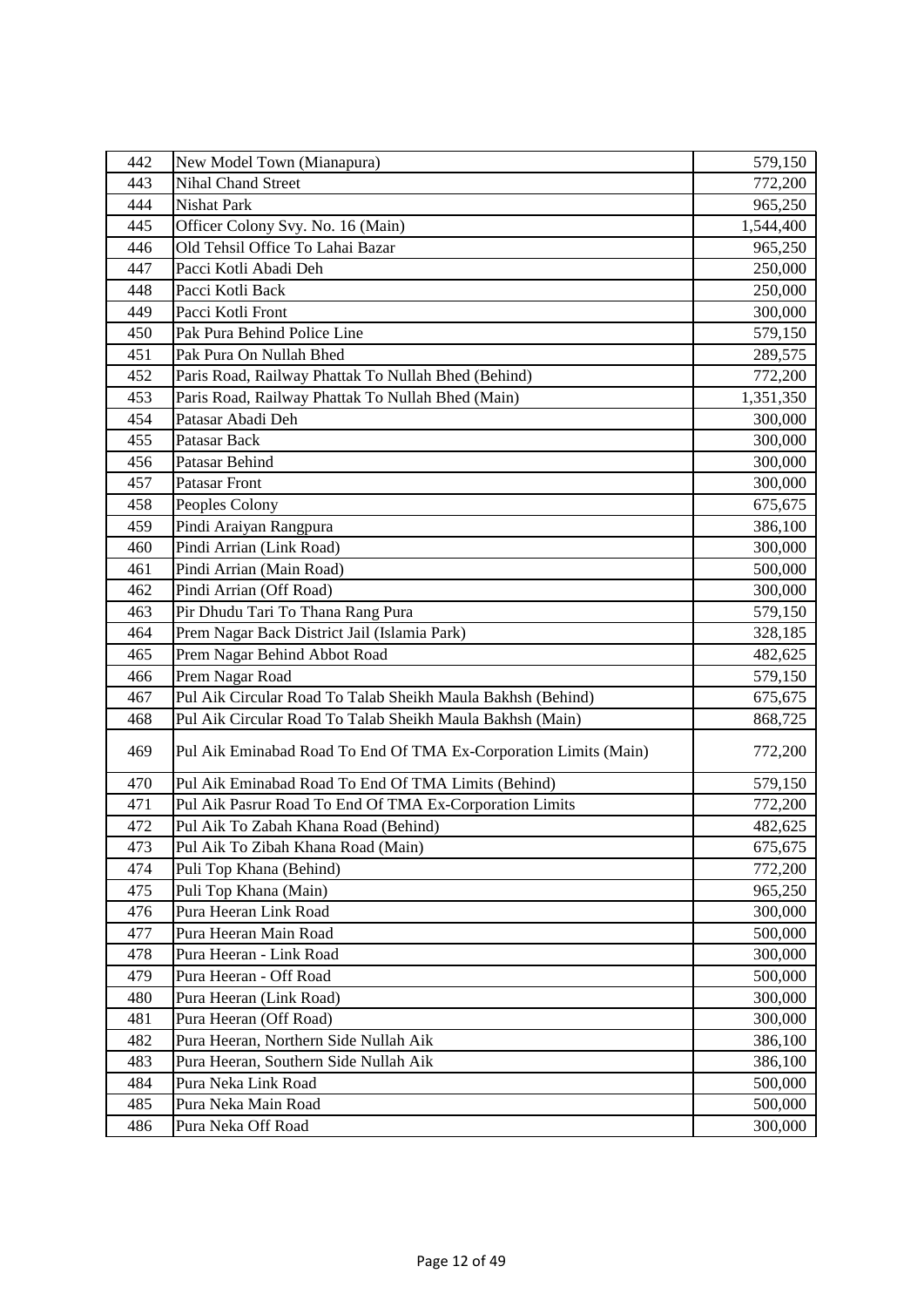| 487 | Pura Neka - Link Road                                       | 300,000   |
|-----|-------------------------------------------------------------|-----------|
| 488 | Pura Neka - Off Road                                        | 300,000   |
| 489 | Pura Neka (Link Road)                                       | 300,000   |
| 490 | Pura Neka (Off Road)                                        | 300,000   |
| 491 | Quaid-e-Azam Road (Behind)                                  | 148,649   |
| 492 | Quaid-e-Azam Road (Main)                                    | 2,123,550 |
| 493 | R.H.A. Bazar (Behind)                                       | 965,250   |
| 494 | R.H.A. Bazar (Main)                                         | 1,158,300 |
| 495 | Rahim Pur Abadi Deh                                         | 500,000   |
| 496 | <b>Rahim Pur Back</b>                                       | 500,000   |
| 497 | Rahim Pur Behind                                            | 500,000   |
| 498 | <b>Rahim Pur Front</b>                                      | 500,000   |
| 499 | Rahim Pur Khichian Abadi Deh                                | 300,000   |
| 500 | Rahim Pur Khichian Back                                     | 300,000   |
| 501 | Rahim Pur Khichian Front                                    | 300,000   |
| 502 | Ram Talai Ram Talai                                         | 675,675   |
| 503 | Rang Pura Main Road                                         | 500,000   |
| 504 | Rang Pura - Off Road                                        | 500,000   |
| 505 | Rang Pura (Off Road)                                        | 500,000   |
| 506 | Rangpura Chrai To Pindi Araiyan                             | 482,625   |
| 507 | Razia Sultana & Qasim Road (Behind)                         | 1,351,350 |
| 508 | Razia Sultana & Qasim Road (Main)                           | 1,930,500 |
| 509 | Rehman Pura (Behind)                                        | 500,000   |
| 510 | Rehman Pura (Main)                                          | 700,000   |
| 511 | Roras Road (From Bijli Ghar Upto Defence Road Both Sides)   | 579,735   |
| 512 | Rukhana (Behind)                                            | 300,000   |
| 513 | Rukhana (Main)                                              | 400,000   |
| 514 | Sabir Kamal Road (Behind)                                   | 1,061,775 |
| 515 | Sabir Kamal Road (Main)                                     | 1,486,485 |
| 516 | Sabzi Mandi Road To Talab Ganda Nullah (Capital Road)       | 579,150   |
| 517 | Sadra Badra Abadi Deh                                       | 350,000   |
| 518 | Sadra Badra Back                                            | 250,000   |
| 519 | Sadra Badra Front                                           | 400,000   |
| 520 | Sarai Maharaja To Chowk Jinnah Park                         | 965,250   |
| 521 | Sarwar Road, Aziz Shaheed Rd To Quaid-E- Azam Road (Behind) | 1,351,350 |
| 522 | Sarwar Road, Aziz Shaheed Rd To Quaid-E-Azam Road (Main)    | 1,930,500 |
| 523 | Shahab-ud-Din Park (Inside Gate)                            | 579,150   |
| 524 | Sher Pur Abadi Deh                                          | 350,000   |
| 525 | Sher Pur Front                                              | 500,000   |
| 526 | Sheraz Plaza To Sarai Maharaja                              | 965,250   |
| 527 | Sidh Abadi Deh                                              | 300,000   |
| 528 | Sidh Back                                                   | 300,000   |
| 529 | Sidh Front                                                  | 300,000   |
| 530 | Sublime Chowk Marala Road to end of MC limit (Behind)       | 800,000   |
| 531 | Sublime Chowk Marala Road to end of MC limit (Main)         | 1,200,000 |
| 532 | Sublime Chowk/Wazirbad Road to end of MC limit (Behind)     | 800,000   |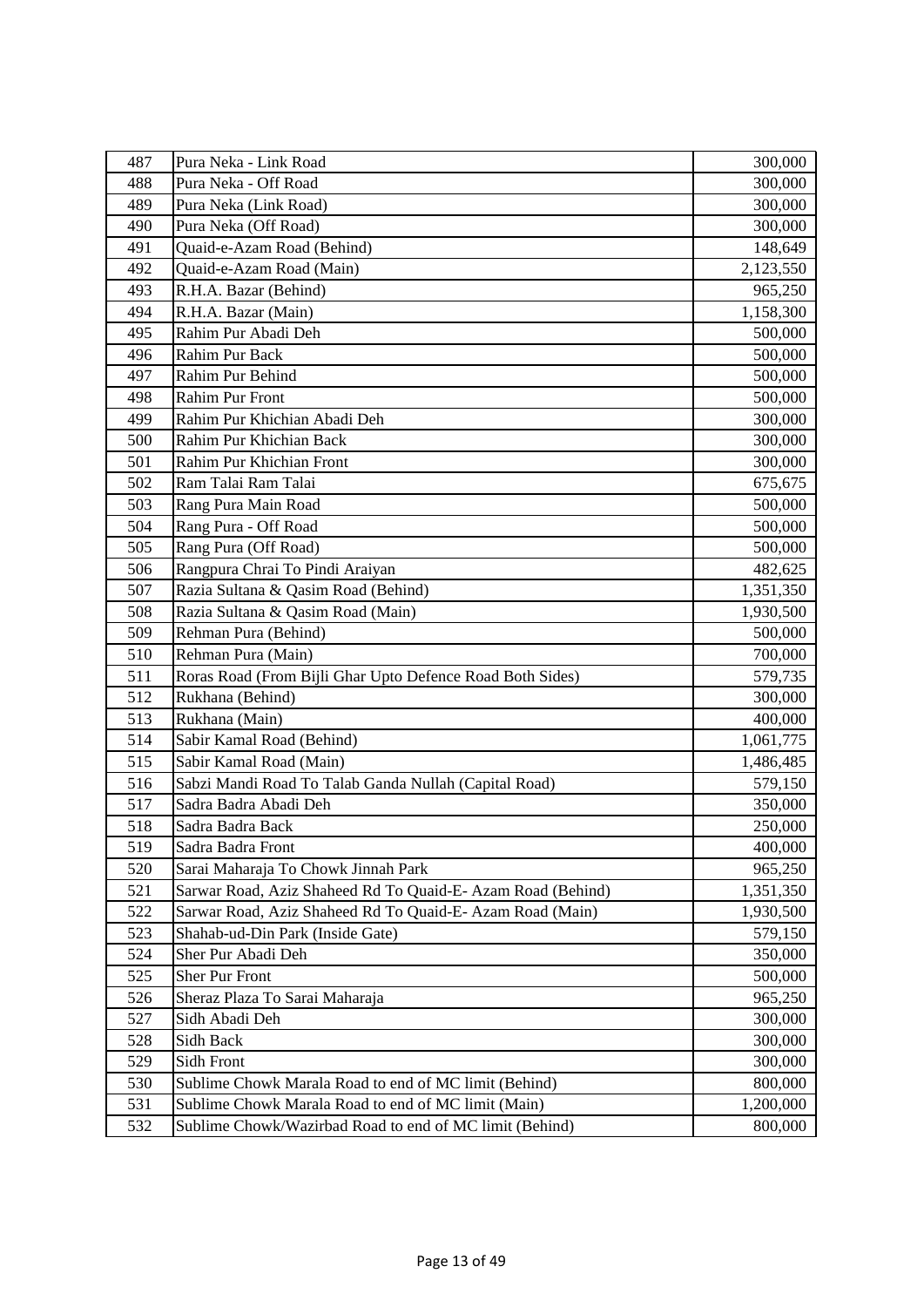| 533 | Sublime Chowk/Wazirbad Road to end of MC limit (Main)                   | 1,200,000 |
|-----|-------------------------------------------------------------------------|-----------|
| 534 | Syedanwali Abadi Deh                                                    | 250,000   |
| 535 | Syedanwali Front                                                        | 200,000   |
| 536 | Syedanwali Back                                                         | 150,000   |
| 537 | Syedanwali Behind                                                       | 200,000   |
| 538 | Talaab Sheikh Maula Bakhsh To Shama Cinema                              | 965,250   |
| 539 | Talab Nullah To Wazirabad Road                                          | 289,575   |
| 540 | Talwara (Link Road)                                                     | 500,000   |
| 541 | Talwara (Main Road)                                                     | 1,000,000 |
| 542 | Talwara (Off Road)                                                      | 500,000   |
| 543 | Talwara Mughlan                                                         | 386,100   |
| 544 | Tariq Road Aziz Shaheed Road To Mirza Abdul Rauf Rd (Behind)            | 1,351,350 |
| 545 | Tariq Road Aziz Shaheed Road To Mirza Abdul Rauf Rd (Main)              | 1,930,500 |
| 546 | Tariq Road To Khalid Road (Behind)                                      | 772,200   |
| 547 | Tariq Road To Khalid Road (Main)                                        | 965,250   |
| 548 | Tariq Road/Aziz Shaheed Road (Behind)                                   | 1,351,350 |
| 549 | Tariq Road/Aziz Shaheed Road (Main)                                     | 1,930,500 |
| 550 | Tariq Road/Quaid-e-Azam Road To Fazal Qadir Road (Behind)               | 1,544,400 |
| 551 | Tariq Road/Quaid-e-Azam Road To Fazal Qadir Road (Main)                 | 1,930,500 |
| 552 | Tarqi Road To Khalid Road To Tufail Road (Behind)                       | 1,351,350 |
| 553 | Tarqi Road To Khalid Road To Tufail Road (Main)                         | 1,930,500 |
| 554 | Tibba Kakkay Zaiyan                                                     | 675,675   |
| 555 | Tibba Syedan                                                            | 675,675   |
| 556 | Tipu Road: Ghazi Road To Zafar Ali Road To Fazal-ul-Qadir Road (Behind) | 13,514    |
| 557 | Tipu Road: Ghazi Road To Zafar Ali Road To Fazal-ul-Qadir Road (Main)   | 1,930,500 |
| 558 | Tonkan Abadi Deh                                                        | 300,000   |
| 559 | <b>Tonkan Back</b>                                                      | 300,000   |
| 560 | <b>Tonkan Front</b>                                                     | 300,000   |
| 561 | Trunk Bazar Trunk Bazar                                                 | 1,544,400 |
| 562 | Tufail Road (Behind)                                                    | 965,250   |
| 563 | Tufail Road (Main)                                                      | 1,351,350 |
| 564 | Uggowali Uggowali                                                       | 289,575   |
| 565 | Ugoki Abadi Deh                                                         | 500,000   |
| 566 | Ugoki Behind                                                            | 500,000   |
| 567 | Ura Behind                                                              | 250,000   |
| 568 | Ura Front                                                               | 300,000   |
| 569 | Wazirabad Road, Bara Pathar Chowk To Gulistan Cinema (Behind)           | 772,200   |
| 570 | Wazirabad Road, Bara Pathar Chowk To Gulistan Cinema (Main)             | 1,158,300 |
| 571 | Wazirabad Road, Chowk Gulistan Cinema To Pacca Garha (Behind)           | 652,275   |
| 572 | Wazirabad Road, Chowk Gulistan Cinema To Pacca Garha (Main)             | 916,988   |
| 573 | Wazirabad Road, Pacca Garha To End TMA Limits (Behind)                  | 652,275   |
| 574 | Wazirabad Road, Pacca Garha To End TMA, Ex-Corporation Limits (Main)    | 868,725   |
| 575 | Within Town Committee Limit Abadi Deh                                   | 250,000   |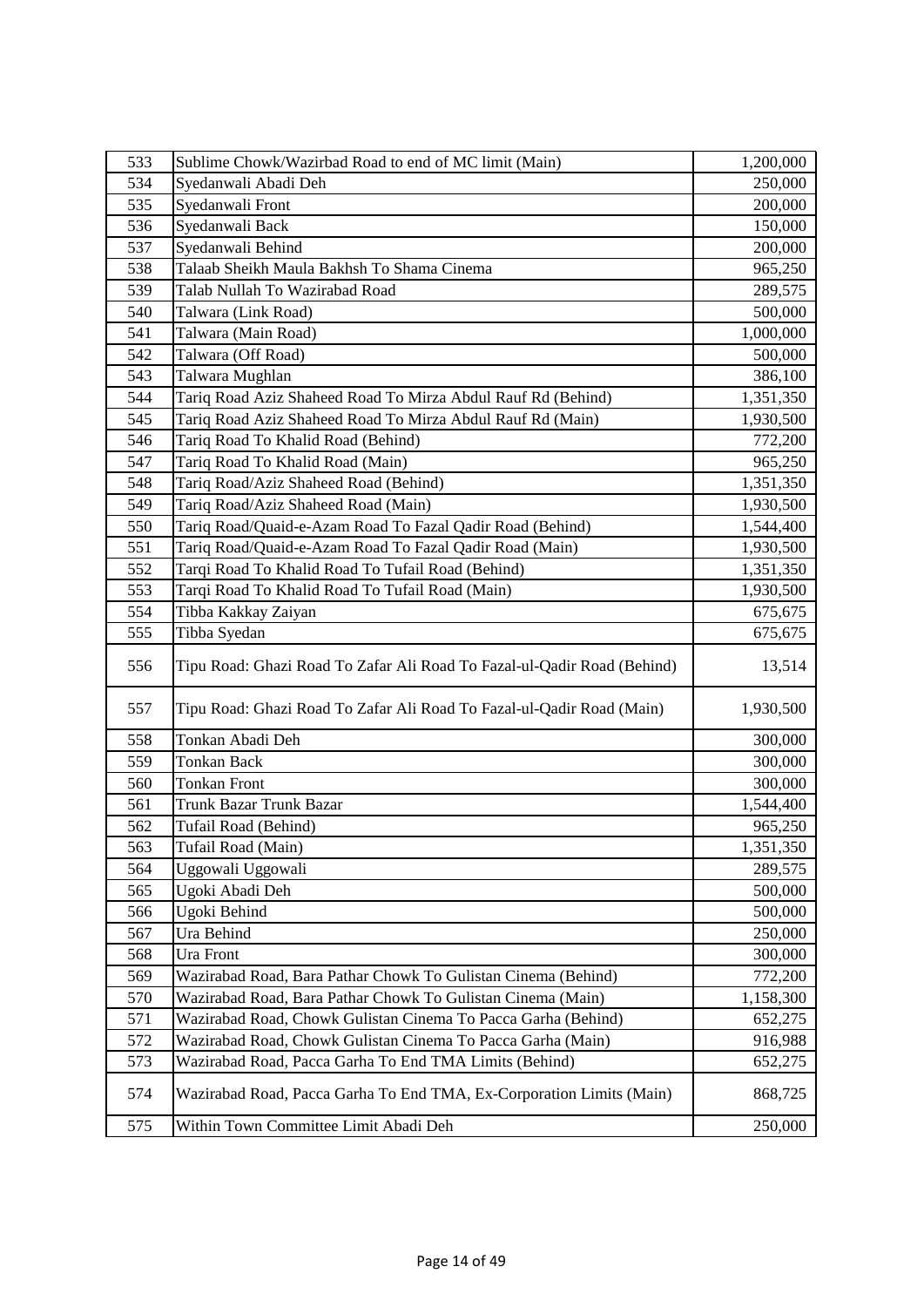| 576 | Zafar Ali Road (Behind)                                 | 1,351,350  |
|-----|---------------------------------------------------------|------------|
| 577 | Zafar Ali Road (Main)                                   | 1,930,500  |
| 578 | Zafarwal Road Pul Aik To Ghungi No. 8                   | 579,150    |
| 579 | Ambanwali Chhapri (Nashaibi)                            | 350,000    |
| 580 | Chowk Ghanta Ghar To Aziz Shaheed Road (Behind)         | 1,600,000  |
| 581 | Iqbal Colony (Behind)                                   | 1,250,000  |
| 582 | Officer Colony Svy. No. 16 (Behind)                     | 1,400,000  |
| 583 | Jinnah Colony Svy No.166 (Behind)                       | 1,600,000  |
| 584 | Askari Colony – I (Per House up to 10 Marlas) (Behind)  | 16,000,000 |
| 585 | Askari Colony – II (Per House up to 10 Marlas) (Behind) | 18,000,000 |
| 586 | Doh Scheme Dairy Farm (Behind)                          | 1,400,000  |
| 587 | <b>Bahoo Bhatti Housing Colony</b>                      | 479,500    |
| 588 | <b>Ballowal Kalan Housing Colony</b>                    | 274,000    |
| 589 | <b>Bhoth Housing Colony</b>                             | 616,500    |
| 590 | <b>Bhulla Housing Colony</b>                            | 548,000    |
| 591 | <b>Butter Housing Colony</b>                            | 493,200    |
| 592 | <b>Chak Rani Housing Colony</b>                         | 548,000    |
| 593 | <b>Chak Sadew Housing Colony</b>                        | 479,500    |
| 594 | <b>Dhatal Housing Colony</b>                            | 493,200    |
| 595 | <b>Fateh Garh Housing Colony</b>                        | 479,500    |
| 596 | Ganjainwali Kalan Housing Colony                        | 493,200    |
| 597 | Gholo Phala Housing Colony                              | 493,200    |
| 598 | Gunna Khurd Housing Colony                              | 205,500    |
| 599 | <b>Harrar Housing Colony</b>                            | 548,000    |
| 600 | Jajay Housing Colony                                    | 493,200    |
| 601 | Jiram Pur Housing Colony                                | 548,000    |
| 602 | Jorrian Kalan Housing Colony                            | 479,500    |
| 603 | Kakey Wali (Link Road) Housing Colony                   | 479,500    |
| 604 | Kakey Wali (Off Road) Housing Colony                    | 479,500    |
| 605 | Kamanwala Housing Colony                                | 520,600    |
| 606 | Kotla Housing Colony                                    | 548,000    |
| 607 | <b>Ladhar Housing Colony</b>                            | 548,000    |
| 608 | Langriali Housing Colony                                | 479,500    |
| 609 | Malhu Chitt Housing Colony                              | 479,500    |
| 610 | Moma Housing Colony                                     | 493,200    |
| 611 | Nakhowal/Marala Road Housing Colony                     | 548,000    |
| 612 | Pakhar Pur Housing Colony                               | 171,250    |
| 613 | Parag Pur Housing Colony                                | 527,450    |
| 614 | <b>Patasar Housing Colony</b>                           | 548,000    |
| 615 | Rahim Pur Khichian Housing Colony                       | 685,000    |
| 616 | Rasool Pur Housing Colony                               | 205,500    |
| 617 | Roy Pur Housing Colony                                  | 479,500    |
| 618 | Sahuwali Housing Colony                                 | 548,000    |
| 619 | Sedo Bahlol Housing Colony                              | 548,000    |
| 620 | Talwara (Link Road) Housing Colony                      | 479,500    |
| 621 | Talwara (Main Road) Housing Colony                      | 479,500    |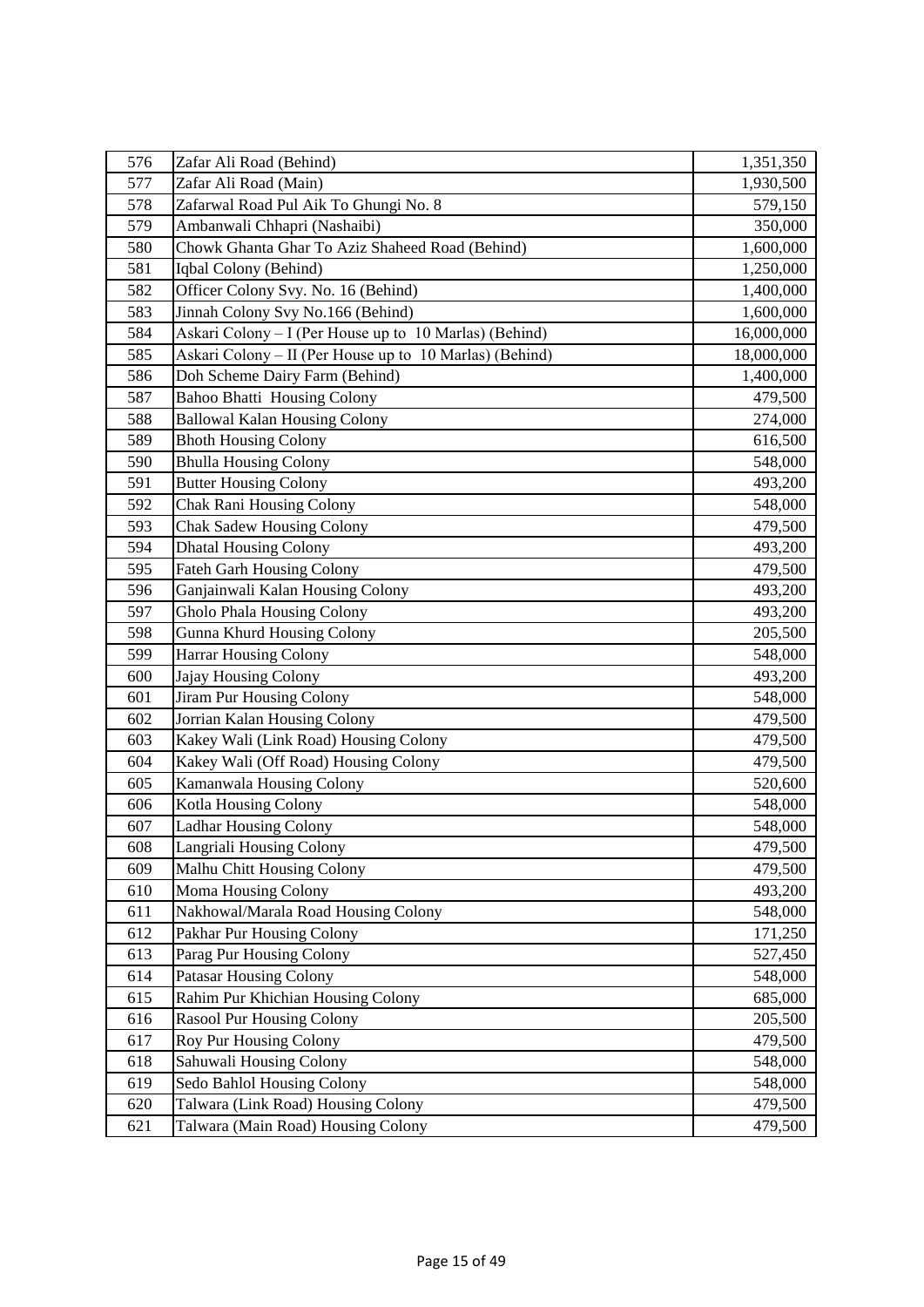| 622 | Talwara (Off Road) Housing Colony                | 479,500   |
|-----|--------------------------------------------------|-----------|
| 623 | <b>Tond Garh Housing Colony</b>                  | 171,250   |
| 624 | Tonkananwali Housing Colony                      | 493,200   |
| 625 | <b>Ugoki Housing Colony</b>                      | 616,500   |
| 626 | <b>Ura Housing Colony</b>                        | 548,000   |
| 627 | Diamond city Chaprar Road Sialkot Housing Colony | 800,000   |
| 628 | Madina Colony Langriwali Housing Colony          | 700,000   |
| 629 | Al Sheikh Colony Langriwali Housing Colony       | 700,000   |
| 630 | Kant Housing Scheme Langariwali Housing Colony   | 1,000,000 |
| 631 | Kuluwal Road Housing Colony                      | 1,000,000 |

## **RESIDENTIAL - SAMBRIAL (NEW IDENTIFIED CASES IN LAST TWO YEARS)**

|        |                                                              | Value of           |
|--------|--------------------------------------------------------------|--------------------|
| S. No. | Area                                                         | <b>Propety Per</b> |
|        |                                                              | Marla (in Rs.)     |
| 632    | Adjacent Abadi                                               | 300,000            |
| 633    | Inside Abadi Begowala                                        | 300,000            |
| 634    | Inside Abadi Begowala (Multi Storey Building)                | 300,000            |
| 635    | <b>Bhopal Wala</b>                                           | 300,000            |
| 636    | <b>Bhopal Wala-Link Road</b>                                 | 300,000            |
| 637    | Bhopal Wala-Main Road                                        | 300,000            |
| 638    | <b>Bhopal Wala-Off Road</b>                                  | 300,000            |
| 639    | Chak Kheena                                                  | 300,000            |
| 640    | Chak Kheena-Link Road                                        | 300,000            |
| 641    | Chak Kheena-Main Road                                        | 300,000            |
| 642    | <b>Chak Kheena-Off Road</b>                                  | 300,000            |
| 643    | Abadi Chak Kheena                                            | 300,000            |
| 644    | Abadi Chak Khina                                             | 300,000            |
| 645    | <b>Adda Larian Commercial</b>                                | 400,000            |
| 646    | Inside Abadi                                                 | 400,000            |
| 647    | Inside Committee Limits/Residential                          | 400,000            |
| 648    | Inside Committee Limits/Residential                          | 400,000            |
| 649    | Main Sahowala Road Upto Kainchi More                         | 400,000            |
| 650    | Main Sahowala Road Upto Quanchi More                         | 400,000            |
| 651    | Mohallah Basic Health Unit                                   | 400,000            |
| 652    | Mohallah Private Hospital Shameem Aslam And Committee Office | 400,000            |
| 653    | Mohallah Private Hospital Shamim Aslam & Committee Office    | 400,000            |
| 654    | Near Petrl Pump Under 100 Feet                               | 400,000            |
| 655    | Near Petrol Pump Under 100 Feet                              | 400,000            |
| 656    | Near Petrol Pump Under 100 Feet (Behind)                     | 400,000            |
| 657    | Near Petrol Under 100 Feet (Behind)                          | 400,000            |
| 658    | Sahowala Road (Behind)                                       | 250,000            |
| 659    | Abiala                                                       | 250,000            |
| 660    | Chak Janta                                                   | 250,000            |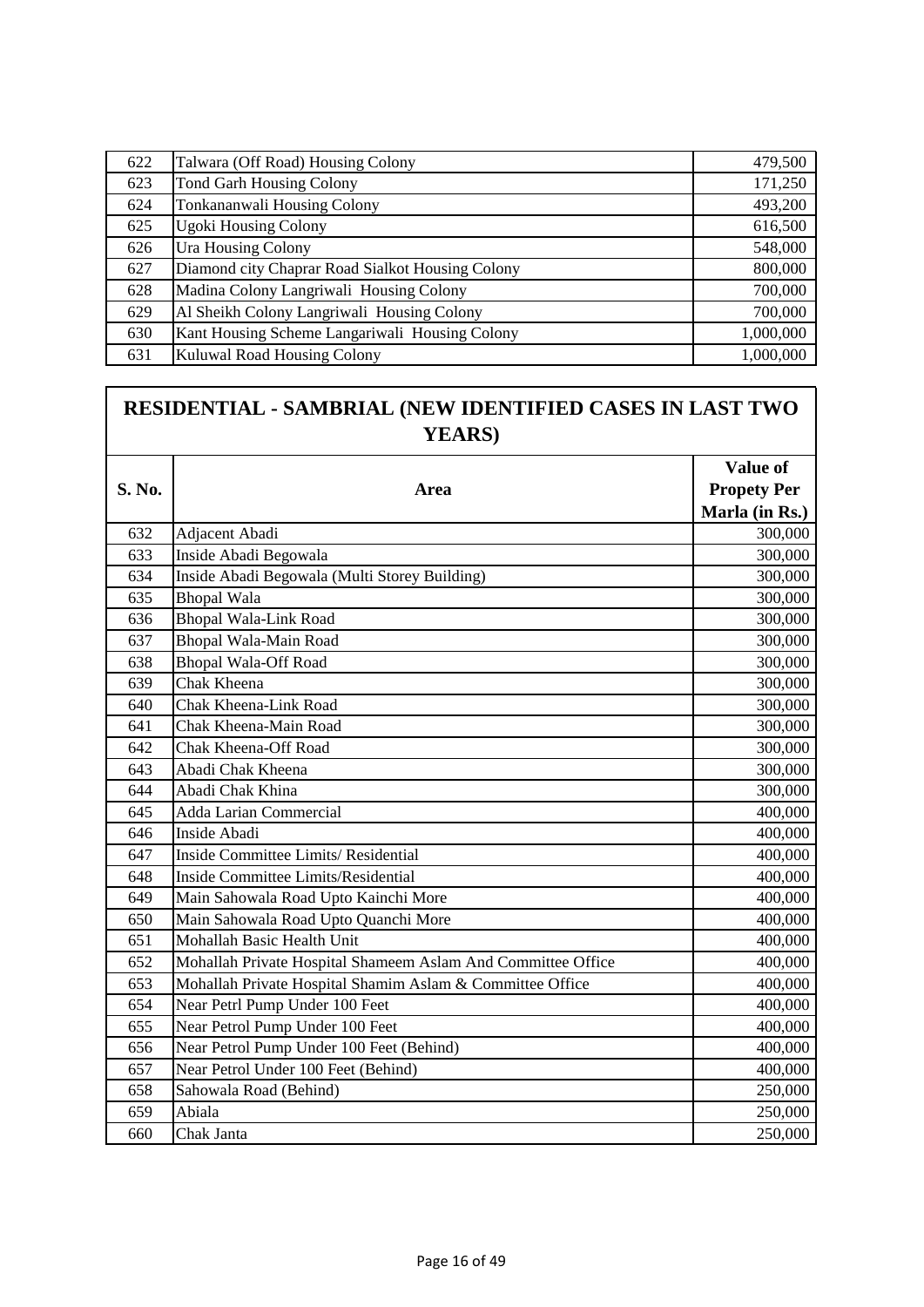| 661 | Jaggat Pur                                                                                       | 250,000 |
|-----|--------------------------------------------------------------------------------------------------|---------|
| 662 | Rao Gin                                                                                          | 250,000 |
| 663 | Jatheke                                                                                          | 227,556 |
| 664 | Jhammat                                                                                          | 227,556 |
| 665 | Adjacent & Opposite Behind Sialkt Dry Port Trust Alongwith Wazirabad<br><b>Sialkot Road</b>      | 298,667 |
| 666 | Babu Ghulam Nabi Road Till Mohallah Kumharan                                                     | 373,334 |
| 667 | Behind Daska Sambrial Road                                                                       | 261,335 |
| 668 | Behind Main Bazar Mandi Sambrial                                                                 | 89,600  |
| 669 | Behind Sialkot Dry Port alongwith Wazirabad Sialkot Road                                         | 298,667 |
| 670 | Both Sides of Daska Sambrial Road                                                                | 522,668 |
| 671 | Both Sides Sialkot Wazirabad Road From Dryport Chowk to Wapda Office<br>Sambrial                 | 896,002 |
| 672 | Ch. Muhammad Nawaz Ghumman Colony More Sambrial                                                  | 343,468 |
| 673 | Daska Sambrial Road (Both Sodes)                                                                 | 522,668 |
| 674 | Dhananwali Road Upto Punjab Rice Mill                                                            | 373,334 |
| 675 | Dhanawali Road Upto Punjab Rice Mills                                                            | 373,334 |
| 676 | From Al-Fatima Hospital To Canal Rest House (Both Sides)                                         | 746,669 |
| 677 | From Alfatima Hospital To Canal Rest House Both Sides                                            | 746,669 |
| 678 | From Street No. 1 To 4 Behind Mandi Sambrial                                                     | 268,801 |
| 679 | From Street No. 5 to 10 Behind Sialkot Wazirabad Kashmir Road Mandi<br>Sambrial                  | 261,335 |
| 680 | From Street No. 5 To 10, Mandi Sambrial Behind Sialkot Wazirabad Kashmir<br>Road, Mandi Sambrial | 256,001 |
| 681 | Girl High School Road From Daska Road Mohallah Jattan and Babu Ghulam<br>Nabi Road.              | 298,667 |
| 682 | Govt. Girls High School Road from Daska Road Mohallah Jattan                                     | 298,667 |
| 683 | Majra Jathekey Kullowal Road                                                                     | 298,667 |
| 684 | Majra Jethikey Kullowal Road                                                                     | 298,667 |
| 685 | Model Town Near Office Of Project Manager Sambrial                                               | 373,334 |
| 686 | Mohallah Alle wali Sultan Pura Muhammad Pura Karhana Rubber Shama<br>Cinema ETC                  | 201,601 |
| 687 | Mohallah Allewali, Sultan Pura, Muhamad Pura Kar Khana Rubber, Shama<br>Cinima etc               | 199,112 |
| 688 | Mohallah Bank Colony Sambrial                                                                    | 227,556 |
| 689 | Mohallah Butcher Khana Sambrial                                                                  | 224,001 |
| 690 | Mohallah Butcherkhana Sambrial                                                                   | 227,556 |
| 691 | Mohallah Fazal Pura                                                                              | 227,556 |
| 692 | Mohallah Haji Pura                                                                               | 298,667 |
| 693 | Mohallah Haq Pura/ Naik Pura Sambrial                                                            | 238,934 |
| 694 | Mohallah Haq Pura/Naik Pura Sambrial                                                             | 238,934 |
| 695 | Mohallah Islamabad                                                                               | 298,667 |
| 696 | Mohallah Khairat Pura                                                                            | 238,934 |
| 697 | Mohallah Meraj Pura                                                                              | 194,133 |
| 698 | Mohallah Mirajpura, Sambrial                                                                     | 194,133 |
| 699 | Mohallah Mughal Town Darbar Peer Nadir Shah                                                      | 179,200 |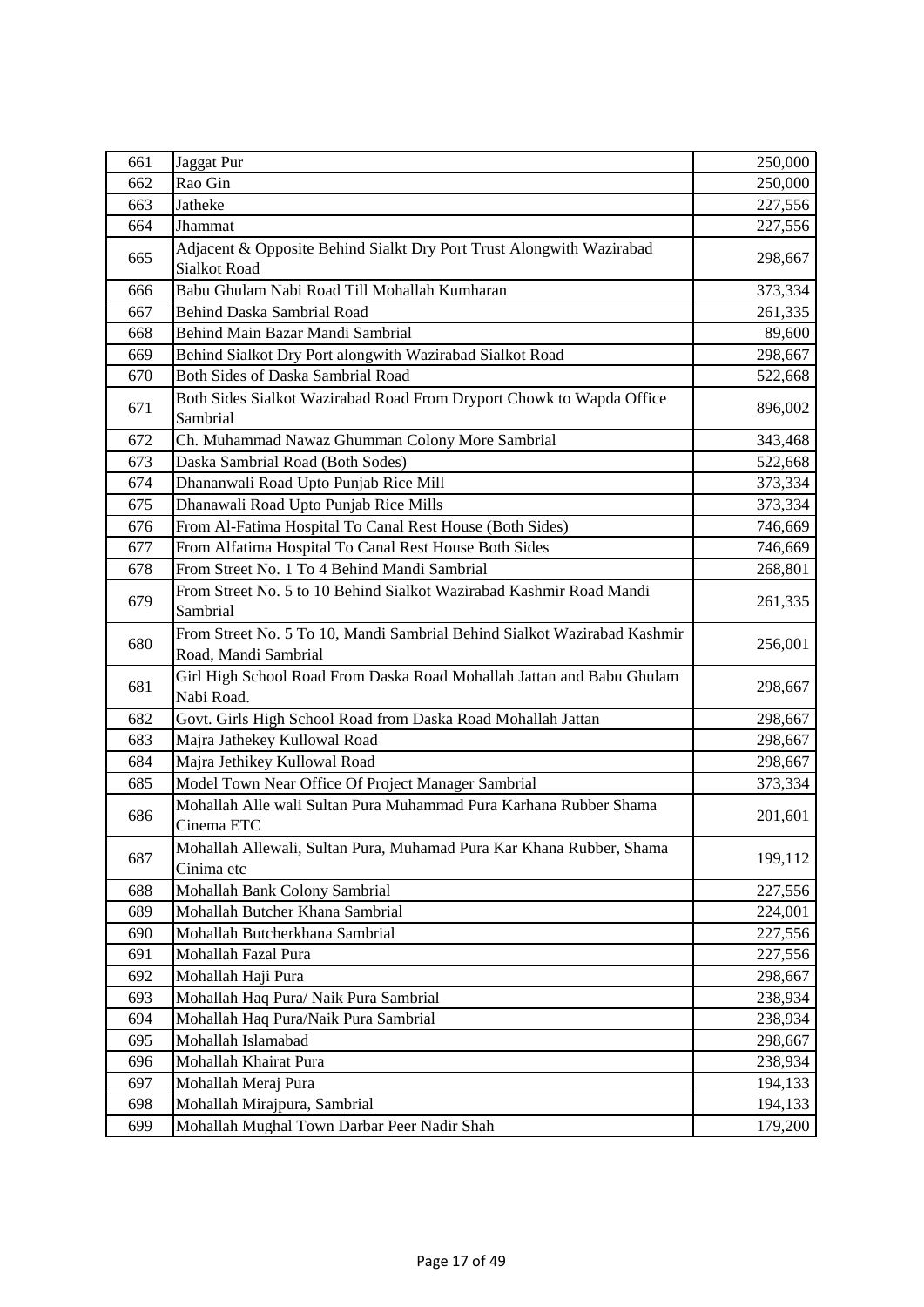| 700 | Mohallah Mughal Town, Darbar Peer Nadir Shah                                                                                                        | 179,200 |
|-----|-----------------------------------------------------------------------------------------------------------------------------------------------------|---------|
| 701 | Mohallah Nawab Pura                                                                                                                                 | 321,068 |
| 702 | Mohallah Near Food Grain and Lopowali Road                                                                                                          | 373,334 |
| 703 | Mohallah Near Food Grains And Lopowali Raod                                                                                                         | 373,334 |
| 704 | Mohallah Noor Pura                                                                                                                                  | 227,556 |
| 705 | Mohallah Rasool Pura Sambrial                                                                                                                       | 227,556 |
| 706 | Mohallah Saleem Abad Shah Jamal Shair Abad Sambrial                                                                                                 | 186,668 |
| 707 | Mohallah Saleem Abad, Shah Jamal, Sher Abad Sambrial                                                                                                | 184,889 |
| 708 | Mohallah Taj Pura Sambrial                                                                                                                          | 227,556 |
| 709 | Mohallah Water Works Latif Abad Dar Ul Islam Sambrial                                                                                               | 224,001 |
| 710 | Mohallah Waterworks, Latifabad, Dar-ul-Slam Sambrial.                                                                                               | 227,556 |
| 711 | Near Police Station Rest House Grid Station                                                                                                         | 568,890 |
| 712 | Near Police Station, Rest House, Grid Station                                                                                                       | 268,801 |
| 713 | New Civil Hospital Road                                                                                                                             | 227,556 |
| 714 | Old Abadi Town Sambrial (Mohallah Killa Kazian) Daron Garran, Sheikhan,<br>Rajpootan and Jattan, Mughal Pura and Mohallah Committee Ghar            | 238,934 |
| 715 | Old Abadi Town Sambrial (Mohallah Qila Qazian), Darugaran, Sheikhan,<br>Rajputan And Jattan etc)                                                    | 238,934 |
| 716 | Pond (Chahappar etc)                                                                                                                                | 227,556 |
| 717 | Pond (Chappar etc)                                                                                                                                  | 224,001 |
| 718 | Punjab Rice Mill to Municipal Limits                                                                                                                | 343,468 |
| 719 | Punjab Rice Mills To Municipal Limits                                                                                                               | 343,468 |
| 720 | Qazi Atta Colony (Opposite Islamia High School Sambrial)                                                                                            | 256,001 |
| 721 | Qazi Atta Colony and Ikram Colony (Opposite Islamia High School Sambrial)                                                                           | 261,335 |
| 722 | Residential Plot Mandi Sambrial                                                                                                                     | 824,891 |
| 723 | Residential Plots Mandi Sambrial                                                                                                                    | 821,335 |
| 724 | Sambrial Rural                                                                                                                                      | 298,667 |
| 725 | Sambrial Rural-Link Road                                                                                                                            | 154,413 |
| 726 | Sambrial Rural-Off Road                                                                                                                             | 156,445 |
| 727 | Sambrial Urban                                                                                                                                      | 522,668 |
| 728 | Same Nala South Side of Town                                                                                                                        | 224,001 |
| 729 | Same Nullah South Side Of Town                                                                                                                      | 227,556 |
| 730 | Shop Main Bazar Mandi Sambrial                                                                                                                      | 896,002 |
| 731 | Shop Old Main Bazar From Sarwat Market Main upto FD Office Telephone<br>Exchange (Old Shops)                                                        | 672,001 |
| 732 | Shop Sarwat Market To Al-Fatima Hospital North South Sides Including<br>Katcha Bazar North Mandi Sambrial To Shops And Residence Of Ch.<br>Muzaffar | 672,001 |
| 733 | Shop Serwat Market To Al Fatima Hospital North, South Side Including<br>Kacha Bazar North Mandi Sambrail to shops and Residence of Ch. Muzaffar     | 672,001 |
| 734 | Shops All Plaza Market And Barkat Market                                                                                                            | 853,335 |
| 735 | Shops Old Main Bazar From Sawarat Market Main Upto Fd Office, Telephone<br>Exchange (Old Shops)                                                     | 672,001 |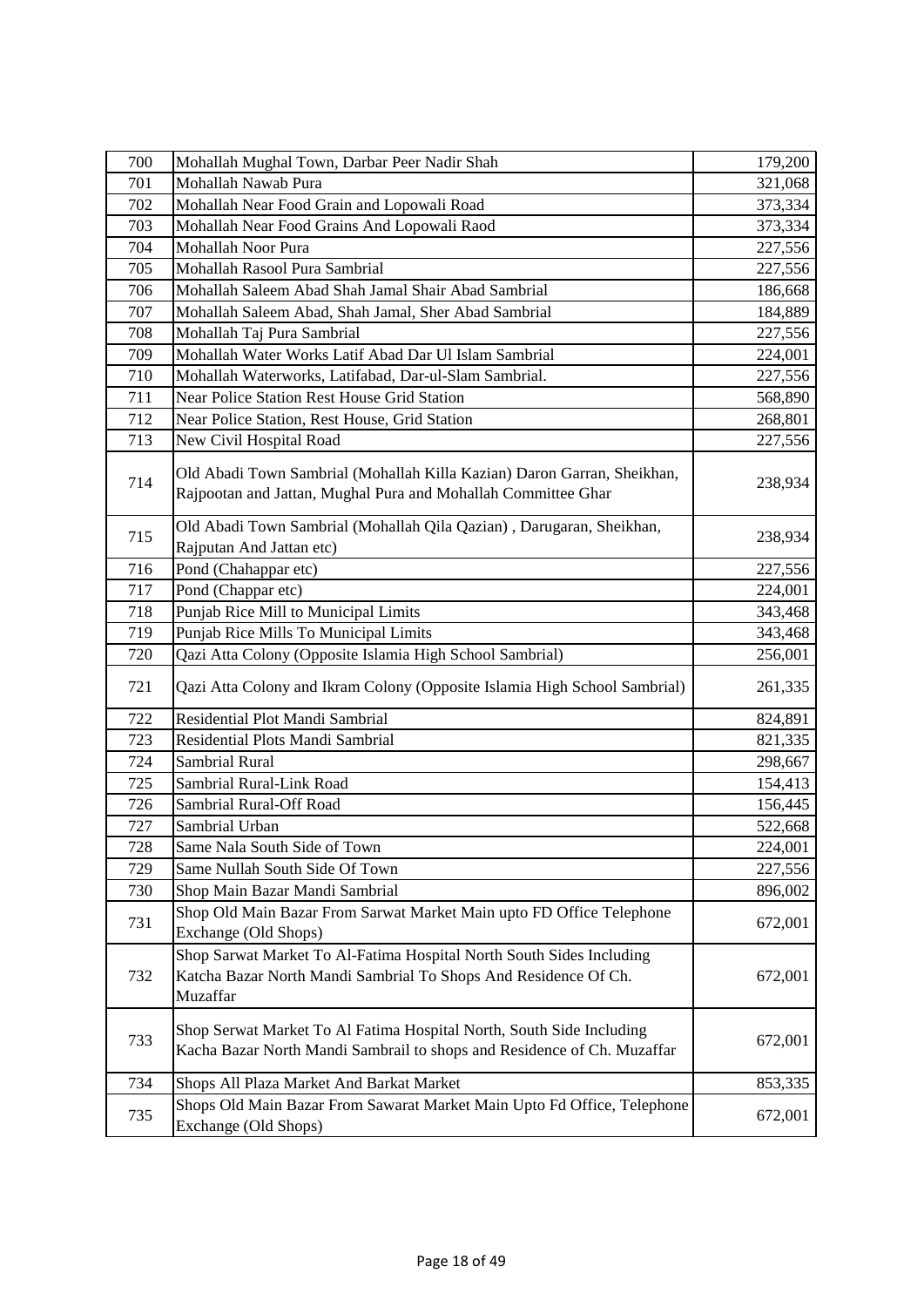| 736 | Sialkot Wazirabad Road From Dry Port Chowk To Wapda Office Sambrial | 896,002 |
|-----|---------------------------------------------------------------------|---------|
|     | (Both Sides)                                                        |         |
| 737 | Lopowali                                                            | 227,556 |
| 738 | <b>Abiala Housing Colony</b>                                        | 300,000 |
| 739 | <b>Chak Janta Housing Colony</b>                                    | 300,000 |
| 740 | <b>Dholo Bhilo Housing Colony</b>                                   | 300,000 |
| 741 | <b>Jaggat Pur Housing Colony</b>                                    | 300,000 |
| 742 | Mandair Khurd Housing Colony                                        | 300,000 |
| 743 | Rao Gin Housing Colony                                              | 300,000 |
| 744 | Suraj Housing Colony                                                | 300,000 |
| 745 | <b>Chak Choda Housing Colony</b>                                    | 300,000 |
| 746 | <b>Jatheke Housing Colony</b>                                       | 500,000 |
| 747 | <b>Jhammat Housing Colony</b>                                       | 300,000 |
| 748 | <b>Sambrial Housing Colony</b>                                      | 400,000 |
| 749 | Sambrial Urban Housing Colony                                       | 400,000 |
| 750 | Lopowali Housing Colony                                             | 550,000 |

| RESIDENTIAL - DASKA (NEW IDENTIFIED CASES IN LAST TWO<br><b>YEARS</b> ) |                                                                                  |                                                    |
|-------------------------------------------------------------------------|----------------------------------------------------------------------------------|----------------------------------------------------|
| S. No.                                                                  | Area                                                                             | Value of<br><b>Property Per</b><br>Marla. (in Rs.) |
| 751                                                                     | Mundayke - On Main Road                                                          | 652,740                                            |
| 752                                                                     | Mundayke behind                                                                  | 219,945                                            |
| 753                                                                     | Al-Haram Town Daska                                                              | 387,000                                            |
| 754                                                                     | <b>Alfazal Housing Scheme</b>                                                    | 258,000                                            |
| 755                                                                     | Apna Gher Near Sabzi Mandi Daska                                                 | 309,600                                            |
| 756                                                                     | Circular Rd Daska Front (from Inam Colony to Civil Hospital)                     | 677,250                                            |
| 757                                                                     | <b>City Town Daska</b>                                                           | 258,000                                            |
| 758                                                                     | College Rd Daska Front                                                           | 1,290,000                                          |
| 759                                                                     | <b>Khalid Town</b>                                                               | 309,600                                            |
| 760                                                                     | Lodhi Town Stadium Rd Daska                                                      | 500,000                                            |
| 761                                                                     | Madina City Awami Rd Daska                                                       | 450,000                                            |
| 762                                                                     | Majid Ameer Lodhi Town Stadium Rd Daska                                          | 500,000                                            |
| 763                                                                     | Mohallah Ghalla Mandi (Back Side)                                                | 348,300                                            |
| 764                                                                     | Mohallah Ghani Pura Daska(Back Side)                                             | 348,300                                            |
| 765                                                                     | Mohallah Haji Noor Pura (Back Side)                                              | 387,000                                            |
| 766                                                                     | Muhammadia Town                                                                  | 258,000                                            |
| 767                                                                     | Pasrur Rd Daska Front (from Chowk Pasrur Rd to Chowk Taj Mahal Marriage<br>Hall) | 677,250                                            |
| 768                                                                     | Rasool Town Awami Rd Daska                                                       | 309,600                                            |
| 769                                                                     | Shahbaz Town Daska                                                               | 258,000                                            |
| 770                                                                     | <b>Shahid Town Daska</b>                                                         | 387,000                                            |
| 771                                                                     | Wrriach Town Daska                                                               | 258,000                                            |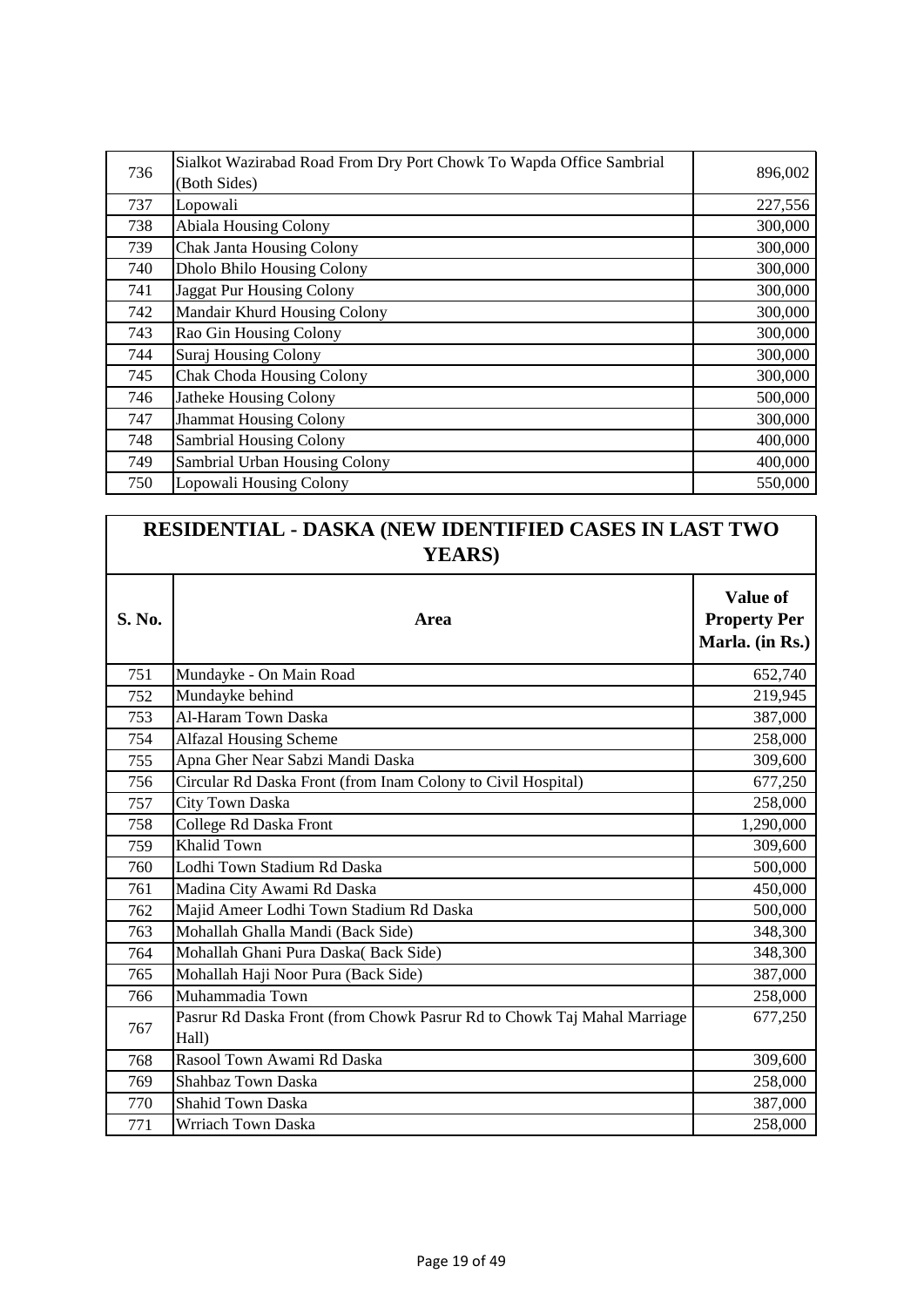| 772 | Abadi Family Hospital, Samberial Road (Back Side)                     | 305,085 |
|-----|-----------------------------------------------------------------------|---------|
| 773 | Abadi Family Hospital, Samberial Road (Front)                         | 610,170 |
| 774 | <b>Abdullah Town (Back Side)</b>                                      | 500,000 |
| 775 | Abdullah Town, G.T. Road (Front)                                      | 681,120 |
| 776 | Adamkay                                                               | 500,000 |
| 777 | Adamkay - Main Road                                                   | 500,000 |
| 778 | Adamkay - Off Road                                                    | 500,000 |
| 779 | Afshan Road (Back Side)                                               | 383,130 |
| 780 | Agency Coca Cola To Pasrur Bye Pass (Back Side)                       | 292,314 |
| 781 | Agency Coca Cola To Pasrur Bye Pass (Front)                           | 837,210 |
| 782 | Awami Road (Back Side)                                                | 305,085 |
| 783 | Awami Road (Front)                                                    | 681,120 |
| 784 | Bank Road (Back Side)                                                 | 610,170 |
| 785 | <b>Bhatti Colony (Back Side)</b>                                      | 500,000 |
| 786 | Bhatti Colony (Daska Pasrur Road Front)                               | 610,170 |
| 787 | <b>Bilal Town (Back Side)</b>                                         | 500,000 |
| 788 | Bilal Town (Changa Road Front)                                        | 837,210 |
| 789 | Brb Canal Road (Back Side)                                            | 305,085 |
| 790 | <b>Brb Canal Road (Front)</b>                                         | 525,030 |
| 791 | City Town (Back Side)                                                 | 305,085 |
| 792 | City Town (Front)                                                     | 454,080 |
| 793 | Daska Khas                                                            | 292,314 |
| 794 | Fawara Chowk To Pasrur Chowk (Back Side)                              | 766,260 |
| 795 | From Chowk Civil Hospital To Nawaz Sharif Stadium Daska (Both Sides)  | 383,130 |
| 796 | From Chowk Civil Hospital To Nawaz Sharif Stadium Daska (Front)       | 610,170 |
| 797 | From Chungi No. 8 To Kutchery Chowk, Samberial Road Daska (Back Side) | 525,030 |
| 798 | From Kothi Shahnawaz Goraya To Pasrur Bye Pass (Front)                | 766,260 |
| 799 | From Pasrur Bye Pass To New Kutcheray Chowk                           | 454,080 |
| 800 | From Pasrur Bye Pass To New Kutcheray Chowk (Back Side)               | 305,085 |
| 801 | From Pul Neher Chowk To Civil Hospital Chowk (Back Side)              | 610,170 |
| 802 | Gaga                                                                  | 258,000 |
| 803 | Gali Baghwali To Fawara Chowk, College Road (Back Side)               | 525,030 |
| 804 | Galla Shahidan                                                        | 681,120 |
| 805 | Galla Wapda Office & Galla Zohrah Hospital Wala                       | 525,030 |
| 806 | Glotian Khurd                                                         | 148,995 |
| 807 | <b>Gulistan Colony (Back Side)</b>                                    | 383,130 |
| 808 | Gulistan Colony, Main Galas (Front)                                   | 525,030 |
| 809 | Gulistan Villas                                                       | 454,080 |
| 810 | Hamid Colony (Back Side)                                              | 305,085 |
| 811 | Hamid Colony (Front)                                                  | 454,080 |
| 812 | Hassan Town (Back Side)                                               | 681,120 |
| 813 | Inam Colony (Back Side)                                               | 305,085 |
| 814 | Inam Colony, Circular Road (Front)                                    | 610,170 |
| 815 | Khalid Town (Back Side)                                               | 305,085 |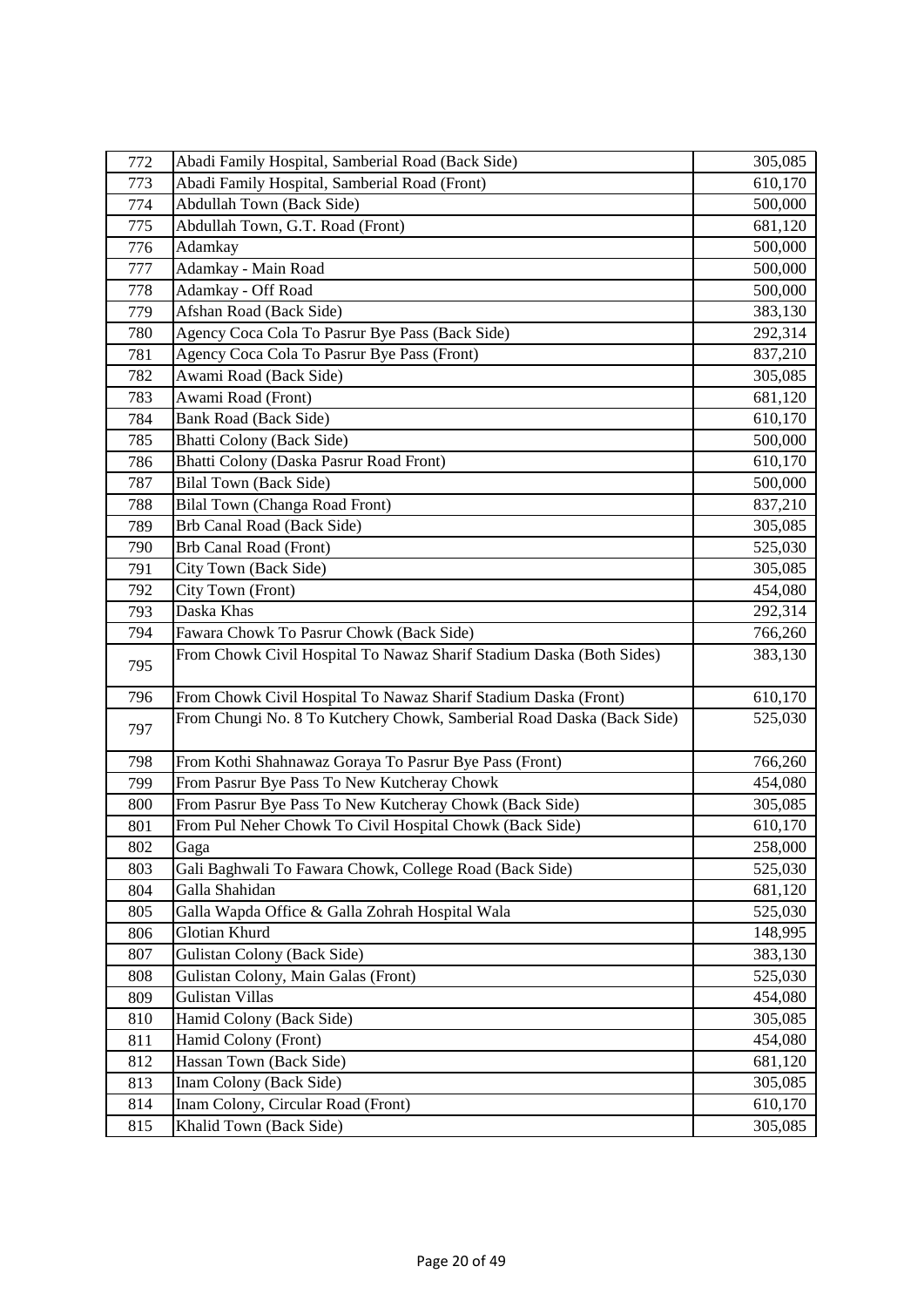| 816 | Khalid Town, Jandu Road (Front)                  | 525,030 |
|-----|--------------------------------------------------|---------|
| 817 | Khan Town (Back Side)                            | 305,085 |
| 818 | Khan Town (Front)                                | 454,080 |
| 819 | Mandran Wala - On Link Road                      | 163,185 |
| 820 | Marri Mohallah                                   | 525,030 |
| 821 | Mehar Town (Back Side)                           | 305,085 |
| 822 | Mehar Town (Front)                               | 525,030 |
| 823 | Mehmood Town (Back Side)                         | 305,085 |
| 824 | Mehmood Town (Sabzi Mandi Road Front)            | 454,080 |
| 825 | Model Town (Back Side)                           | 610,170 |
| 826 | Model Town Road (Front)                          | 766,260 |
| 827 | Mohalla Gaga (Back Side)                         | 305,085 |
| 828 | Mohallah Altaf Garah                             | 993,300 |
| 829 | Mohallah Arayan, Haji Fazal (Back Side)          | 681,120 |
| 830 | Mohallah Baghwala (Back Side)                    | 454,080 |
| 831 | Mohallah Barkat Town (Back Side)                 | 305,085 |
| 832 | Mohallah Barkat Town Gala Degree College         | 525,030 |
| 833 | Mohallah Bijli Ghar Bye Pass Road (Back Side)    | 305,085 |
| 834 | Mohallah Bijli Ghar Bye Pass Road (Front)        | 525,030 |
| 835 | Mohallah Bunwala (Back Side)                     | 305,085 |
| 836 | Mohallah Bunwala (Front)                         | 610,170 |
| 837 | Mohallah Chah Kakewala (Back Side)               | 525,030 |
| 838 | Mohallah Chah Mangu Wala                         | 525,030 |
| 839 | Mohallah Civil Line                              | 525,030 |
| 840 | Mohallah Darbar Abdul Ghani (Back Side)          | 681,120 |
| 841 | Mohallah Gulshan Colony                          | 383,130 |
| 842 | Mohallah Habib Pura                              | 383,130 |
| 843 | Mohallah Haji Pura (Back Side)                   | 454,080 |
| 844 | Mohallah Haq Pura                                | 525,030 |
| 845 | Mohallah Islam Abad (Back Side)                  | 454,080 |
| 846 | Mohallah Islam Abad, Main Samberial Road (Front) | 610,170 |
| 847 | Mohallah Islam Pura (Back Side)                  | 305,085 |
| 848 | Mohallah Manzoor Pura (Back Side)                | 525,030 |
| 849 | Mohallah Masjid Dayar-e-Madina (Back Side)       | 525,030 |
| 850 | Mohallah Masjid Nawab Din (Back Side)            | 681,120 |
| 851 | Mohallah Masjid Wahab (Back Side)                | 681,120 |
| 852 | Mohallah Masjid Zubaidah (Back Side)             | 681,120 |
| 853 | <b>Mohallah Mission Compound</b>                 | 525,030 |
| 854 | Mohallah Mughal Pura                             | 525,030 |
| 855 | Mohallah Muhammad Pura (Back Side)               | 383,130 |
| 856 | Mohallah Noor Masjid                             | 525,030 |
| 857 | Mohallah Rajpootan                               | 525,030 |
| 858 | Mohallah Ranraizan                               | 525,030 |
| 859 | Mohallah Rehman Pura                             | 766,260 |
| 860 | Mohallah Rehman Pura (Back Side)                 | 305,085 |
| 861 | Mohallah Rehman Pura (Front)                     | 454,080 |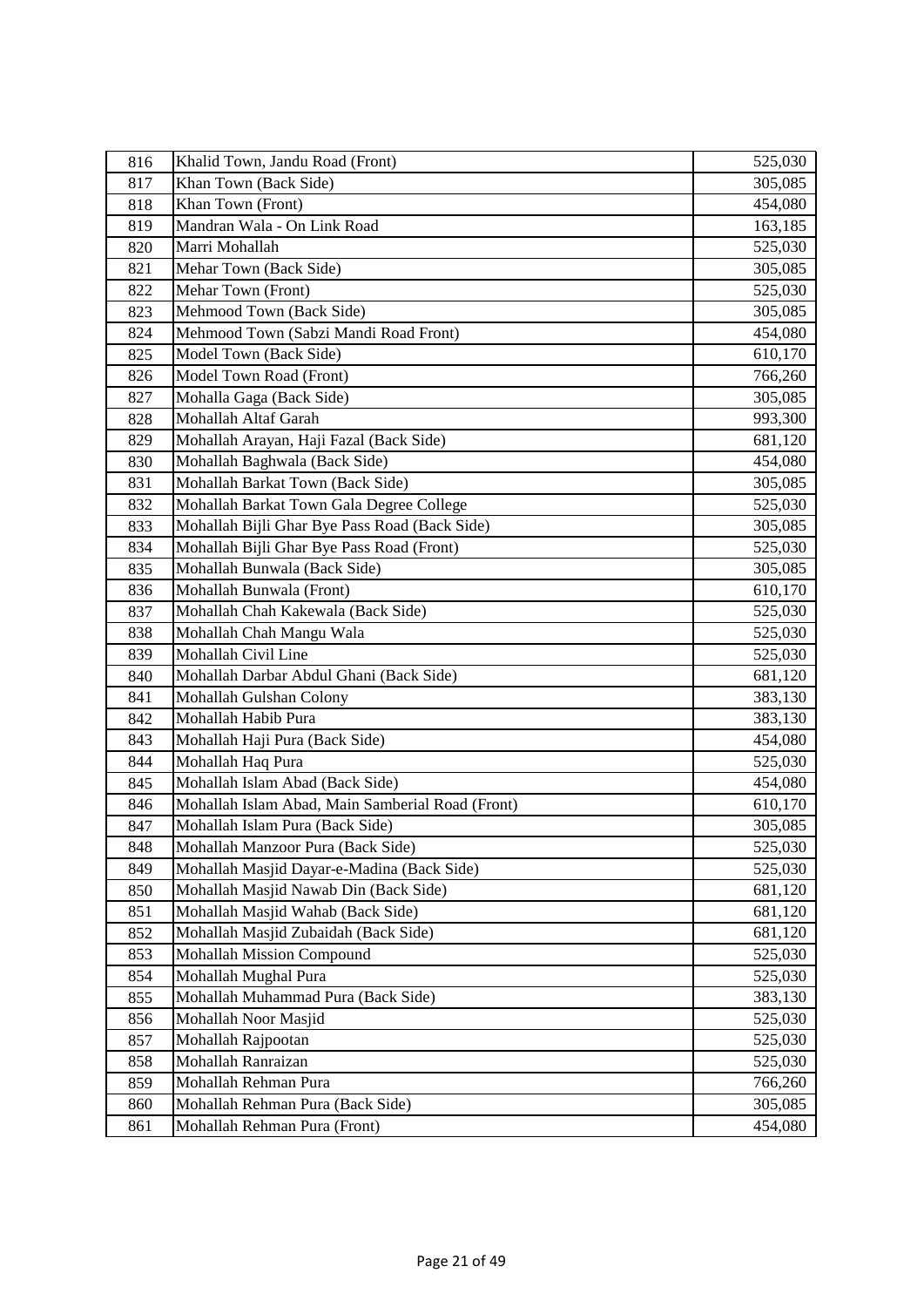| 862 | Mohallah Rehmat Pura (Back)                                     | 305,085 |
|-----|-----------------------------------------------------------------|---------|
| 863 | Mohallah Rehmat Pura (Front)                                    | 454,080 |
| 864 | Mohallah Shah Sharif (Back Side)                                | 383,130 |
| 865 | Mohallah Shahab Pura Eastern Side (Back Side)                   | 305,085 |
| 866 | Mohallah Shahab Pura Western Side (Back Side)                   | 454,080 |
| 867 | Mohallah Shaikhanwla (Back Side)                                | 383,130 |
| 868 | Mohallah Shaikhanwla (Front)                                    | 525,030 |
| 869 | Mohallah Thathiaran (Back Side)                                 | 837,210 |
| 870 | Mohallah Tootianwala, Afshan Road (Back Side)                   | 390,225 |
| 871 | Mohallah Younas Abad (Back Side)                                | 305,085 |
| 872 | Mohallah Younas Abad, Pasrur Bye Pass Road (Front)              | 610,170 |
| 873 | Moranwali Kothi Road (Front)                                    | 766,260 |
| 874 | Nai Abadi Sohawa (Back Side)                                    | 383,130 |
| 875 | Nazir Abad Colony Back Side Khawaja Petrol Pump                 | 383,130 |
| 876 | Nazir Abad Colony Near Cheema Hospital Daska (Back Side)        | 383,130 |
| 877 | Nazir Abad Colony Near Cheema Hospital Daska (Jandu Road Front) | 837,210 |
| 878 | New Kutchery Compound, BRB Canal Road (Back Side)               | 383,130 |
| 879 | New Kutchery Compound, BRB Canal Road (Front)                   | 525,030 |
| 880 | New Model Town (Back Side)                                      | 305,085 |
| 881 | New Model Town (Front)                                          | 525,030 |
| 882 | Nisbat Road (Back Side)                                         | 525,030 |
| 883 | Pasrur Chowk To Agency Coca Cola (Back Side)                    | 525,030 |
| 884 | Qazi Town                                                       | 383,130 |
| 885 | Rabnawaz Colony (Back Side)                                     | 383,130 |
| 886 | Rabnawaz Colony, G.T. Road (Front)                              | 837,210 |
| 887 | Ramzan Town                                                     | 340,560 |
| 888 | Ranjhai                                                         | 241,230 |
| 889 | Reham Colony (Back Side)                                        | 383,130 |
| 890 | Reham Colony, G.T. Road (Front)                                 | 837,210 |
| 891 | Sahi Colony (Back Side)                                         | 305,085 |
| 892 | Sahi Colony (Front)                                             | 610,170 |
| 893 | Sarhand Colony                                                  | 292,314 |
| 894 | Shafique Town (Awami Road Front)                                | 610,170 |
| 895 | Shafique Town (Back Side)                                       | 305,085 |
| 896 | Siddique Colony                                                 | 300,000 |
| 897 | Wadala Road (Front)                                             | 681,120 |
| 898 | Warriach Town (Back Side)                                       | 250,000 |
| 899 | Warriach Town (Front)                                           | 305,085 |
| 900 | Wazir Abad Road (Back Side)                                     | 525,030 |
| 901 | Changa                                                          | 397,320 |
| 902 | Kot Daska                                                       | 250,000 |
| 903 | Kot Daska-Link Road                                             | 250,000 |
| 904 | Kot Daska-Main Road                                             | 307,303 |
| 905 | Kot Daska-Off Road                                              | 204,867 |
| 906 | Aadah                                                           | 250,000 |
| 907 | Aalo Mahar                                                      | 450,000 |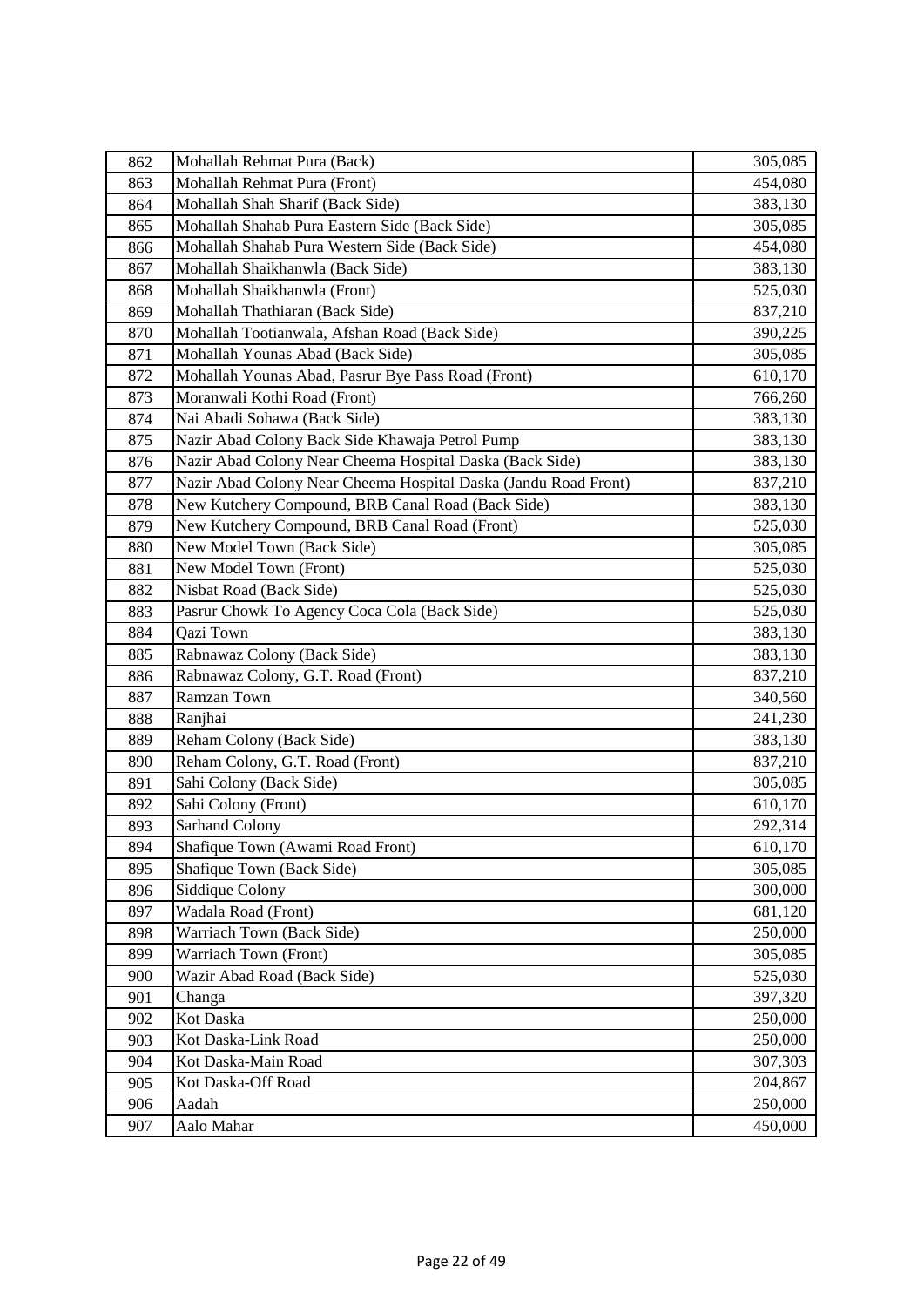| 908 | Abdul Karim Town Alo Mahar                             | 300,000 |
|-----|--------------------------------------------------------|---------|
| 909 | <b>Abdul Karim Town Amoutrah</b>                       | 300,000 |
| 910 | Ashiq Town Janduke                                     | 387,000 |
| 911 | <b>Bhilo Mahar</b>                                     | 300,000 |
| 912 | Ghuanki                                                | 300,000 |
| 913 | Kot Chaddoo                                            | 250,000 |
| 914 | Abadi Baig Chak (Back Side)                            | 305,085 |
| 915 | Abadi Baig Chak (Front)                                | 454,080 |
| 916 | Abadi Bhano Pindi (Back Side)                          | 305,085 |
| 917 | Abadi Bhano Pindi (Front)                              | 454,080 |
| 918 | Abadi Bhanoke (Back Side)                              | 305,085 |
| 919 | Abadi Bhanoke (Front)                                  | 454,080 |
| 920 | Abadi Rao Sahmus-ul-Haq (Back Side)                    | 383,130 |
| 921 | Abadi Rao Sahmus-ul-Haq (Front)                        | 525,030 |
| 922 | Abadi Wajid Abad (Back Side)                           | 305,085 |
| 923 | Abadi Wajid Abad (Front)                               | 454,080 |
| 924 | Alkhairia Colony (Back Side)                           | 383,130 |
| 925 | Alkhairia Colony (Front)                               | 525,030 |
| 926 | Galla Mandi (Back Side)                                | 383,130 |
| 927 | Galla Mandi (Front)                                    | 681,120 |
| 928 | Mohallah Bhallowali (Back Side)                        | 383,130 |
| 929 | Mohallah Bhallowali (Front)                            | 525,030 |
| 930 | Mohallah Committee Ghar/Mohallah Darzian (Back Side)   | 383,130 |
| 931 | Mohallah Committee Ghar/Mohallah Darzian (Front)       | 525,030 |
| 932 | Mohallah Exchange Wala / Hafiz Liaqat Wala (Back Side) | 383,130 |
| 933 | Mohallah Exchange Wala / Hafiz Liaqat Wala (Front)     | 525,030 |
| 934 | Mohallah Habib Bank Wala (Back Side)                   | 383,130 |
| 935 | Mohallah Habib Bank Wala (Front)                       | 525,030 |
| 936 | Mohallah Haji Faqir Hussain Wala (Back Side)           | 383,130 |
| 937 | Mohallah Haji Faqir Hussain Wala (Front)               | 681,120 |
| 938 | Mohallah Jamal Pura (Back Side)                        | 305,085 |
| 939 | Mohallah Jamal Pura (Front)                            | 454,080 |
| 940 | Mohallah Kashmirian (Back Side)                        | 383,130 |
| 941 | Mohallah Kashmirian (Front)                            | 525,030 |
| 942 | Mohallah Kumharan (Back Side)                          | 383,130 |
| 943 | Mohallah Kumharan (Front)                              | 525,030 |
| 944 | Mohallah Mashooq Wala (Backside)                       | 383,130 |
| 945 | Mohallah Mashooq Wala (Front)                          | 681,120 |
| 946 | Mohallah Mission School Wala (Back Side)               | 383,130 |
| 947 | Mohallah Mission School Wala (Front)                   | 681,120 |
| 948 | Mohallah Rao Javaid Wala (Back Side)                   | 305,085 |
| 949 | Mohallah Rao Javaid Wala (Front)                       | 454,080 |
| 950 | Mohallah Schoolwala (Back Side)                        | 383,130 |
| 951 | Mohallah Schoolwala (Front)                            | 525,030 |
| 952 | Mohallah Shahid Kamal (Back Side)                      | 383,130 |
| 953 | Mohallah Shahid Kamal (Front)                          | 525,030 |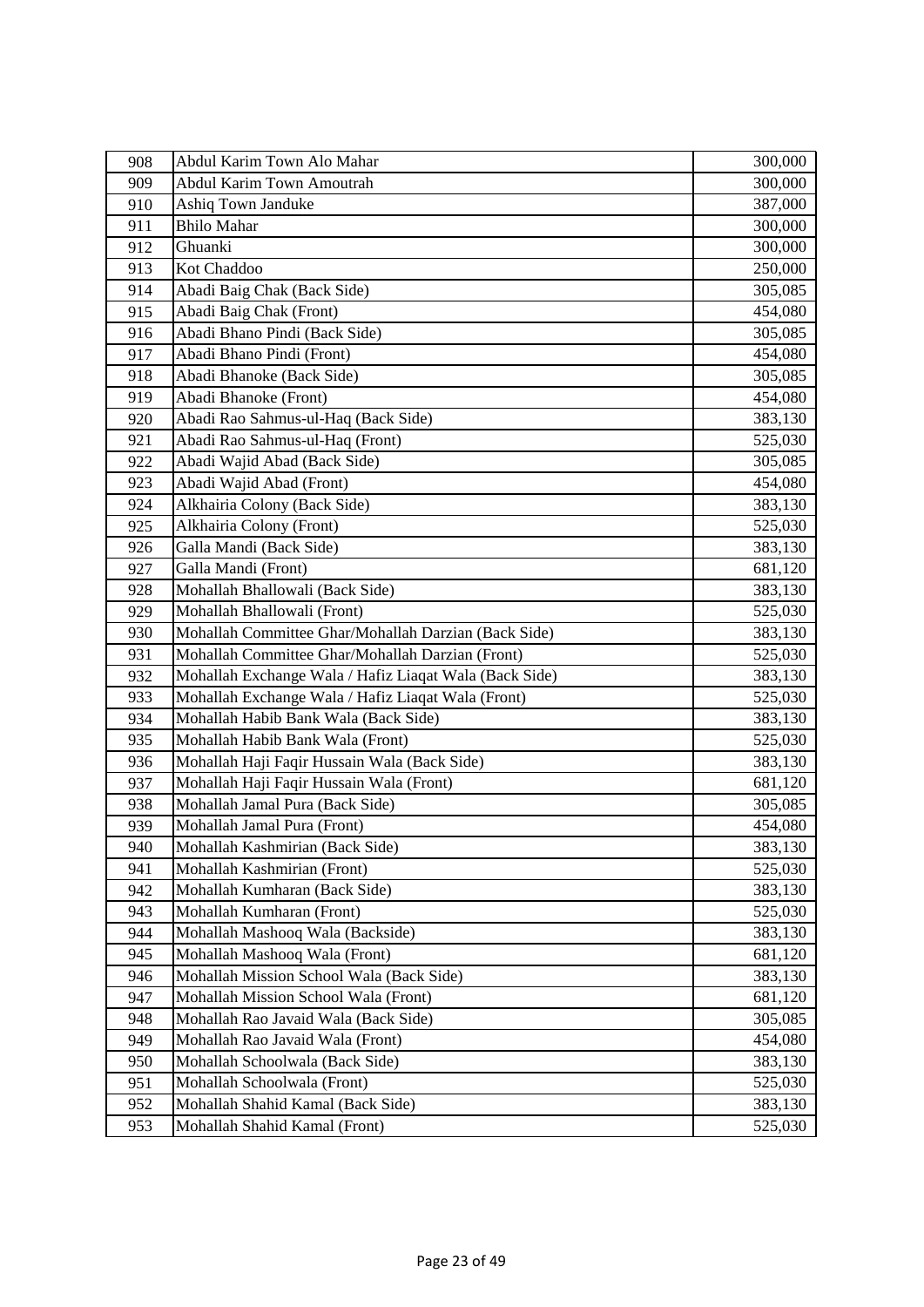| 954 | Mohallah Tariq Nawaz Butt (Back Side)                     | 383,130 |
|-----|-----------------------------------------------------------|---------|
| 955 | Mohallah Tariq Nawaz Butt (Front)                         | 525,030 |
| 956 | Mohallah Zohrah Nasim Qureshi Wala (Back Side)            | 383,130 |
| 957 | Mohallah Zohrah Nasim Qureshi Wala (Front)                | 525,030 |
| 958 | Miran Housing                                             | 258,000 |
| 959 | <b>Ghumman Town Satrah</b>                                | 258,000 |
| 960 | Gulshan Satrah Kot Mokhal                                 | 258,000 |
| 961 | Sandhuwan Abad Satrah                                     | 258,000 |
| 962 | Hassan Park Wadala Sandhuwan                              | 283,800 |
| 963 | Kotli Kewal Ram                                           | 230,000 |
| 964 | Mianwali                                                  | 230,000 |
| 965 | Noshera                                                   | 230,000 |
| 966 | Satrah                                                    | 230,000 |
| 967 | Siranwali                                                 | 148,995 |
| 968 | Wadala Sandhuwan                                          | 230,000 |
| 969 | Green Valley Link Kacha Jamke Rd Daska                    | 309,600 |
| 970 | From Noor Masjid To Chowk Shahab Pura, Jamke Road (Front) | 837,210 |
| 971 | Jamkey Cheema                                             | 955,271 |
| 972 | Kot Daska (Madina Housing Scheme)                         | 500,000 |
| 973 | Adam Draaz (City Housing Scheme)                          | 620,884 |
| 974 | Bhakhian- Wala (City Housing Scheme)                      | 620,884 |
| 975 | Ghuanki (City Housing Scheme)                             | 620,884 |
| 976 | Gojjar Kolla (City Housing Scheme)                        | 620,884 |
| 977 | Kamaal Pur (City Housing Scheme)                          | 620,884 |

## **RESIDENTIAL - PASRUR (NEW IDENTIFIED CASES IN LAST TWO YEARS)**

| <b>S. No.</b> | Area                                 | <b>Value of</b><br><b>Property Per</b><br>Marla. (in Rs.) |
|---------------|--------------------------------------|-----------------------------------------------------------|
| 978           | Housing Colony Badshah Twon chawinda | 500,000                                                   |
| 979           | Housing Colony Garden Town chawinda  | 360,568                                                   |
| 980           | Modal Town chawinda                  | 360,568                                                   |
| 981           | Adda Chawinda                        | 1,000,000                                                 |
| 982           | Badiana To Chawinda Road             | 800,000                                                   |
| 983           | Chawinda                             | 500,000                                                   |
| 984           | Chawinda To Pasrur Road              | 655,578                                                   |
| 985           | Chawinda To Phalora Road             | 655,578                                                   |
| 986           | Chawinda To Zafarwal Road            | 655,578                                                   |
| 987           | Alkara                               | 162,256                                                   |
| 988           | Alkara Phatik To Alkara Road         | 860,447                                                   |
| 989           | Baughat                              | 150,000                                                   |
| 990           | Bhuraikey                            | 250,000                                                   |
| 991           | <b>Chand Road</b>                    | 860,447                                                   |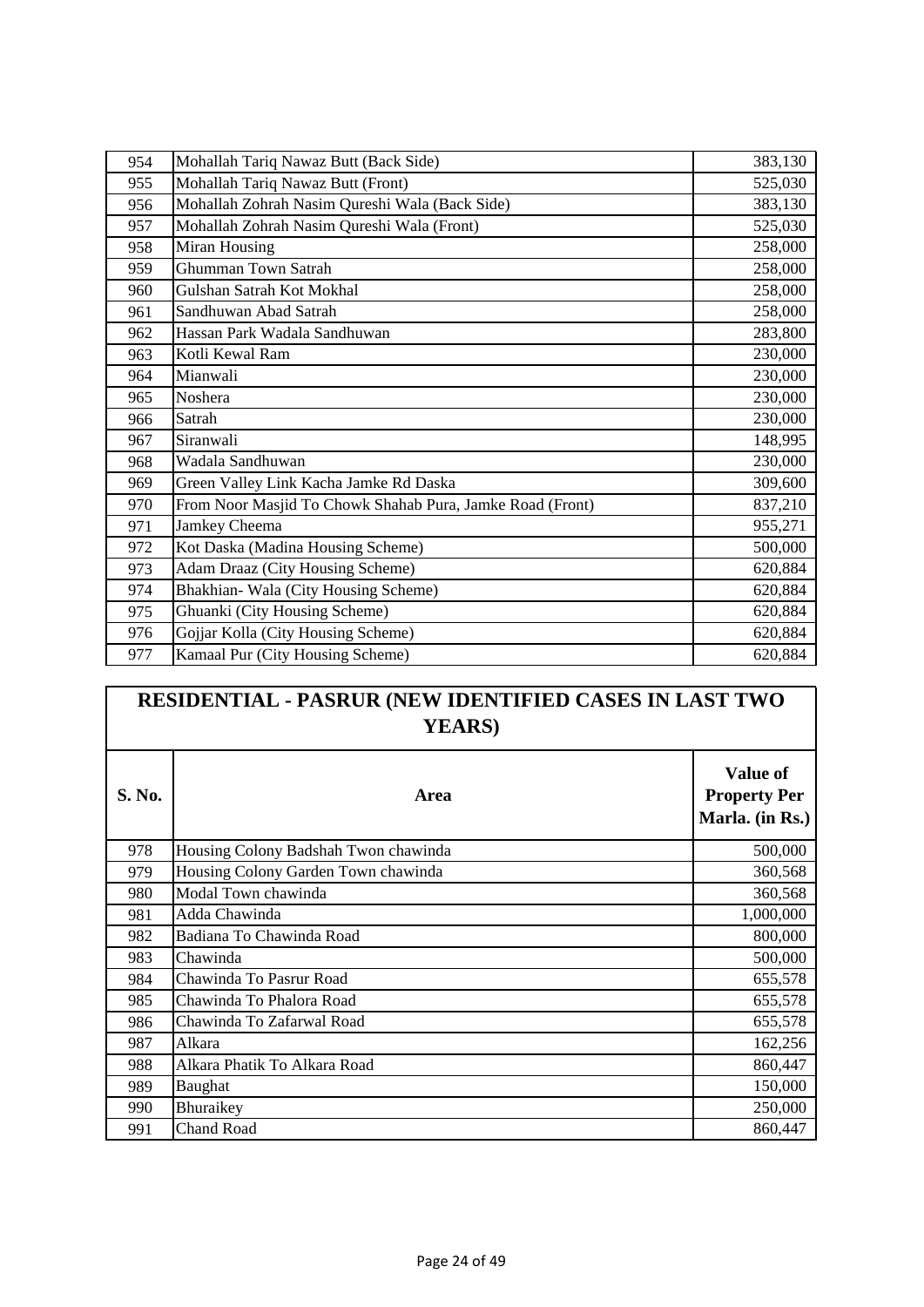| 992  | Chicher Wali Gujranwala Road             | 516,268   |
|------|------------------------------------------|-----------|
| 993  | Cinema Road                              | 860,447   |
| 994  | Circular Road                            | 860,447   |
| 995  | Daska Mor To Sialkot Chowk               | 942,394   |
| 996  | Daska Road                               | 860,447   |
| 997  | Doburji Kakay Zian                       | 258,134   |
| 998  | Gadown Road                              | 860,447   |
| 999  | Ghalla Mandi Road                        | 860,447   |
| 1000 | Ghalla Mandi To Chawinda Road            | 860,447   |
| 1001 | Ghalla Mandi To Station Road             | 860,447   |
| 1002 | <b>Hospital Road</b>                     | 688,357   |
| 1003 | Khichian Bhattian                        | 189,298   |
| 1004 | Kutchery Road                            | 1,118,580 |
| 1005 | Kutchery Road To Municipal Committee     | 860,447   |
| 1006 | Lorry Adda To Sabzi Mandi Pasrur         | 860,447   |
| 1007 | Main Bazaar                              | 901,420   |
| 1008 | Mall Lalu                                | 234,370   |
| 1009 | <b>Malo Patial</b>                       | 250,000   |
| 1010 | Namay Shah Road                          | 860,447   |
| 1011 | Nanglian                                 | 223,716   |
| 1012 | Narowal Road                             | 860,447   |
| 1013 | Nawaz Sharif Road                        | 860,447   |
| 1014 | Pasrur                                   | 344,178   |
| 1015 | Pati Dohatta                             | 250,000   |
| 1016 | Purana Adda To Mandi Road                | 860,447   |
| 1017 | Saad Ullah Pur                           | 292,551   |
| 1018 | Shah Malook Road                         | 860,447   |
| 1019 | Shahzada Road / Shahzada Pathak          | 860,447   |
| 1020 | <b>Sitrah Road</b>                       | 688,357   |
| 1021 | Sraye Bhai Karam Singh                   | 300,000   |
| 1022 | Sunianrian                               | 309,761   |
| 1023 | Ashiyana Housing Socity Pasrur           | 281,601   |
| 1024 | New City Housing Scheme Nangal Ram chand | 281,601   |
| 1025 | Rahim Garden Narowal Road Pasrur         | 268,191   |
| 1026 | New White City Boreykay                  | 281,601   |
| 1027 | Ashiyana Housing Socity Pasrur Main      | 2,704,266 |
| 1028 | Ashiyana Housing Socity Pasrur Behind    | 860,447   |
| 1029 | Gulberg Green Town Housing Socity Alkara | 1,442,272 |

| <b>COMMERCIAL - SIALKOT</b> |                                                                                                   |                                                   |
|-----------------------------|---------------------------------------------------------------------------------------------------|---------------------------------------------------|
| <b>S. No.</b>               | Area                                                                                              | Value of<br><b>Property Per</b><br>SqFt. (in Rs.) |
| 1030                        | Abadi Between Paris Road-Kutchery Road (Land)                                                     | 16,216                                            |
| 1031                        | Agha Kamal Haider Road Aziz Shaheed Road To Lane No. 1, 2, 3 To Mirza<br>Abdul Rauf Road (Behind) | 12.741                                            |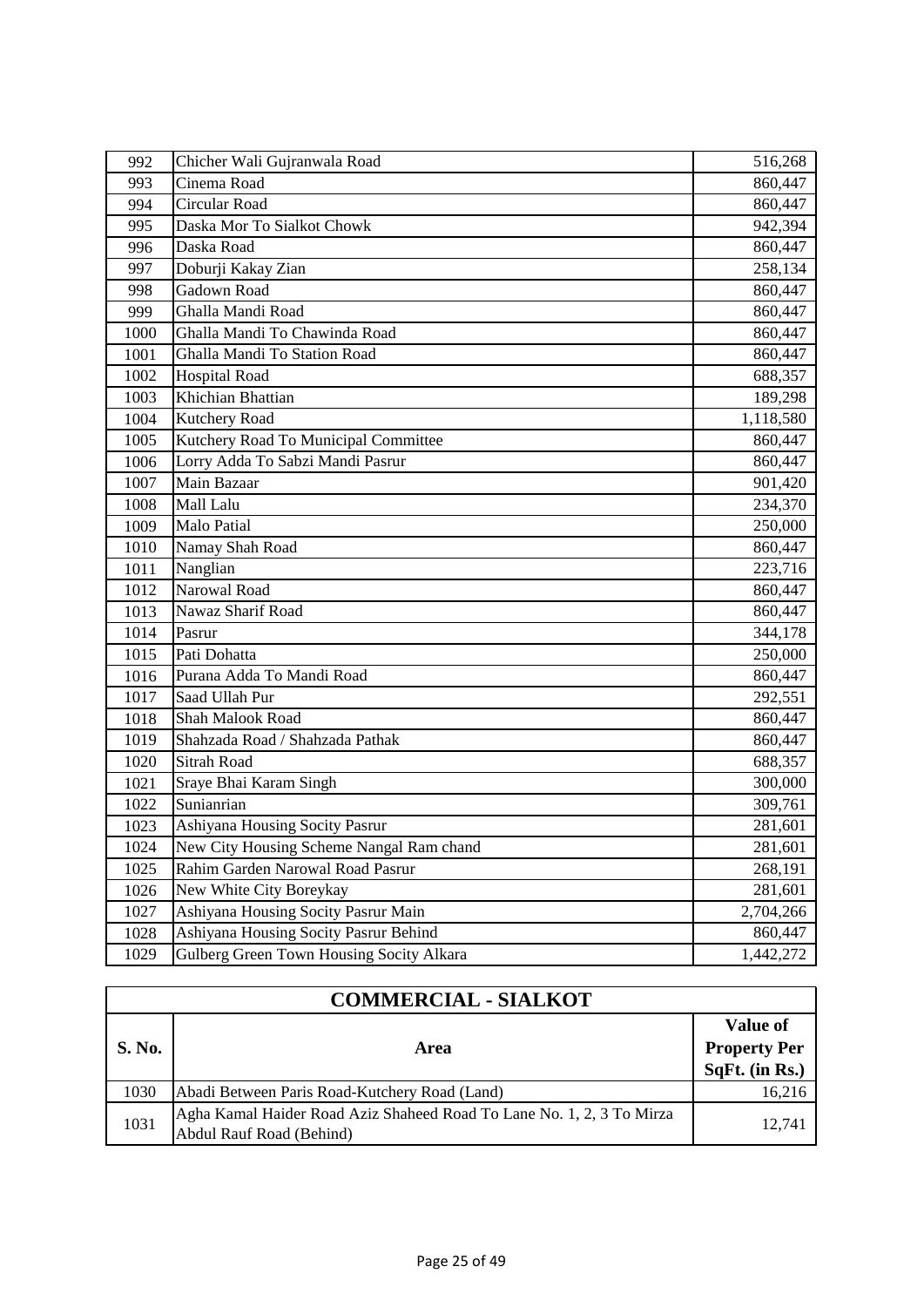| 1032 | Agha Kamal Haider Road Aziz Shaheed Road To Lane No. 1, 2, 3 To Mirza    | 16,216 |
|------|--------------------------------------------------------------------------|--------|
|      | Abdul Rauf Road (Main)                                                   |        |
| 1033 | Agha Kamal Haider Road To Allama Iqbal Road (Behind)                     | 11,583 |
| 1034 | Agha Kamal Haider Road To Allama Iqbal Road (Main)                       | 16,216 |
| 1035 | Aibak Road Ghazi Road To Fazal-ul-Qadir Road (Behind)                    | 11,583 |
| 1036 | Aibak Road Ghazi Road To Fazal-ul-Qadir Road (Main)                      | 16,216 |
| 1037 | Akbarabad Behind                                                         | 1,205  |
| 1038 | Allama Iqbal Road Suddle Ice Factory To Habib Ullah Road (Behind) (Land) | 11,583 |
| 1039 | Allama Iqbal Road Suddle Ice Factory To Habib Ullah Road (Main)          | 16,216 |
| 1040 | Allama Iqbal Road To Ghausia Road (Behind)                               | 11,583 |
| 1041 | Allama Iqbal Road To Ghausia Road (Main)                                 | 16,216 |
| 1042 | Allama Iqbal Road, Habib Ullah Road To Faisal Chowk (Behind) (Land)      | 11,583 |
| 1043 | Allama Iqbal Road, Habib Ullah Road To Faisal Chowk (Main) (Land)        | 16,216 |
| 1044 | Alou Chak (Behind)                                                       | 4,500  |
| 1045 | Alou Chak (Main)                                                         | 6,000  |
| 1046 | Ambanwali Chhapri                                                        | 11,583 |
| 1047 | Arazi Yaqoob Main Road                                                   | 18,533 |
| 1048 | Arazi Yaqoob                                                             | 6,500  |
| 1049 | Arazi Yaqoob (Link Road)                                                 | 6,000  |
| 1050 | Arazi Yaqoob (Main Road)                                                 | 7,000  |
| 1051 | Arazi Yaqoob (Off Road)                                                  | 5,500  |
| 1052 | Aziz Shaheed Colony (Behind)                                             | 11,583 |
| 1053 | Aziz Shaheed Colony (Main)                                               | 16,216 |
| 1054 | Aziz Shaheed Road (Behind)                                               | 16,216 |
| 1055 | Aziz Shaheed Road (Main)                                                 | 23,166 |
| 1056 | Aziz Shaheed Road Jehangir Road To Tariq Road (Behind) (Land)            | 16,216 |
| 1057 | Aziz Shaheed Road Jehangir Road To Tariq Road (Main) (Land)              | 23,166 |
| 1058 | Aziz Shaheed Road To Katcha Jehangir Road (Behind)                       | 11,583 |
| 1059 | Aziz Shaheed Road To Katcha Jehangir Road (Main)                         | 16,216 |
| 1060 | B.C. Bazar Tariq Road To Khalid Road (Behind)                            | 11,583 |
| 1061 | B.C. Bazar Tariq Road To Khalid Road (Main)                              | 16,216 |
| 1062 | B.I. Bazar (Behind)                                                      | 8,108  |
| 1063 | B.I. Bazar (Main)                                                        | 11,583 |
| 1064 | Babay Di Bairi                                                           | 16,216 |
| 1065 | <b>Ballowal Kalan Frot</b>                                               | 5,500  |
| 1066 | Bank Road (Chowk Green Cafe To Railway Road)                             | 27,799 |
| 1067 | <b>Bano Bazar</b>                                                        | 27,799 |
| 1068 | Bansanwala Bazar                                                         | 23,166 |
| 1069 | Bazaar Kalan (Main)                                                      | 34,749 |
| 1070 | Bazaar Kathianwala                                                       | 34,749 |
| 1071 | Bazaar Sarafan                                                           | 34,749 |
| 1072 | Bazar Gali Phullanwali                                                   | 34,749 |
| 1073 | <b>Bhadal</b>                                                            | 3,000  |
| 1074 | Bhadal - Main Road                                                       | 4,500  |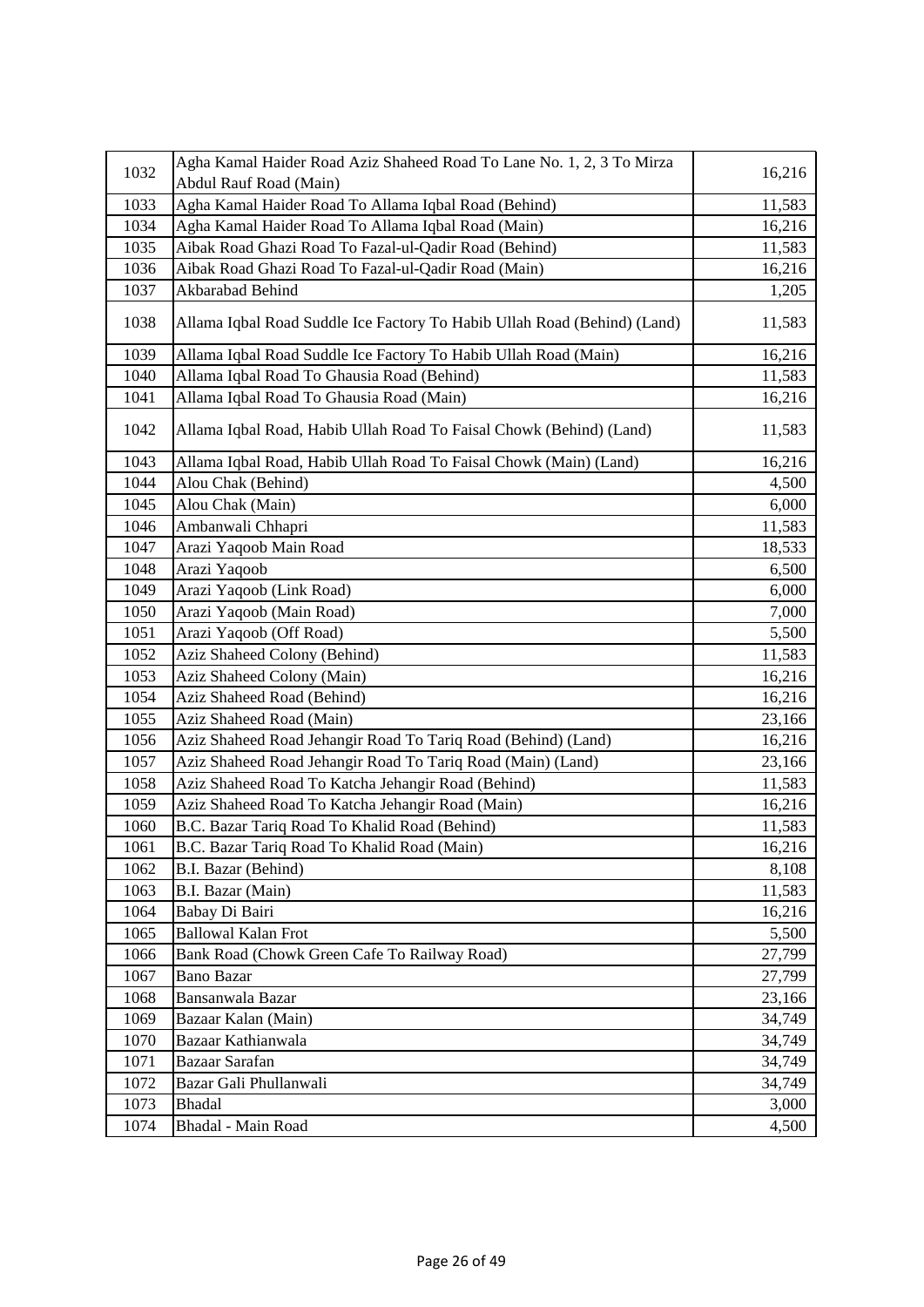| 1075 | Bhadal - Off Road                                                                    | 3,500  |
|------|--------------------------------------------------------------------------------------|--------|
| 1076 | <b>Bharth Front</b>                                                                  | 6,000  |
| 1077 | <b>Bhoth Front</b>                                                                   | 6,000  |
| 1078 | <b>Bhulla Front</b>                                                                  | 4,000  |
| 1079 | Bounkan                                                                              | 9,266  |
| 1080 | Bounkan Ghair Mumkin Garhay                                                          | 4,633  |
| 1081 | Bucher Khana, Majeed Pura                                                            | 16,216 |
| 1082 | Chah Khujuri Wala                                                                    | 9,266  |
| 1083 | Chah Ragian Wala                                                                     | 13,900 |
| 1084 | Chaila Front                                                                         | 2,500  |
| 1085 | Chak Rani Front                                                                      | 2,500  |
| 1086 | Chowk Adda Pasrurian To Chowk Imam Sahib (Land)                                      | 16,216 |
| 1087 | Chowk Adda Pasrurian To Circular Road (Land)                                         | 23,166 |
| 1088 | Chowk Adda Pasrurian To Pul Aik                                                      | 23,166 |
| 1089 | Chowk Allama Iqbal                                                                   | 46,332 |
| 1090 | Chowk Allama Iqbal To Sheraz Plaza                                                   | 31,590 |
| 1091 | Chowk Bano Bazar To Railway Road                                                     | 23,166 |
| 1092 | Chowk Beri Wala To Mori Gate (Main) (Land)                                           | 16,216 |
| 1093 | Chowk Beriwala To Circular Road                                                      | 23,166 |
| 1094 | Chowk Beriwala To Railway Road (Raja Road)                                           | 23,166 |
| 1095 | Chowk Bhuddhi Bazar To Chowk Do Darwaza                                              | 34,749 |
| 1096 | Chowk Buddhi Bazar To Chowk Sarai Bhabharian                                         | 34,749 |
| 1097 | Chowk Commissioner Road To Chowk Jinnah Park (Land)                                  | 23,166 |
| 1098 | Chowk Do Darwaza To Adda Pasrurian                                                   | 20,849 |
| 1099 | Chowk Do Darwaza To Chowk Adda Shehbaz Khan                                          | 34,749 |
| 1100 | Chowk Do Darwaza To Chowk Sakhi Itbar                                                | 34,749 |
| 1101 | Chowk Gali Salu Gujjar To Chowk Buddhi Bazar                                         | 46,332 |
| 1102 | Chowk Gandam Mandi To Chowk Haji Pura                                                | 27,799 |
| 1103 | Chowk Gandam Mandi To Pul Aik Through Imam Sahib                                     | 20,849 |
| 1104 | Chowk Ghanta Ghar To Aziz Shaheed Road (Main) (Land)                                 | 23,166 |
| 1105 | Chowk Green Cafe To Allama Iqbal Chowk                                               | 27,799 |
| 1106 | Chowk Green Cafe To Bucher Khana                                                     | 23,166 |
| 1107 | Chowk Green Wood Street To Chowk Lehai Bazar (Land)                                  | 27,799 |
| 1108 | Chowk Gulistan Cenema/Gohdpur Road to end of MC limit (Behind)                       | 17,000 |
| 1109 | Chowk Gulistan Cenema/Gohdpur Road to end of MC limit (Main)                         | 20,000 |
| 1110 | Chowk Gulistan Cinema To Kullowal Road (Main) (Land)                                 | 18,533 |
| 1111 | Chowk Gulistant Cinema To Kullowal Road (Behind) (Land)                              | 13,900 |
| 1112 | Chowk Imam Sahib To Ground Imam Sahib                                                | 18,533 |
| 1113 | Chowk Kutchery, Anwar Club Road To Paris Road (Behind) (Land)                        | 11,583 |
| 1114 | Chowk Kutchery, Anwar Club Road To Paris Road (Main) (Land)                          | 18,533 |
| 1115 | Chowk Lahai Bazar To Gali Salu Gujjar                                                | 34,749 |
| 1116 | Chowk Lehai Bazar To Chowk Gandam Mandi                                              | 27,799 |
| 1117 | Chowk Mori Gate To College Road (Towards Murray College and Circular<br>Road) (Land) | 27,799 |
| 1118 | Chowk Nawab Din/Rang Pura Chowk                                                      | 27,799 |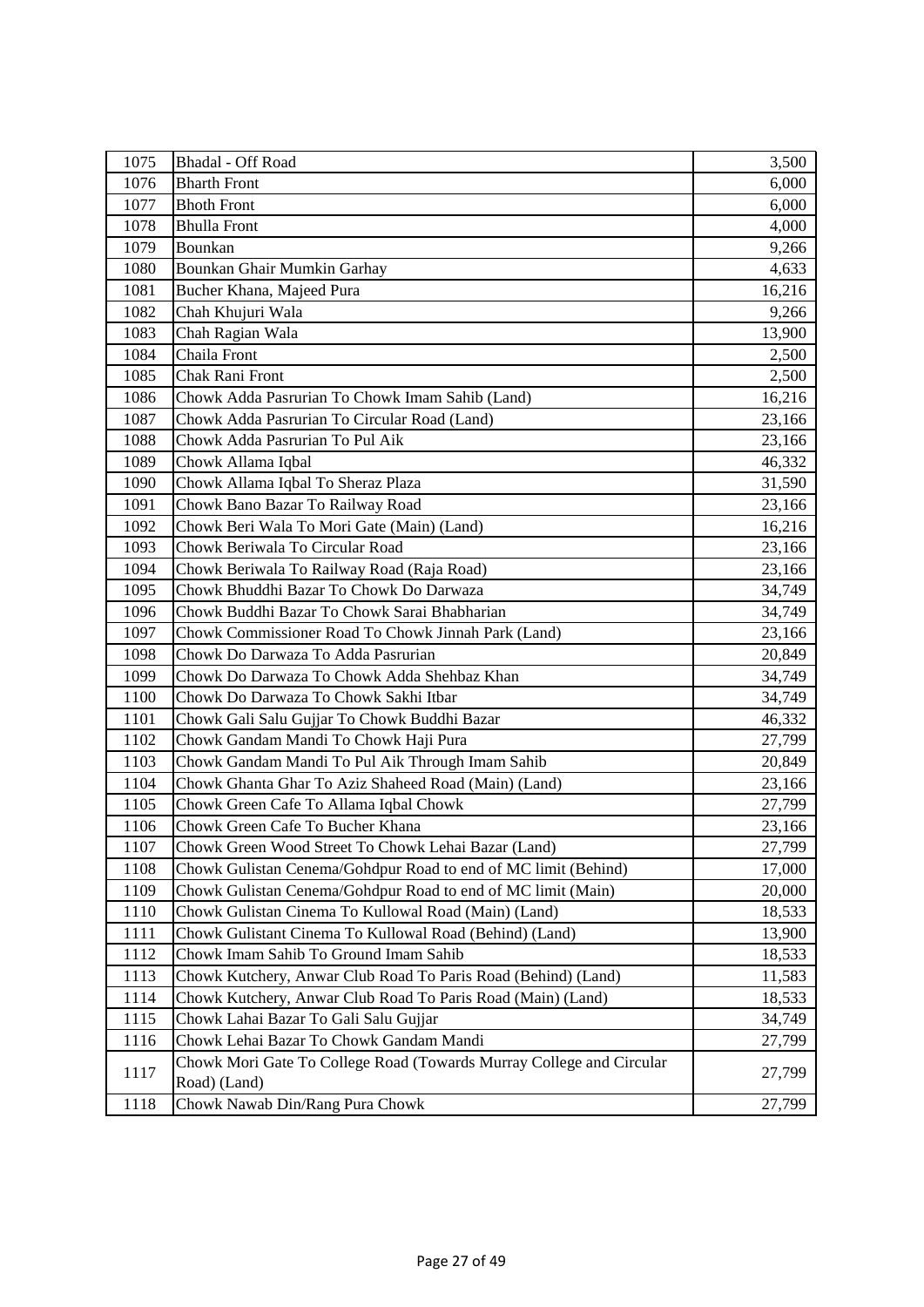| 1119 | Chowk Roras Road Muzaffar Pura To End Of TMA Ex-Corporation Limits                               |        |
|------|--------------------------------------------------------------------------------------------------|--------|
|      | Towards Naul (Behind) (Land)                                                                     | 13,900 |
|      | Chowk Roras Road Muzaffar Pura To End Of TMA Ex-Corporation Limits                               |        |
| 1120 | Towards Naul (Main) (Land)                                                                       | 18,533 |
| 1121 | Chowk Sakhi Itbar To Beriwala Chowk                                                              | 23,166 |
| 1122 | Chowk Sakhi Itbar To Circular Road (Muslim Bazar)                                                | 23,166 |
| 1123 | Chowk Sarai Bhabharia To Chowk Imam Sahib                                                        | 27,799 |
| 1124 | Chowk Sardar Begum Hospital To Chowk Adda New Karwan (Church Road)<br>(Land)                     | 23,166 |
| 1125 | Chowk Shahab Pura To End of TMA Ex-Corporation Limits Towards Adalat<br>Garha (Main) (Land)      | 27,799 |
| 1126 | Chowk Shahab Pura To End of TMA Limits Ex-Corporation Towards Adalat<br>Garha (Behind) (Land)    | 16,216 |
| 1127 | Chowk Shahabpura To Chowk Sardar Begum Hospital (Land)                                           | 23,166 |
| 1128 | Chowk Shahabpura To Tehsil Office Old                                                            | 23,166 |
| 1129 | Chowk Shaheedan To Chowk Bazar Kathianwala                                                       | 46,332 |
| 1130 | Chowk Talab Sheikh Maula Bakhsh                                                                  | 18,533 |
| 1131 | Chowk Trunk Bazar To Adda Shahbaz Khan To Circular Road (Sara-e-<br>Maharaja Road)               | 27,799 |
| 1132 | Chowk Zohra Memorial Hospital to end of MC limit (Behind)                                        | 20,000 |
| 1133 | Chowk Zohra Memorial Hospital to end of MC limit (Main)                                          | 25,000 |
| 1134 | Christian Town                                                                                   | 18,533 |
| 1135 | Civil Lines                                                                                      | 13,900 |
| 1136 | Classico Road (Nasir Road, Khadim Ali Road)                                                      | 9,266  |
| 1137 | Club Road (Behind)                                                                               | 16,216 |
| 1138 | Club Road (Main)                                                                                 | 23,166 |
| 1139 | Commissioner Road (Behind) (Land)                                                                | 20,849 |
| 1140 | Commissioner Road (Main) (Land)                                                                  | 34,749 |
| 1141 | Dalowali Behind                                                                                  |        |
| 1142 | Dara Araiyan To Chowk Shahab Pura                                                                | 27,799 |
| 1143 | Daska Road Haji Pura To Chand Chowk (Behind) (Land)                                              | 16,216 |
| 1144 | Daska Road Haji Pura To Chand Chowk (Main) (Land)                                                | 23,166 |
|      | Defence Road, Sublime Chowk To End Of TMA Ex-Corporation Limits                                  |        |
| 1145 | Towards Pul Aik (Behind) (Land)                                                                  | 13,900 |
| 1146 | Defence Road, Sublime Chowk To End Of TMA Ex-Corporation Limits<br>Towards Pul Aik (Main) (Land) | 23,166 |
| 1147 | Doburji Arrian (Behind)                                                                          | 17,000 |
| 1148 | Doburji Arrian (Main)                                                                            | 24,000 |
| 1149 | Doburji Mallian (Behind)                                                                         | 17,000 |
| 1150 | Doburji Mallian (Main)                                                                           | 24,000 |
| 1151 | Durrani Town                                                                                     | 11,583 |
| 1152 | Faisal Chowk To Iqbal Sweet Shop (Behind) (Land)                                                 | 9,500  |
| 1153 | Faisal Chowk To Iqbal Sweet Shop (Main) (Land)                                                   | 16,216 |
| 1154 | Fateh Garh Behind Factory Area Behind                                                            | 9,266  |
| 1155 | Fateh Garh Mouza (Land)                                                                          | 11,583 |
| 1156 | Fateh Garh On Nullah Aik                                                                         | 9,266  |
|      |                                                                                                  |        |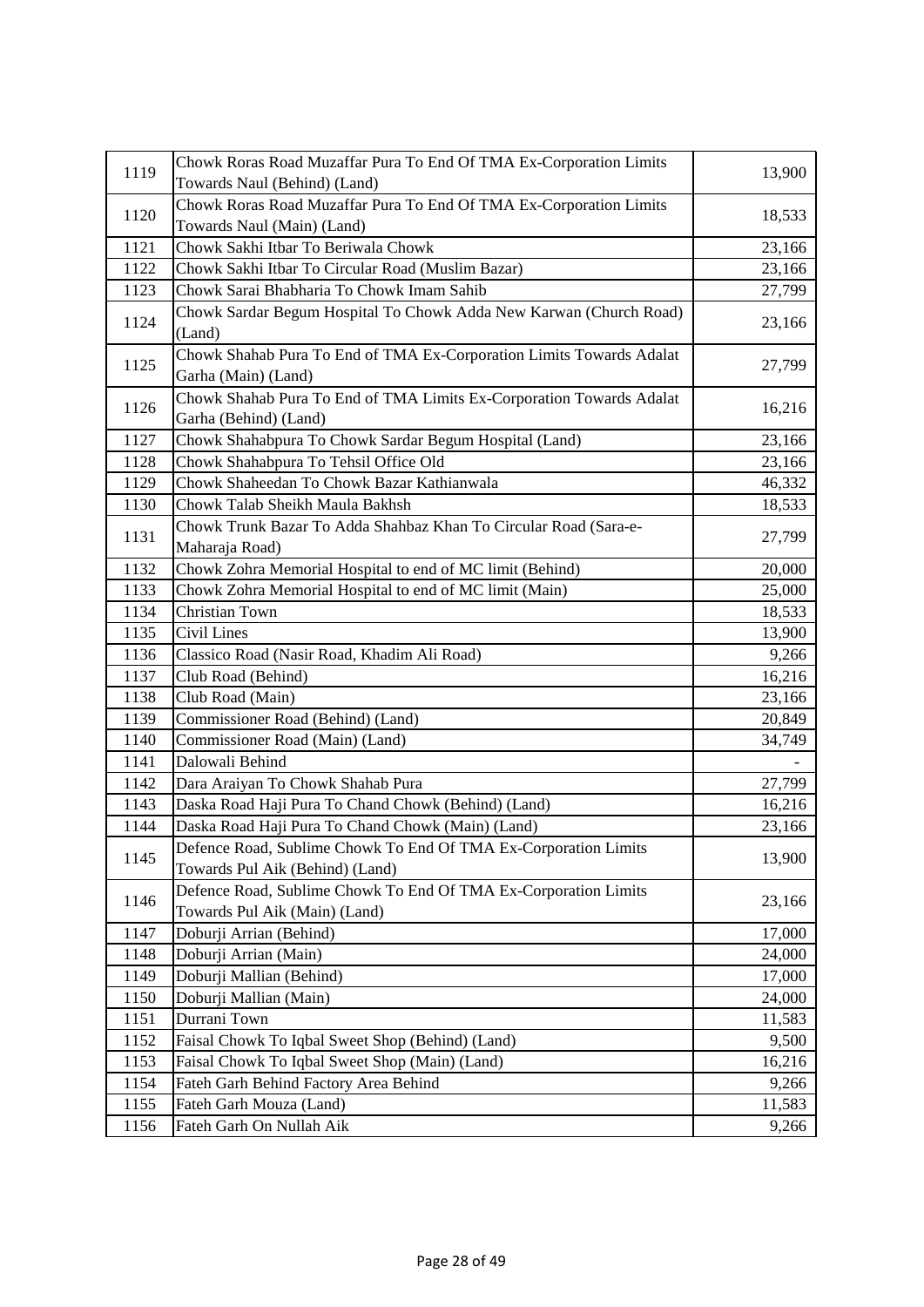| 1157 | Fateh Garh Road, Defence Road To End Of TMA Ex-Corporation Limits                                |                 |
|------|--------------------------------------------------------------------------------------------------|-----------------|
|      | Towards Shatab Garha (Main) (Land)                                                               | 11,583          |
|      | Fateh Garh Road, Defence Road To End Of TMA, Ex-Corporation Limits                               |                 |
| 1158 | (Behind) (Land)                                                                                  | 9,266           |
| 1159 | Fazal-ul-Qadir Road (Behind)                                                                     | 16,216          |
| 1160 | Fazal-ul-Qadir Road (Main)                                                                       | 23,166          |
| 1161 | From Chowk Lari Adda To Bhed Puli (Behind)                                                       | 18,533          |
| 1162 | From Chowk Lari Adda To Bhed Puli (Main)                                                         | 23,166          |
|      | From KFC To Chowk Lari Adda Including Hotel Koh-e-Noor, Hotel Mehran                             |                 |
| 1163 | Etc (Behind Road)                                                                                | 20,849          |
|      | From KFC To Chowk Lari Adda Including Hotel Koh-e-Noor, Hotel Mehran                             |                 |
| 1164 | Etc (Main Road)                                                                                  | 23,166          |
| 1165 | Ganj Mandi                                                                                       | 23,166          |
| 1166 | Gau Shala To Pir Dhudu Tari                                                                      | 18,533          |
| 1167 | Ghalib Road To Aziz Shaheed Road To Atta Turk Road (Behind) (Land)                               | 11,583          |
| 1168 | Ghalib Road To Aziz Shaheed Road To Atta Turk Road (Main) (Land)                                 |                 |
| 1169 | <b>Ghallian Front</b>                                                                            | 16,216<br>7,000 |
|      |                                                                                                  |                 |
| 1170 | Ghallian (Behind)                                                                                | 5,000           |
| 1171 | Ghallian (Main Road)                                                                             | 5,000           |
| 1172 | Ghallian (Main)                                                                                  | 5,000           |
| 1173 | Ghausia Road Aziz Shaheed Road To Lane No. 1 (Behind)                                            | 12,741          |
| 1174 | Ghausia Road Aziz Shaheed Road To Lane No. 1 (Main)                                              | 16,216          |
| 1175 | Ghausia Road To Masjid Road (Behind)                                                             | 8,108           |
| 1176 | Ghausia Road To Masjid Road (Main)                                                               | 13,900          |
| 1177 | Ghazi Pur (Behind)                                                                               | 18,000          |
| 1178 | Ghazi Pur (Main Road)                                                                            | 23,500          |
| 1179 | Ghazi Pur (Main)                                                                                 | 13,900          |
| 1180 | Ghazi Road (Behind)                                                                              | 16,216          |
| 1181 | Ghazi Road (Main)                                                                                | 23,166          |
| 1182 | <b>Green Wood Street</b>                                                                         | 20,849          |
| 1183 | Green Wood Street To Chowk Mujahid Road (Land)                                                   | 27,799          |
| 1184 | Gul Bahar Kalan Behind                                                                           | 15,000          |
| 1185 | <b>Gul Bahar Khurd Front</b>                                                                     | 12,000          |
| 1186 | Gulistan Cinema To Hakim Khadim Ali Road Upto Railway Phathak Old<br>Sabzi Mandi (Behind) (Land) | 27,799          |
|      | Gulistan Cinema To Hakim Khadim Ali Road Upto Railway Phathak Old                                |                 |
| 1187 | Sabzi Mandi (Main) (Land)                                                                        | 27,799          |
|      |                                                                                                  |                 |
| 1188 | Habibullah Road To Faisal Chowk (Behind) (Land)                                                  | 13,900          |
| 1189 | Habibullah Road To Faisal Chowk (Main) (Land)                                                    | 18,533          |
| 1190 | Haider Road (Behind)                                                                             | 16,216          |
| 1191 | Haider Road (Main)                                                                               | 23,166          |
| 1192 | Haider Town                                                                                      | 11,583          |
| 1193 | Haji Pura Fateh Garh Road To End Of TMA Ex-Corporation Limits (Behind)<br>(Land)                 | 11,583          |
|      |                                                                                                  |                 |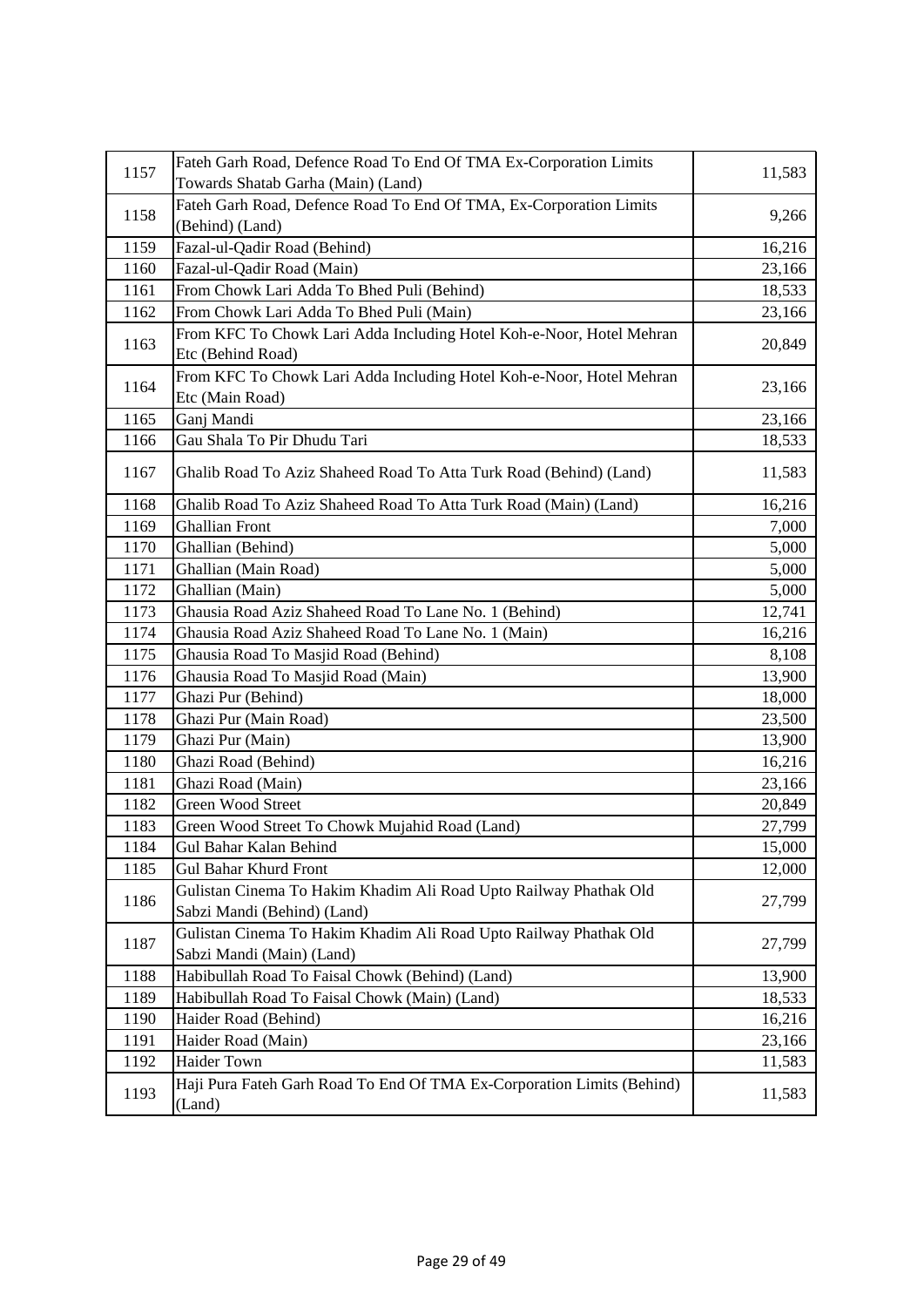| 1194 | Haji Pura Fateh Garh Road To End Of TMA Ex-Corporation Limits (Main) | 16,216 |
|------|----------------------------------------------------------------------|--------|
|      | (Land)                                                               |        |
| 1195 | Haji Pura Inside Bund Nullah Aik                                     | 9,266  |
| 1196 | Haji Pura On (Old Bund Of Nullah Aik)                                | 9,266  |
| 1197 | Haji Pura Outside Bund Nullah Aik                                    | 9,266  |
| 1198 | Hamza Ghous                                                          | 16,216 |
| 1199 | Hamza Ghous (Main Road)                                              | 16,500 |
| 1200 | Hari Pur Behind                                                      | 9,300  |
| 1201 | Hari Pur Front                                                       | 16,500 |
| 1202 | Harrar                                                               | 9,266  |
| 1203 | Head Marala Road Front                                               | 5,000  |
| 1204 | Himalya Road To Babar Road To Khalid Road (Behind)                   | 11,583 |
| 1205 | Himalya Road To Babar Road To Khalid Road (Main)                     | 16,216 |
| 1206 | Iqbal Sweet Shop To Mirza Abdul Rauf Road (Behind) (Land)            | 18,533 |
| 1207 | Iqbal Sweet Shop To Mirza Abdul Rauf Road (Main) (Land)              | 20,849 |
| 1208 | Iqbal Town                                                           | 11,583 |
| 1209 | Islamia College Cantt Road (Behind) (Land)                           | 13,829 |
| 1210 | Islamia College Cantt Road (Main) (Land)                             | 20,849 |
| 1211 | Ittefaq Colony Opposite Pervaiz Mehal Cinema                         | 13,900 |
| 1212 | Jail Road, From Nullah Bhed To General Bus Stand (Behind)            | 18,000 |
| 1213 | Jail Road, From Nullah Bhed To General Bus Stand (Main)              | 23,500 |
|      | Jammu Road (Chowk Talab Sheikh Maula Bakhsh) To End Of Tma Ex-       |        |
| 1214 | Corporation Limits (Behind) (Land)                                   | 13,900 |
| 1215 | Jammu Road (Chowk Talab Sheikh Maula Bakhsh) To End Of Tma Ex-       | 20,849 |
|      | Corporation Limits (Main) (Land)                                     |        |
| 1216 | Jandar Bazar, Chowk Gandam Mandi To Chowk Imam Sahib                 | 23,166 |
| 1217 | Jodhay Wali (Behind)                                                 | 7,000  |
| 1218 | Jodhay Wali (Main)                                                   | 9,000  |
| 1219 | Johar Road To Ghalib Road (Behind)                                   | 11,583 |
| 1220 | Johar Road To Ghalib Road (Main)                                     | 16,216 |
| 1221 | Kacha Shahab Pura Road                                               | 11,583 |
| 1222 | Kakey Wali (Behind)                                                  | 5,000  |
| 1223 | Kakey Wali (Main Road)                                               | 7,000  |
| 1224 | Kakey Wali (Main)                                                    | 6,000  |
| 1225 | Karim Pura Road, Chowk Tubewell To Islamia High School Chowk Anjuman | 27,799 |
|      | Islamia                                                              |        |
| 1226 | Karimpura Road (Chowk Mujahid Road New Medical Store To Chowk Near   | 27,799 |
|      | Tubewell Muslim High School)                                         |        |
| 1227 | Kashmir Road link Islam Nagar Road to end of Marala Road (Behind)    | 10,500 |
| 1228 | Kashmir Road link Islam Nagar Road to end of Marala Road (Main)      | 10,500 |
| 1229 | Kashmir Road link Latif Abad Road to end of Marala Road (Behind)     | 10,500 |
| 1230 | Kashmir Road link Latif Abad Road to end of Marala Road (Main)       | 10,500 |
| 1231 | Kashmiri Mohallah                                                    | 16,216 |
| 1232 | Kh. Safdar Road Allama Iqbal Road To Sarwar Road (Behind) (Land)     | 11,583 |
| 1233 | Kh. Safdar Road Allama Iqbal Road To Sarwar Road (Main) (Land)       | 16,216 |
| 1234 | Khalid Road (Behind)                                                 | 11,583 |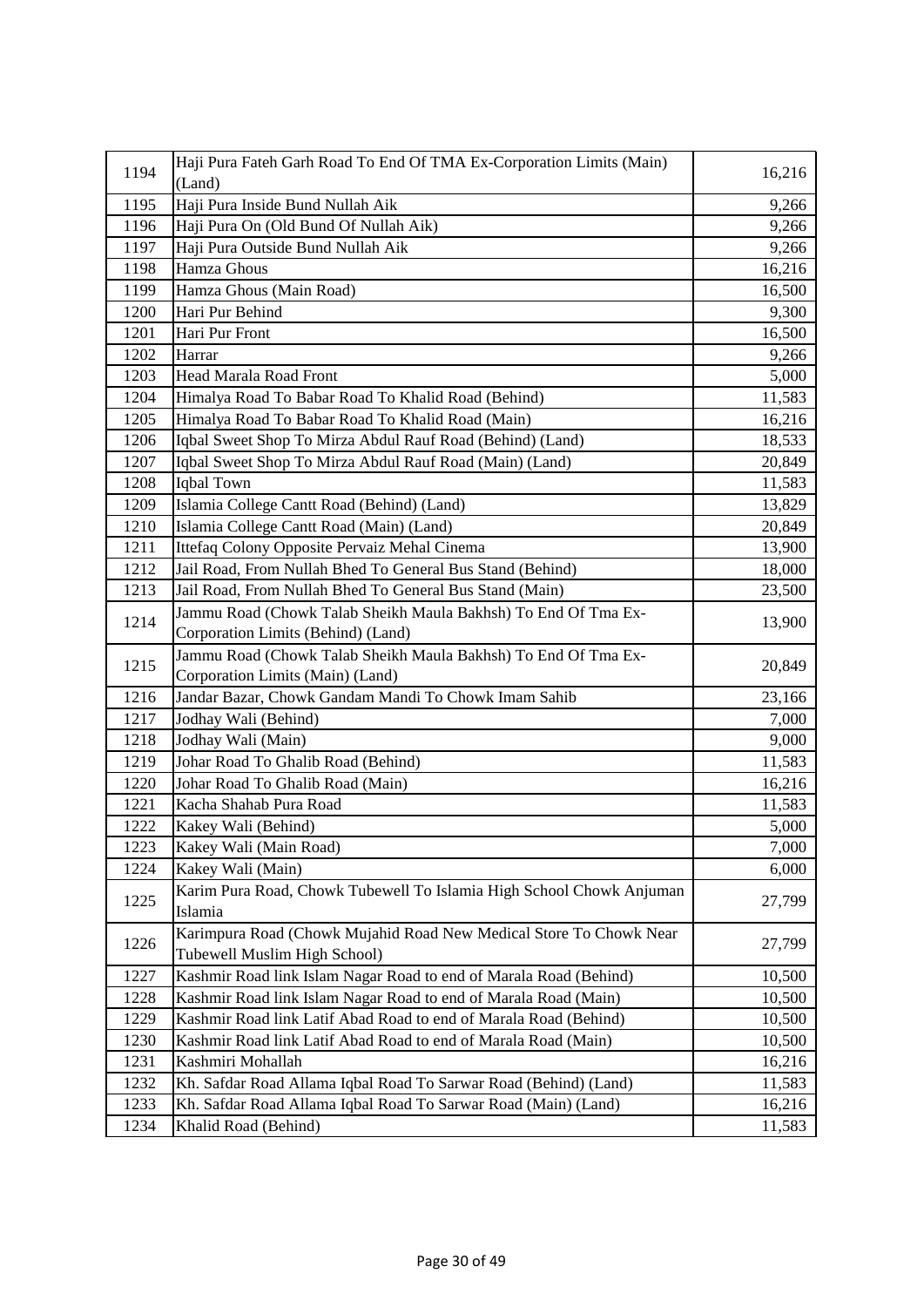| 1235 | Khalid Road (Main)                                                                        | 16,216 |
|------|-------------------------------------------------------------------------------------------|--------|
| 1236 | Khan Mehal Colony Mohallah Ahmed Pura                                                     | 18,533 |
| 1237 | Khawaja Safdar Road (Behind)                                                              | 11,583 |
| 1238 | Khawaja Safdar Road (Main)                                                                | 16,216 |
| 1239 | Khokhar Town                                                                              | 11,583 |
| 1240 | Kishnay Wali (Behind)                                                                     | 6,000  |
| 1241 | Kishnay Wali (Main)                                                                       | 7,200  |
| 1242 | Kor Pur - Link Road                                                                       | 7,200  |
| 1243 | Kor Pur - Main Road                                                                       | 6,000  |
| 1244 | Kotli Behram                                                                              | 18,533 |
| 1245 | Kutchery Road (Chowk Allama Iqbal To Kutchery) (Land)                                     | 27,799 |
| 1246 | Kutchery Road (Kutchery To Bhed Puli Towards General Bus Stand) (Land)                    | 18,533 |
| 1247 | Lane No. 1 To Mirza Abdul Rauf Road (Behind)                                              | 12,741 |
| 1248 | Lane No. 1 To Mirza Abdul Rauf Road (Main)                                                | 16,216 |
| 1249 | Lane No. 2 To Lane No. 3 (Behind)                                                         | 12,741 |
| 1250 | Lane No. 2 To Lane No. 3 (Main)                                                           | 16,216 |
| 1251 | Lane No. 3 To Lane No. 4, 5, 6, 7 & 8 (Behind)                                            | 12,741 |
| 1252 | Lane No. 3 To Lane No. 4, 5, 6, 7 & 8 (Main)                                              | 16,216 |
| 1253 | Lane No. 4, Lane No. 3, Lane No. 2, Lane No. 1, Main Chowk Ghanta Ghar<br>(Behind) (Land) | 20,849 |
| 1254 | Lane No. 4, Lane No. 3, Lane No. 2, Lane No. 1, Main Chowk Ghanta Ghar<br>(Main) (Land)   | 23,166 |
| 1255 | Langriali Front                                                                           | 12,000 |
| 1256 | Mag Town, Near Sublime Chowk (Link Road)                                                  | 16,216 |
| 1257 | Mag Town, Near Sublime Chowk (Main Road)                                                  | 23,166 |
| 1258 | Mahal Kakkar                                                                              | 6,950  |
| 1259 | Mahmood Ghaznvi Road To Zafar Ali Road & Fazal-ul-Haq Road (Behind)                       | 11,583 |
| 1260 | Mahmood Ghaznvi Road To Zafar Ali Road & Fazal-ul-Haq Road (Main)                         | 16,216 |
| 1261 | Main Bazar Gohdpur Main Road                                                              | 18,000 |
| 1262 | Malhu Chitt Front                                                                         | 15,000 |
| 1263 | Malkey Kalan (Behind)                                                                     | 9,266  |
| 1264 | Malkey Kalan (Main)                                                                       | 9,266  |
| 1265 | Marala Road link Nawan Pind Road to end of MC limit (Behind)                              | 15,000 |
| 1266 | Marala Road link Nawan Pind Road to end of MC limit (Main)                                | 18,000 |
| 1267 | Marala Road, Sublime Chowk To End Of TMA, Ex-Corporation Limits<br>(Behind) (Land)        | 15,000 |
| 1268 | Marala Road, Sublime Chowk To End Of TMA, Ex-Corporation Limits<br>(Main) (Land)          | 18,000 |
| 1269 | Masjid Road Aziz Shaheed Road To Lane No. 1 (Behind)                                      | 12,741 |
| 1270 | Masjid Road Aziz Shaheed Road To Lane No. 1 (Main)                                        | 16,216 |
| 1271 | Masjid Road To Katcha Jahangir Road (Behind)                                              | 11,583 |
| 1272 |                                                                                           |        |
|      | Masjid Road To Katcha Jahangir Road (Main)                                                | 16,216 |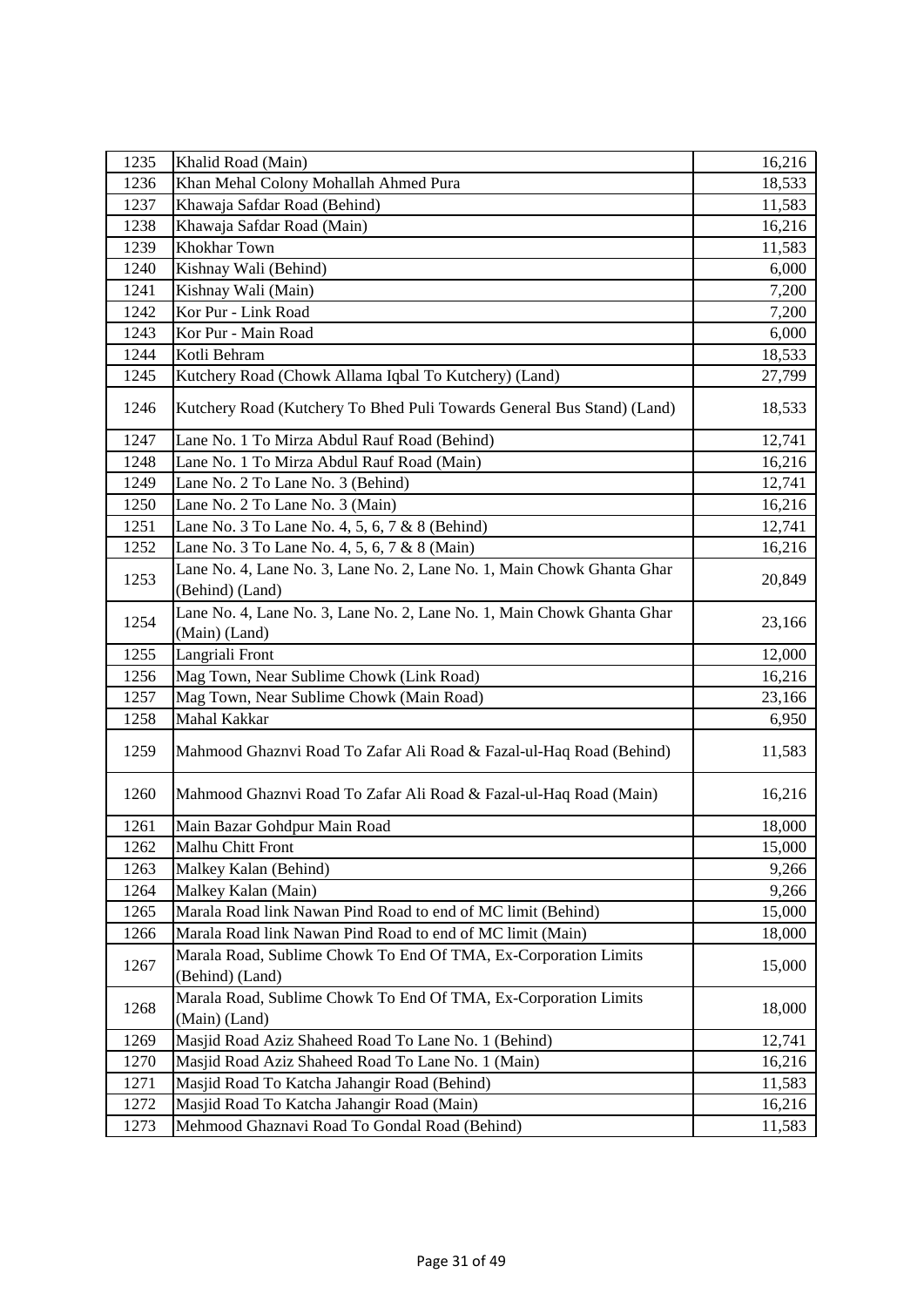| 1274 | Mehmood Ghaznavi Road To Gondal Road (Main)                                                                                        | 16,216 |
|------|------------------------------------------------------------------------------------------------------------------------------------|--------|
| 1275 | Mehmood Ghaznvi Road, Aziz Shaheed Road To Ghazi Road (Behind) (Land)                                                              | 8,108  |
| 1276 | Mehmood Ghaznvi Road, Aziz Shaheed Road To Ghazi Road (Main) (Land)                                                                | 12,741 |
| 1277 | Mianapura (Behind) Sardar Begum Hospital (Mohallah Jamnu)                                                                          | 11,583 |
| 1278 | Mianapura Nia (Behind)                                                                                                             | 9,266  |
| 1279 | Mianapura Nia (Main)                                                                                                               | 13,900 |
| 1280 | Mianapura Pura, Dara Araiyan                                                                                                       | 27,799 |
| 1281 | Miraza Afzal Road To Jamia Masjid Al-Noor (Behind - Both Sides)                                                                    | 11,583 |
| 1282 | Miraza Afzal Road To Jamia Masjid Al-Noor (Main - Both Sides)                                                                      | 16,216 |
| 1283 | Mirza Abdul Rauf Rd To Lane No. 5 & Lane No. 5 To Lane No. 6, Lane No. 6<br>To Lane No. 7 & Lane No. 7 To Kh. Safdar Road (Behind) | 12,741 |
| 1284 | Mirza Abdul Rauf Rd To Lane No. 5 & Lane No. 5 To Lane No. 6, Lane No. 6<br>To Lane No. 7 & Lane No. 7 To Kh. Safdar Road (Main)   | 16,216 |
| 1285 | Mirza Abdul Rauf Rd To Nullah Bhed (Behind)                                                                                        | 11,583 |
| 1286 | Mirza Abdul Rauf Rd To Nullah Bhed (Main)                                                                                          | 16,216 |
| 1287 | Mirza Abdul Rauf Rd. To Lane No. 4 (Behind) (Land)                                                                                 | 18,000 |
| 1288 | Mirza Abdul Rauf Rd. To Lane No. 4 (Main) (Land)                                                                                   | 20,849 |
| 1289 | Mirza Abdul Rauf Road Tariq Road To Agha Kamal Haider Road (Behind)                                                                | 12,741 |
| 1290 | Mirza Abdul Rauf Road Tariq Road To Agha Kamal Haider Road (Main)                                                                  | 16,216 |
| 1291 | Mirza Abdul Rauf Road To Lane No. 5, 6, 7, 8 To Bhed Nullah Bund<br>(Behind)                                                       | 18,000 |
| 1292 | Mirza Abdul Rauf Road To Lane No. 5, 6, 7, 8 To Bhed Nullah Bund (Main)                                                            | 18,000 |
| 1293 | Model Town                                                                                                                         | 25,483 |
| 1294 | Mohal Lehlian Front                                                                                                                | 23,500 |
| 1295 | Mohallah Abbot Road                                                                                                                | 23,166 |
| 1296 | Mohallah Amanat Pura                                                                                                               | 16,216 |
| 1297 | Mohallah Attari                                                                                                                    | 18,533 |
| 1298 | Mohallah Bijli Ghar (Behind)                                                                                                       | 13,900 |
| 1299 | Mohallah Bijli Ghar (Main)                                                                                                         | 16,216 |
| 1300 | Mohallah Boo Garha                                                                                                                 | 11,583 |
| 1301 | Mohallah Chah Jattan                                                                                                               | 16,216 |
| 1302 | Mohallah Chah Ragianwala (Muhammad Pura)                                                                                           | 27,000 |
| 1303 | Mohallah Chiragpura Baoli                                                                                                          | 11,583 |
| 1304 | Mohallah Darowal                                                                                                                   | 16,216 |
| 1305 | Mohallah Deputy Bagh/Mohallah Salu Gujjar                                                                                          | 27,799 |
| 1306 | Mohallah Feroze Pura                                                                                                               | 13,900 |
| 1307 | Mohallah Ghaus Pura                                                                                                                | 13,900 |
| 1308 | Mohallah Gohdpur                                                                                                                   | 20,000 |
| 1309 | Mohallah Habib Pura                                                                                                                | 16,216 |
| 1310 | Mohallah Haji Pura                                                                                                                 | 13,900 |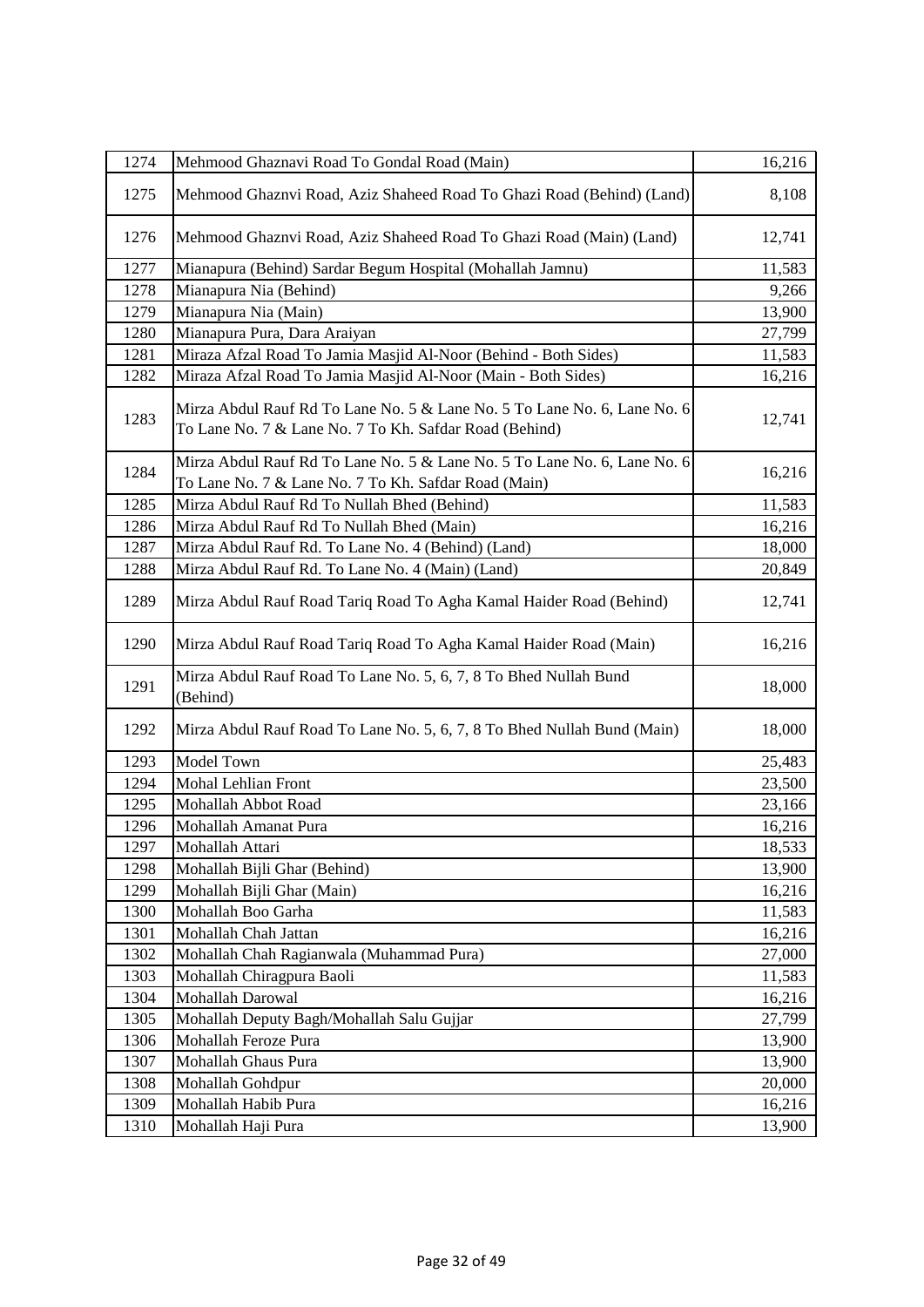| 1311 | Mohallah Hunterpura                                                | 18,000 |
|------|--------------------------------------------------------------------|--------|
| 1312 | Mohallah Imam Sahib                                                | 16,216 |
| 1313 | Mohallah Islamabad (Islampura)                                     | 16,216 |
| 1314 | Mohallah Kameelah                                                  | 11,583 |
| 1315 | Mohallah Kharasian                                                 | 18,000 |
| 1316 | Mohallah Lahori Shah                                               | 11,583 |
| 1317 | Mohallah Mori Gate (Behind) (Land)                                 | 13,900 |
| 1318 | Mohallah Mubarak Pura (Main)                                       | 27,799 |
| 1319 | Mohallah Mubarik Pura                                              | 28,000 |
| 1320 | Mohallah Mullan Kamal (Islamabad)                                  | 16,216 |
| 1321 | Mohallah Nasir Road                                                | 9,730  |
| 1322 | Mohallah Noor Pura                                                 | 13,900 |
| 1323 | Mohallah Noorabad                                                  | 15,000 |
| 1324 | Mohallah Pacca Garha (Behind)                                      | 9,266  |
| 1325 | Mohallah Pacca Garha (Main)                                        | 12,741 |
| 1326 | Mohallah Pak Pura                                                  | 11,583 |
| 1327 | Mohallah Puran Nagar                                               | 13,900 |
| 1328 | Mohallah Rangpura                                                  | 16,216 |
| 1329 | Mohallah Sarai Bhabhrian                                           | 16,216 |
| 1330 | Mohallah Shah Syedan                                               | 16,216 |
| 1331 | Mohallah Shahab Pura                                               | 16,216 |
| 1332 | Mohallah Shatab Garha                                              | 18,533 |
| 1333 | Mohallah Soofi Pura                                                | 16,216 |
| 1334 | Mohallah Taj Pura                                                  | 16,216 |
| 1335 | Mohallah Waasi Shaheedan                                           | 18,533 |
| 1336 | <b>Mohallah Waterworks</b>                                         | 13,900 |
| 1337 | Mohallah Wazir Pura                                                | 33,696 |
| 1338 | Mudassar Shaheed Road to Chowk Lari Adda                           | 14,000 |
| 1339 | Mudassar Shaheed Road to link Gohdpur Road                         | 10,000 |
| 1340 | Muhallah Murad Pur                                                 | 9,000  |
| 1341 | Muhammad Pura                                                      | 13,900 |
| 1342 | Mujahid Road To Chowk Dara Araiyan                                 | 27,799 |
| 1343 | Murad Pur Chowk Link Malkay Khurd Road to end of MC limit (Behind) | 18,000 |
| 1344 | Murad Pur Chowk Link Malkay Khurd Road to end of MC limit (Main)   | 20,000 |
| 1345 | Muslim Pura (Muslim Colony)                                        | 16,216 |
| 1346 | Muzaffar Pura (Behind)                                             | 9,266  |
| 1347 | Muzaffar Pura (Main)                                               | 13,900 |
| 1348 | Nawan Pind Back                                                    | 2,500  |
| 1349 | Nawan Pind Behind                                                  | 3,000  |
| 1350 | Nawan Pind Front                                                   | 4,500  |
| 1351 | Neika Pura (Behind)                                                | 9,266  |
| 1352 | Neika Pura (Main)                                                  | 13,900 |
| 1353 | New Haji Pura Nai Abadi                                            | 9,266  |
| 1354 | New Model Town (Mianapura)                                         | 13,900 |
| 1355 | Nihal Chand Street                                                 | 23,166 |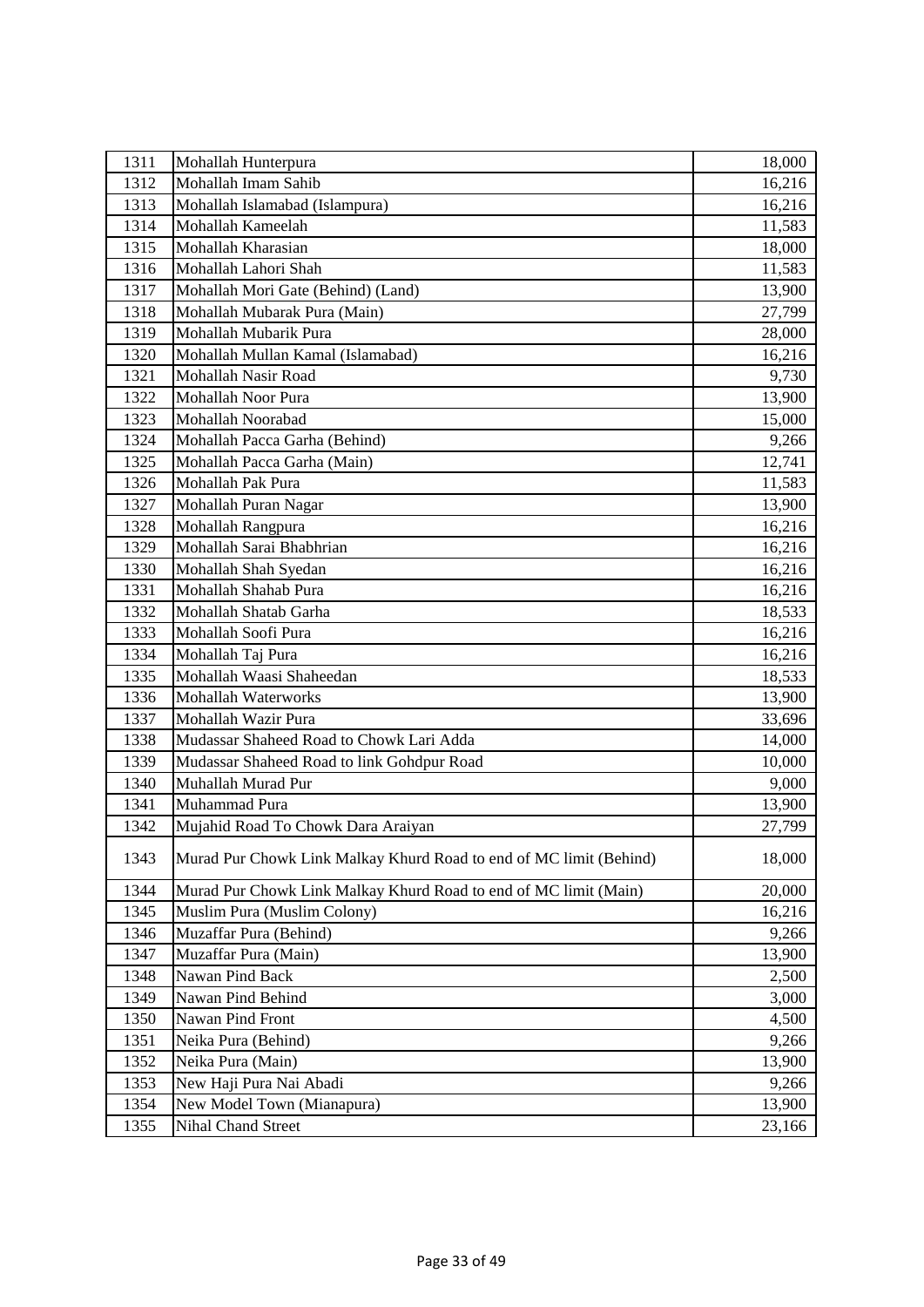| 1356 | <b>Nishat Park</b>                                                         | 18,533 |
|------|----------------------------------------------------------------------------|--------|
| 1357 | Old Tehsil Office To Lahai Bazar                                           | 23,166 |
| 1358 | Other Than Head Mrala Road (Within Limits Of Ex-Town Committee)            | 10,000 |
| 1359 | Pacci Kotli Back                                                           | 7,000  |
| 1360 | Pacci Kotli Behind                                                         | 8,000  |
| 1361 | Pacci Kotli Front                                                          | 10,000 |
| 1362 | Pak Pura Behind Police Line Behind                                         | 13,900 |
| 1363 | Pak Pura On Nullah Bhed                                                    | 6,950  |
| 1364 | Paris Road, Railway Phattak To Nullah Bhed (Behind) (Land)                 | 16,216 |
| 1365 | Paris Road, Railway Phattak To Nullah Bhed (Main) (Land)                   | 34,749 |
| 1366 | <b>Patasar Front</b>                                                       | 5,200  |
| 1367 | Peoples Colony                                                             | 18,533 |
| 1368 | Pindi Araiyan Rangpura                                                     | 16,216 |
| 1369 | Pindi Arrian (Main Road)                                                   | 10,000 |
| 1370 | Pir Dhudu Tari To Thana Rang Pura                                          | 18,533 |
| 1371 | Prem Nagar Back District Jail (Islamia Park)                               | 7,413  |
| 1372 | Prem Nagar Behind Abbot Road Behind                                        | 9,266  |
| 1373 | Prem Nagar Road                                                            | 9,266  |
| 1374 | Pul Aik Circular Road To Talab Sheikh Maula Bakhsh (Behind) (Land)         | 16,216 |
| 1375 | Pul Aik Circular Road To Talab Sheikh Maula Bakhsh (Main) (Land)           | 23,166 |
| 1376 | Pul Aik Eminabad Road To End Of TMA Ex-Corporation Limits (Main)<br>(Land) | 18,533 |
| 1377 | Pul Aik Eminabad Road To End Of TMA Limits (Behind) (Land)                 | 9,266  |
| 1378 | Pul Aik Pasrur Road To End Of TMA Ex-Corporation Limits (Land)             | 18,533 |
| 1379 | Pul Aik To Zabah Khana Road (Behind)                                       | 16,216 |
| 1380 | Pul Aik To Zibah Khana Road (Main)                                         | 18,533 |
| 1381 | Puli Top Khana (Behind)                                                    | 6,950  |
| 1382 | Puli Top Khana (Main)                                                      | 9,266  |
| 1383 | Pura Heeran, Northern Side Nullah Aik                                      | 11,583 |
| 1384 | Pura Heeran, Southern Side Nullah Aik                                      | 11,583 |
| 1385 | Pura Neka Link Road                                                        | 10,000 |
| 1386 | Pura Neka Main Road                                                        | 12,000 |
| 1387 | Pura Neka - Link Road                                                      | 10,000 |
| 1388 | Pura Neka - Main Road                                                      | 12,000 |
| 1389 | Pura Neka (Link Road)                                                      | 10,000 |
| 1390 | Pura Neka (Main Road)                                                      | 10,000 |
| 1391 | Quaid-e-Azam Road (Behind)                                                 | 16,216 |
| 1392 | Quaid-e-Azam Road (Main)                                                   | 23,166 |
| 1393 | R.H.A. Bazar (Behind)                                                      | 9,266  |
| 1394 | R.H.A. Bazar (Main)                                                        | 11,583 |
| 1395 | Rahim Pur Front                                                            | 10,000 |
| 1396 | Rahim Pur Khichian Front                                                   | 10,000 |
| 1397 | Raja Khan Shoping Center, General Bus Stand, Sialkot Cantt (Land)          | 27,000 |
| 1398 | Ram Talai                                                                  | 16,216 |
| 1399 | Rangpura Chrai To Pindi Araiyan                                            | 16,216 |
| 1400 | Razia Sultana & Qasim Road (Behind)                                        | 11,583 |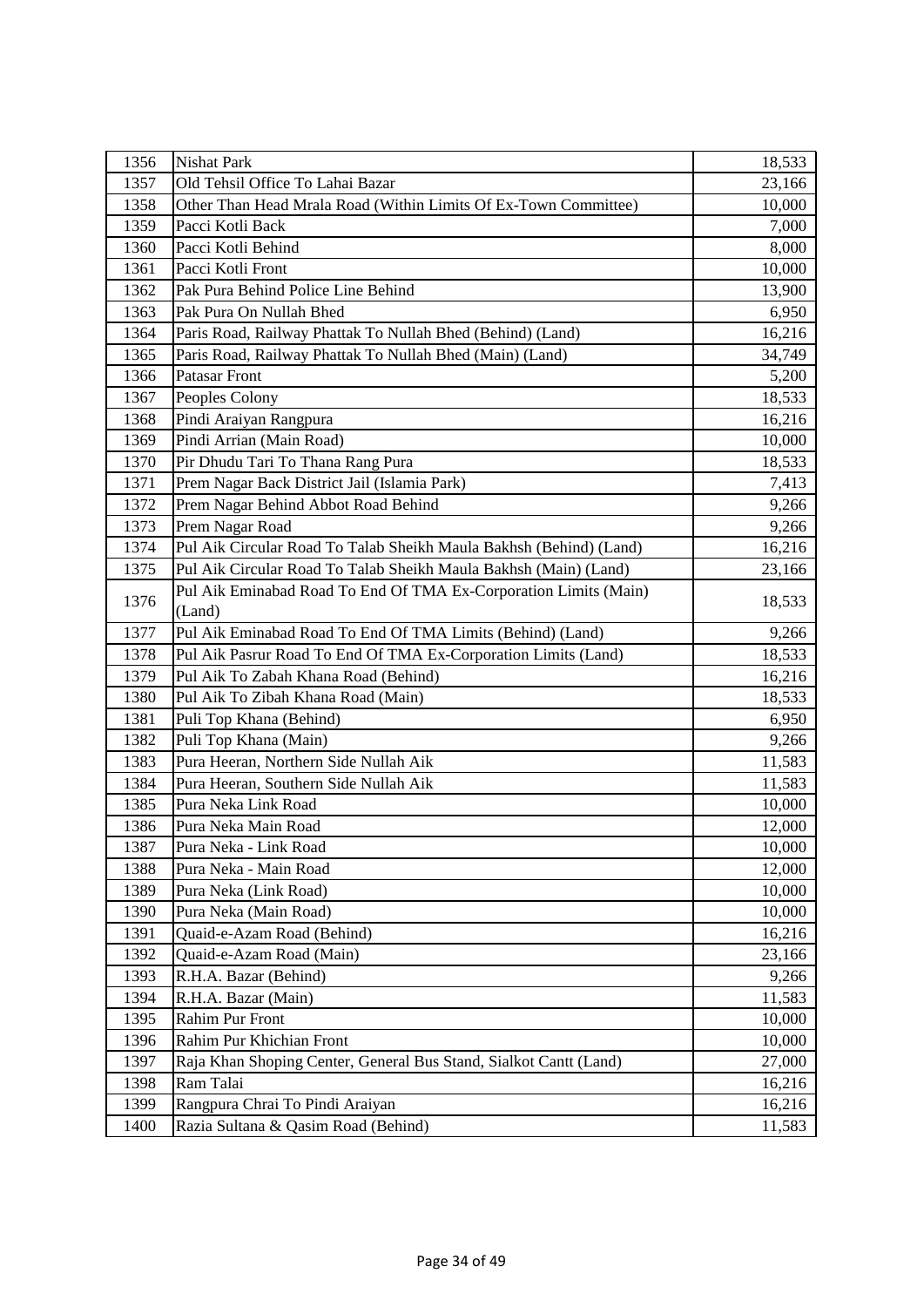| 1401 | Razia Sultana & Qasim Road (Main)                                       | 16,216 |
|------|-------------------------------------------------------------------------|--------|
| 1402 | Rehman Pura (Behind)                                                    | 8,000  |
| 1403 | Rehman Pura (Main)                                                      | 12,000 |
| 1404 | Roras Road (From Bijli Ghar Upto Defence Road Both Sides) (Land)        | 16,216 |
| 1405 | Rukhana (Behind)                                                        | 6,000  |
| 1406 | Rukhana (Main)                                                          | 4,000  |
| 1407 | Sabir Kamal Road (Behind)                                               | 16,216 |
| 1408 | Sabir Kamal Road (Main)                                                 | 23,166 |
| 1409 | Sabzi Mandi Road To Talab Ganda Nullah (Capital Road)                   | 23,166 |
| 1410 | Sarai Maharaja To Chowk Jinnah Park                                     | 30,000 |
| 1411 | Sarwar Road, Aziz Shaheed Rd To Quaid-E-Azam Road (Behind)              | 11,583 |
| 1412 | Sarwar Road, Aziz Shaheed Rd To Quaid-E- Azam Road (Main)               | 16,216 |
| 1413 | Sethi Plaza Sialkot City Towards Mujahid Road Cost of Land              | 25,000 |
| 1414 | Shahab-ud-Din Park (Inside Gate)                                        | 18,533 |
| 1415 | <b>Sher Pur Front</b>                                                   | 5,000  |
| 1416 | Sheraz Plaza To Sarai Maharaja                                          | 23,166 |
| 1417 | Sublime Chowk Marala Road to end of MC limit (Behind)                   | 9,266  |
| 1418 | Sublime Chowk Marala Road to end of MC limit (Main)                     | 11,583 |
| 1419 | Sublime Chowk/Wazirbad Road to end of MC limit (Behind)                 | 12,000 |
| 1420 | Sublime Chowk/Wazirbad Road to end of MC limit (Main)                   | 14,000 |
| 1421 | Syedanwali Front                                                        | 5,000  |
| 1422 | Talaab Sheikh Maula Bakhsh To Shama Cinema                              | 18,533 |
| 1423 | Talab Nullah To Wazirabad Road                                          | 9,266  |
| 1424 | Talwara (Main Road)                                                     | 10,000 |
| 1425 | Talwara Mughlan                                                         | 13,900 |
| 1426 | Tariq Road Aziz Shaheed Road To Mirza Abdul Rauf Rd (Behind) (Land)     | 11,583 |
| 1427 | Tariq Road Aziz Shaheed Road To Mirza Abdul Rauf Rd (Main) (Land)       | 16,216 |
| 1428 | Tariq Road To Khalid Road (Behind)                                      | 9,200  |
| 1429 | Tariq Road To Khalid Road (Main)                                        | 14,000 |
| 1430 | Tariq Road/Aziz Shaheed Road (Behind)                                   | 6,950  |
| 1431 | Tariq Road/Aziz Shaheed Road (Main)                                     | 16,000 |
| 1432 | Tariq Road/Quaid-e-Azam Road To Fazal Qadir Road (Behind) (Land)        | 11,583 |
| 1433 | Tariq Road/Quaid-e-Azam Road To Fazal Qadir Road (Main) (Land)          | 16,216 |
| 1434 | Tarqi Road To Khalid Road To Tufail Road (Behind)                       | 11,583 |
| 1435 | Tarqi Road To Khalid Road To Tufail Road (Main)                         | 16,216 |
| 1436 | Tibba Kakkay Zaiyan                                                     | 16,216 |
| 1437 | Tibba Syedan                                                            | 16,216 |
| 1438 | Tipu Road: Ghazi Road To Zafar Ali Road To Fazal-ul-Qadir Road (Behind) | 11,583 |
| 1439 | Tipu Road: Ghazi Road To Zafar Ali Road To Fazal-ul-Qadir Road (Main)   | 16,216 |
| 1440 | <b>Tonkan Front</b>                                                     | 2,500  |
| 1441 | <b>Trunk Bazar</b>                                                      | 46,332 |
| 1442 | Tufail Road (Behind)                                                    | 11,583 |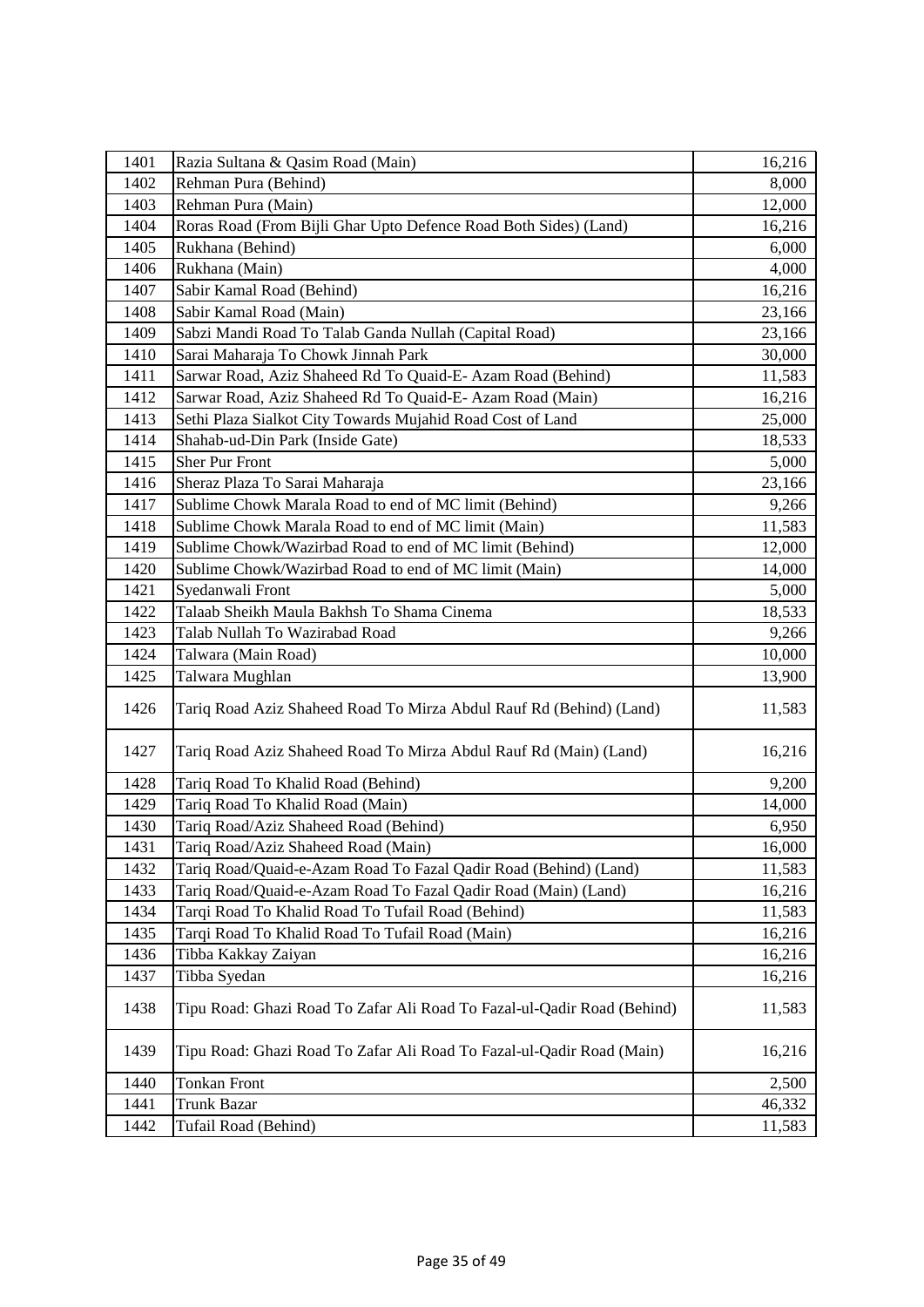| 1443 | Tufail Road (Main)                                                             | 16,216 |
|------|--------------------------------------------------------------------------------|--------|
| 1444 | Uggowali                                                                       | 9,266  |
| 1445 | Ugoki Front                                                                    | 10,000 |
| 1446 | Ura Front                                                                      | 12,000 |
| 1447 | Wazirabad Road, Bara Pathar Chowk To Gulistan Cinema (Behind) (Land)           | 18,533 |
| 1448 | Wazirabad Road, Bara Pathar Chowk To Gulistan Cinema (Main) (Land)             | 23,166 |
| 1449 | Wazirabad Road, Chowk Gulistan Cinema To Pacca Garha (Behind) (Land)           | 16,216 |
| 1450 | Wazirabad Road, Chowk Gulistan Cinema To Pacca Garha (Main) (Land)             | 23,166 |
| 1451 | Wazirabad Road, Pacca Garha To End TMA Limits (Behind) (Land)                  | 16,216 |
| 1452 | Wazirabad Road, Pacca Garha To End TMA, Ex-Corporation Limits (Main)<br>(Land) | 23,166 |
| 1453 | Within Town Committee Limit Front                                              | 3,000  |
| 1454 | Zafar Ali Road (Behind)                                                        | 16,216 |
| 1455 | Zafar Ali Road (Main)                                                          | 23,166 |
| 1456 | Zafarwal Road Pul Aik To Ghungi No. 8                                          | 16,216 |
| 1457 | Ambanwali Chhapri (Nashaibi)                                                   | 11,765 |
| 1458 | Sethi Plaza Sialkot City (Basement)                                            | 33,088 |
| 1459 | Sethi Plaza Sialkot City (Ground Floor)                                        | 45,956 |
| 1460 | Sethi Plaza Sialkot City (Towards Mujahid Road)                                | 40,441 |
| 1461 | Sethi Plaza Sialkot City (First Floor)                                         | 40,441 |
| 1462 | Sethi Plaza Sialkot City (Second Floor)                                        | 20,221 |
| 1463 | Raja Khan Shoping Center, General Bus Stand, Sialkot Cantt (Basement)          | 26,838 |
| 1464 | Raja Khan Shoping Center, General Bus Stand, Sialkot Cantt (Ground Floor)      | 40,441 |
| 1465 | Raja Khan Shoping Center, General Bus Stand, Sialkot Cantt (First Floor)       | 25,735 |
| 1466 | Raja Khan Shoping Center, General Bus Stand, Sialkot Cantt (Second Floor)      | 13,971 |
| 1467 | Chowk Ghanta Ghar To Aziz Shaheed Road (Behind)                                | 23,897 |
| 1468 | Lane No.1 To Lane No.2 (Main)                                                  | 18,382 |
| 1469 | Lane No.1 To Lane No.2 (Behind)                                                | 14,706 |
| 1470 | Lane No. 2 To Lane No.3 (Main)                                                 | 18,382 |
| 1471 | Lane No. 2 To Lane No.3 (Behind)                                               | 14,706 |
| 1472 | Lane No.3 To Lane No. 4,5,6,7 & 8. (Main)                                      | 18,382 |
| 1473 | Lane No.3 To Lane No. 4,5,6,7 & 8. (Behind)                                    | 14,706 |
| 1474 | Iqbal Colony (Main)                                                            | 18,382 |
| 1475 | Iqbal Colony (Behind)                                                          | 14,706 |
| 1476 | Ghazi Pur (Officer Colony) (Main)                                              | 18,500 |
| 1477 | Ghazi Pur (Officer Colony) (Behind)                                            | 13,500 |
| 1478 | Officer Colony Svy. No. 16 (Main)                                              | 18,500 |
| 1479 | Officer Colony Svy. No. 16 (Behind)                                            | 13,500 |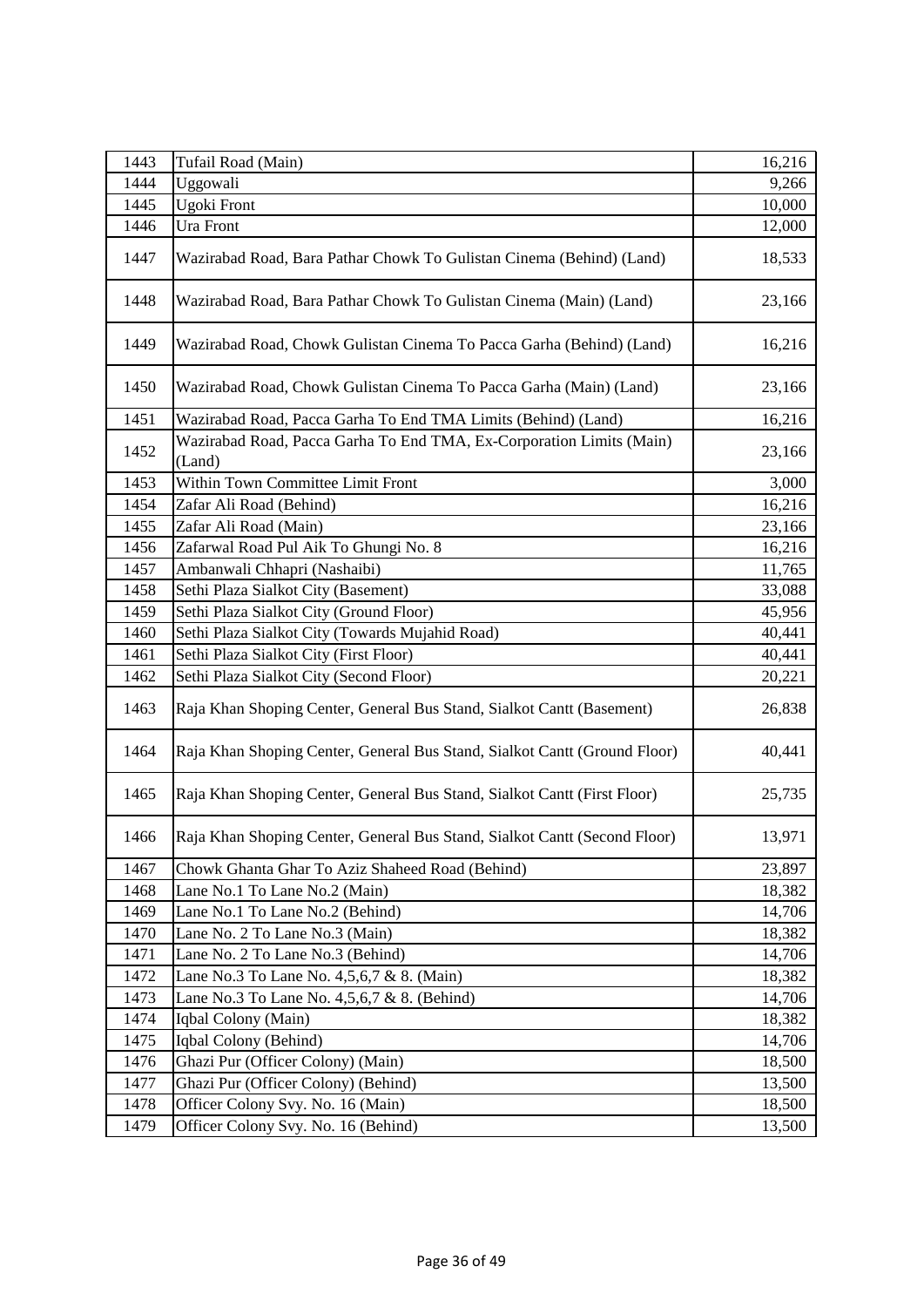| 1480 | Jinnah Colony Svy No.166 (Main)                           | 18,500 |
|------|-----------------------------------------------------------|--------|
| 1481 | Jinnah Colony Svy No.166 (Behind)                         | 13,500 |
| 1482 | Jail Road (From Nullah Bhed To General Bus Stand)(Main)   | 18,500 |
| 1483 | Jail Road (From Nullah Bhed To General Bus Stand)(Behind) | 13,500 |
| 1484 | Askari Colony - I (Per House) (Main)                      | 18,500 |
| 1485 | Askari Colony - I (Per House) (Behind)                    | 13,500 |
| 1486 | Askari Colony - Ii (Per House) (Main)                     | 18,500 |
| 1487 | Askari Colony - Ii (Per House) (Behind)                   | 13,500 |
| 1488 | Doh Scheme Dairy Farm (Main)                              | 18,500 |
| 1489 | Doh Scheme Dairy Farm (Behind)                            | 13,500 |
| 1490 | Hamza Ghous Main Road                                     | 3,913  |
| 1491 | Hamza Ghous (Link Road)                                   | 3,358  |
| 1492 | Kakey Wali (Link Road)                                    | 3,229  |
| 1493 | Malka Kalan Main Road                                     | 4,035  |
| 1494 | Malka Kalan - Link Road                                   | 4,035  |
| 1495 | Miani Front                                               | 3,565  |
| 1496 | Pura Neka - Off Road                                      | 3,135  |
| 1497 | Pura Neka (Off Road)                                      | 3,025  |
| 1498 | Rahim Pur Back                                            | 2,881  |
| 1499 | Rahim Pur Behind                                          | 3,489  |
| 1500 | Sadra Badra Back                                          | 3,312  |
| 1501 | Sadra Badra Behind                                        | 3,565  |
| 1502 | Sadra Badra Front                                         | 3,870  |
| 1503 | Samll Industries Estate (Front)                           | 4,338  |
| 1504 | Samll Industries Estate (Behind)                          | 3,971  |

# **COMMERCIAL - SAMBRIAL (NEW IDENTIFIED CASES IN LAST TWO YEARS)**

|        |                                                 | Value of            |
|--------|-------------------------------------------------|---------------------|
| S. No. | Area                                            | <b>Property Per</b> |
|        |                                                 | SqFt. (in Rs.)      |
| 1505   | Adjacent Abadi                                  | 4,654               |
| 1506   | Adjacent Abadi (Multi Storey Building)          | 4,657               |
| 1507   | Adjacent Abadi (Single Shop)                    | 4,657               |
| 1508   | Inside Abadi Begowala                           | 4,654               |
| 1509   | Inside Abadi Begowala (Multi Storey Building)   | 4,657               |
| 1510   | Inside Abadi Begowala (Single Shop)             | 4,657               |
| 1511   | Bhopal Wala-Main Road                           | 3,125               |
| 1512   | Chak Kheena-Main Road                           | 2,757               |
| 1513   | Abadi Chak Kheena                               | 4,617               |
| 1514   | Abadi Chak Khina (Multi Storey Building)        | 4,622               |
| 1515   | Abadi Chak Khina (Single Shop)                  | 4,622               |
| 1516   | Adda Larian Commercial                          | 4,691               |
| 1517   | Adda Lorrian Commercial                         | 1,141               |
| 1518   | Adda Lorrian Commercial (Multi Storey Building) | 4,692               |
| 1519   | Adda Lorrian Commercial (Single Shop)           | 4,692               |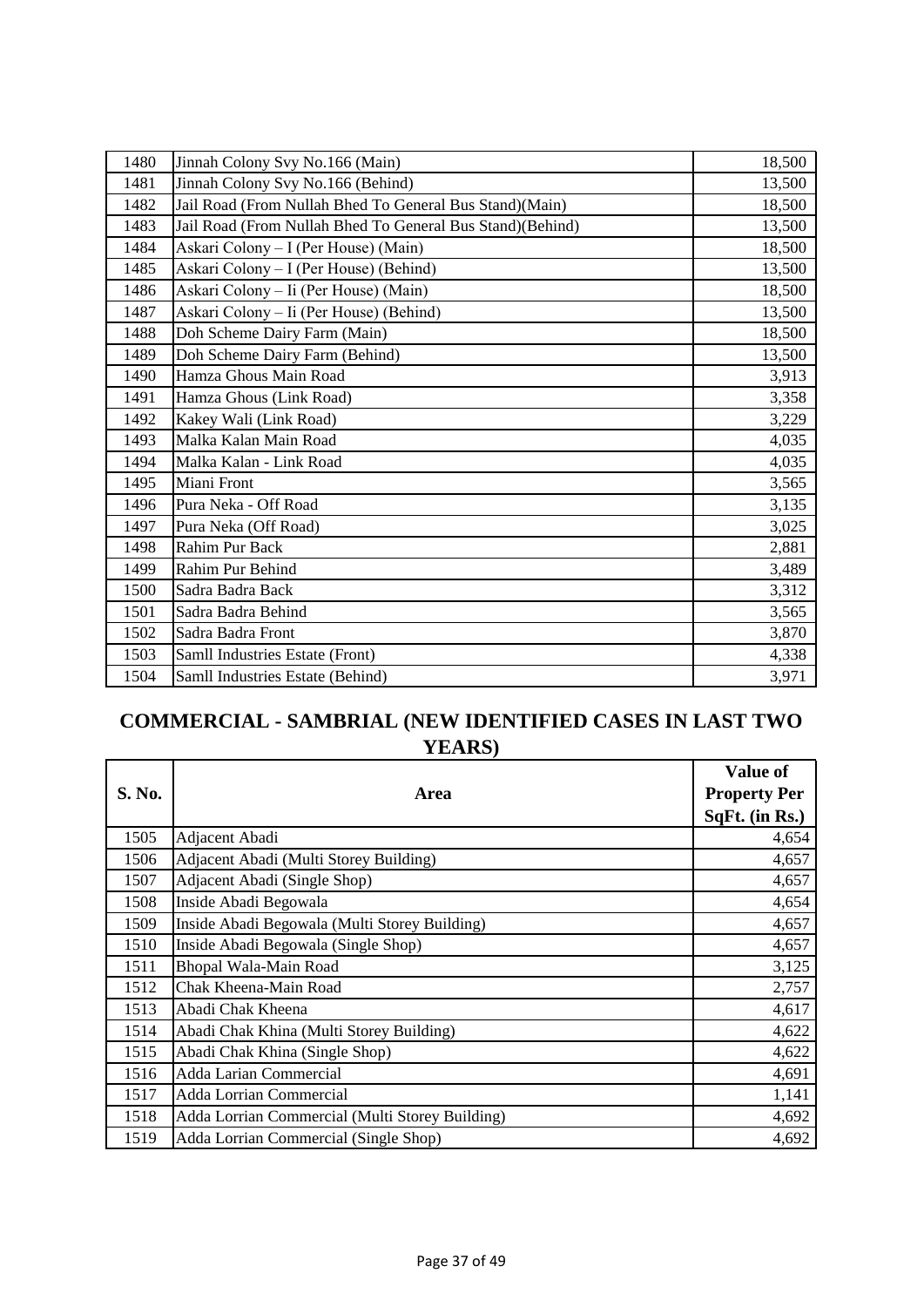| 1520 | Inside Abadi                                                                            | 5,515 |
|------|-----------------------------------------------------------------------------------------|-------|
| 1521 | Inside Abadi (Multi Storey Building)                                                    | 5,515 |
| 1522 | Inside Abadi (Single Shop)                                                              | 5,515 |
| 1523 | Inside Committee Limits/ Residential                                                    | 5,515 |
| 1524 | Inside Committee Limits/Residential (Multi Storey Building)                             | 5,515 |
| 1525 | Inside Committee Limits/Residential (Single Shop)                                       | 5,515 |
| 1526 | Main Sahowala Road Upto Kainchi More                                                    | 5,515 |
| 1527 | Main Sahowala Road Upto Quanchi More (Multi Storey Building)                            | 5,515 |
| 1528 | Main Sahowala Road Upto Quanchi More (Single Shop)                                      | 5,515 |
| 1529 | Mohallah Basic Health Unit                                                              | 5,515 |
| 1530 | Mohallah Basic Health Unit (Multi Storey Building)                                      | 5,515 |
| 1531 | Mohallah Basic Health Unit (Single Shop)                                                | 5,515 |
| 1532 | Mohallah Private Hospital Shameem Aslam And Committee Office (Multi<br>Storey Building) | 5,515 |
| 1533 | Mohallah Private Hospital Shameem Aslam And Committee Office (Single                    | 5,515 |
|      | Shop)                                                                                   |       |
| 1534 | Mohallah Private Hospital Shamim Aslam & Committee Office                               | 5,515 |
| 1535 | Near Petrl Pump Under 100 Feet (Multi Storey Building)                                  | 5,515 |
| 1536 | Near Petrl Pump Under 100 Feet (Single Shop)                                            | 5,515 |
| 1537 | Near Petrol Pump Under 100 Feet                                                         | 5,515 |
| 1538 | Near Petrol Pump Under 100 Feet (Behind) (Multi Storey Building)                        | 5,515 |
| 1539 | Near Petrol Pump Under 100 Feet (Behind) (Single Shop)                                  | 5,515 |
| 1540 | Near Petrol Under 100 Feet (Behind)                                                     | 5,515 |
| 1541 | Sahowala Road (Behind)                                                                  | 5,515 |
| 1542 | Sahowala Road (Behind) (Multi Storey Building)                                          | 5,515 |
| 1543 | Sahowala Road (Behind) (Single Shop)                                                    | 5,515 |
| 1544 | Main Road (Link & Off Road)                                                             | 1,654 |
| 1545 | Adjacent & Opposite Behind Sialkt Dry Port Trust Alongwith Wazirabad                    | 6,618 |
|      | Sialkot Road (Multi Storey Building)                                                    |       |
| 1546 | Adjacent & Opposite Behind Sialkt Dry Port Trust Alongwith Wazirabad                    | 6,618 |
|      | Sialkot Road (Single Shop)                                                              |       |
| 1547 | Adjacent & Opposite Dry Port alongwith Wazirabad Sialkot Road                           | 6,618 |
| 1548 | Babu Ghulam Nabi Road Till Mohallah Kumharan                                            | 6,618 |
| 1549 | Behind Daska Sambrial Road                                                              | 6,618 |
| 1550 | Behind Daska Sambrial Road (Multi Storey Building)                                      | 6,618 |
| 1551 | Behind Daska Sambrial Road (Single Shop)                                                | 6,618 |
| 1552 | Both Sides of Daska Sambrial Road                                                       | 6,618 |
| 1553 | Both Sides Sialkot Wazirabad Road From Dry-port Chowk to Wapda Office<br>Sambrial       | 6,618 |
| 1554 | Ch. Muhammad Nawaz Ghumman Colony More Sambrial                                         | 6,618 |
| 1555 | Ch. Muhammad Nawaz Ghumman Colony More Sambrial (Multi Storey                           | 6,618 |
|      | Building)                                                                               |       |
| 1556 | Ch. Muhammad Nawaz Ghumman Colony More Sambrial (Single Shop)                           | 6,618 |
| 1557 | Daska Sambrial Road (Both Sodes) (Multi Storey Building)                                | 7,353 |
| 1558 | Daska Sambrial Road (Both Sodes) (Single Shop)                                          | 7,353 |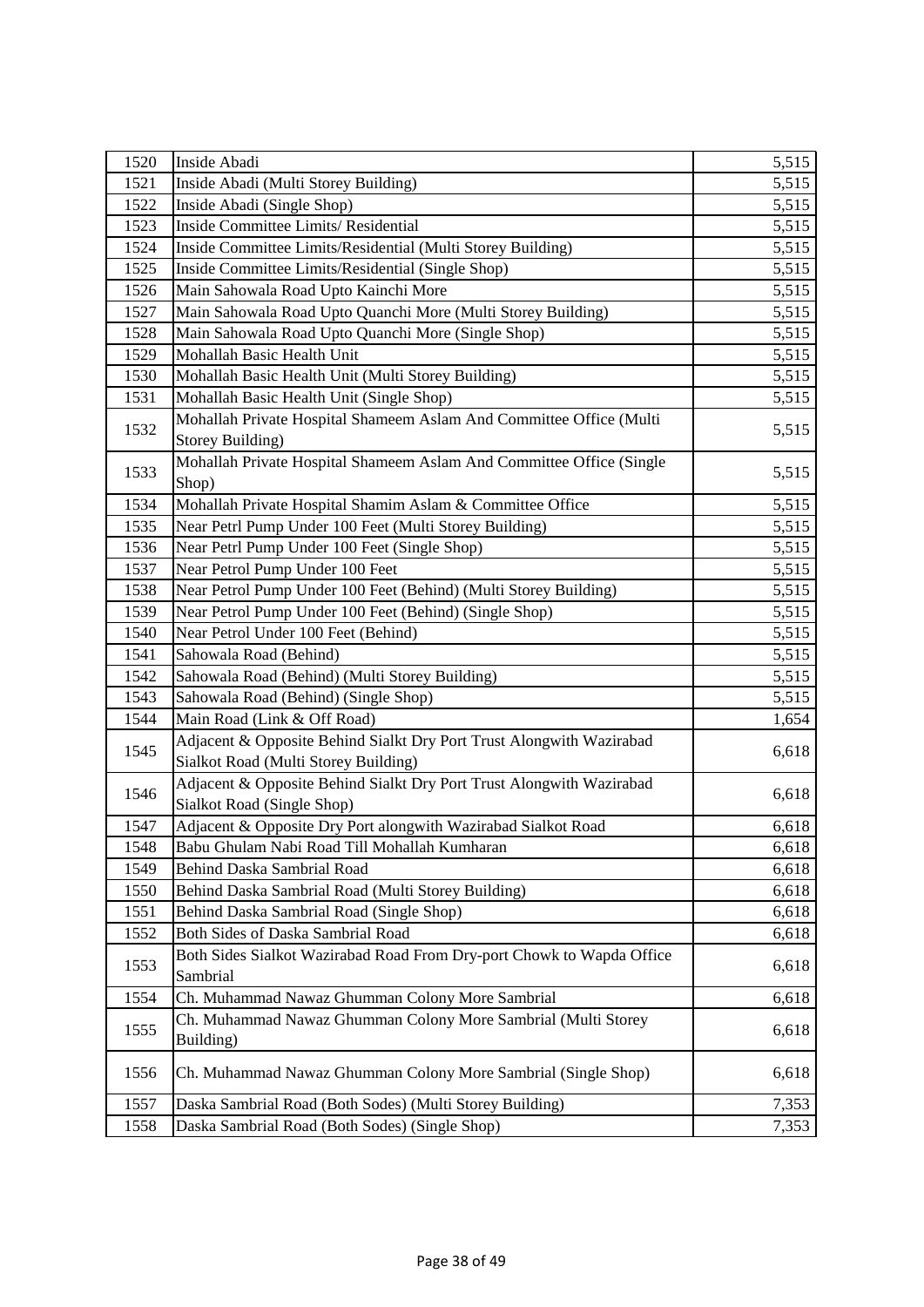| 1559 | Dhananwali Road Upto Punjab Rice Mill                                                                                    | 6,618 |
|------|--------------------------------------------------------------------------------------------------------------------------|-------|
| 1560 | Dhanawali Road Upto Punjab Rice Mills (Multi Storey Building)                                                            | 6,618 |
| 1561 | Dhanawali Road Upto Punjab Rice Mills (Single Shop)                                                                      | 6,618 |
|      | From Al-Fatima Hospital To Canal Rest House (Both Sides) (Multi Storey                                                   |       |
| 1562 | Building)                                                                                                                | 9,191 |
| 1563 | From Al-Fatima Hospital To Canal Rest House (Both Sides) (Single Shop)                                                   | 9,191 |
| 1564 | From Alfatima Hospital To Canal Rest House Both Sides                                                                    | 9,191 |
| 1565 | From Street No. 1 To 4 Behind Mandi Sambrial                                                                             | 7,353 |
| 1566 | From Street No. 1 To 4 Behind Mandi Sambrial (Multi Storey Building)                                                     | 7,353 |
| 1567 | From Street No. 1 To 4 Behind Mandi Sambrial (Single Shop)                                                               | 7,353 |
| 1568 | From Street No. 5 to 10 Behind Sialkot Wazirabad Kashmir Road Mandi<br>Sambrial                                          | 7,353 |
| 1569 | From Street No. 5 To 10, Mandi Sambrial Behind Sialkot Wazirabad Kashmir<br>Road, Mandi Sambrial (Multi Storey Building) | 7,353 |
| 1570 | From Street No. 5 To 10, Mandi Sambrial Behind Sialkot Wazirabad Kashmir<br>Road, Mandi Sambrial (Single Shop)           | 7,353 |
| 1571 | Girl High School Road From Daska Road Mohallah Jattan and Babu Ghulam<br>Nabi Road.                                      | 7,353 |
| 1572 | Govt. Girls High School Road from Daska Road Mohallah Jattan                                                             | 7,353 |
| 1573 | Iffefaq Market Shops (Galla) (Multi Storey Building)                                                                     | 9,191 |
| 1574 | Iffefaq Market Shops (Galla) (Single Shop)                                                                               | 9,191 |
| 1575 | <b>Ittefaq Market Including Branches Shops</b>                                                                           | 9,191 |
| 1576 | Ittefaq Market Shops Galla                                                                                               | 9,191 |
| 1577 | Ittifaq Market Including Branches (Shops) (Multi Storey Building)                                                        | 9,191 |
| 1578 | Ittifaq Market Including Branches (Shops) (Single Shop)                                                                  | 9,191 |
| 1579 | Majra Jathekey Kullowal Road (Multi Storey Building)                                                                     | 6,618 |
| 1580 | Majra Jathekey Kullowal Road (Single Shop)                                                                               | 6,618 |
| 1581 | Majra Jethikey Kullowal Road                                                                                             | 6,618 |
| 1582 | Model Town Near Office Of Project Manager Sambrial                                                                       | 6,618 |
| 1583 | Model Town Near Office Of Project Manager Sambrial (Multi Storey<br>Building)                                            | 6,618 |
| 1584 | Model Town Near Office Of Project Manager Sambrial (Single Shop)                                                         | 6,618 |
| 1585 | Mohallah Alle wali Sultan Pura Muhammad Pura Karhana Rubber Shama<br>Cinema ETC                                          | 6,618 |
| 1586 | Mohallah Allewali, Sultan Pura, Muhamad Pura Kar Khana Rubber, Shama<br>Cinima etc (Multi Storey Building)               | 6,618 |
| 1587 | Mohallah Allewali, Sultan Pura, Muhamad Pura Kar Khana Rubber, Shama<br>Cinima etc (Single Shop)                         | 6,618 |
| 1588 | Mohallah Bank Colony Sambrial                                                                                            | 6,618 |
| 1589 | Mohallah Bank Colony Sambrial (Multi Storey Building)                                                                    | 6,618 |
| 1590 | Mohallah Bank Colony Sambrial (Single Shop)                                                                              | 6,618 |
| 1591 | Mohallah Butcher Khana Sambrial                                                                                          | 6,618 |
| 1592 | Mohallah Butcherkhana Sambrial (Single Shop)                                                                             | 6,618 |
| 1593 | Mohallah Fazal Pura                                                                                                      | 6,618 |
| 1594 | Mohallah Fazal Pura (Single Shop)                                                                                        | 6,618 |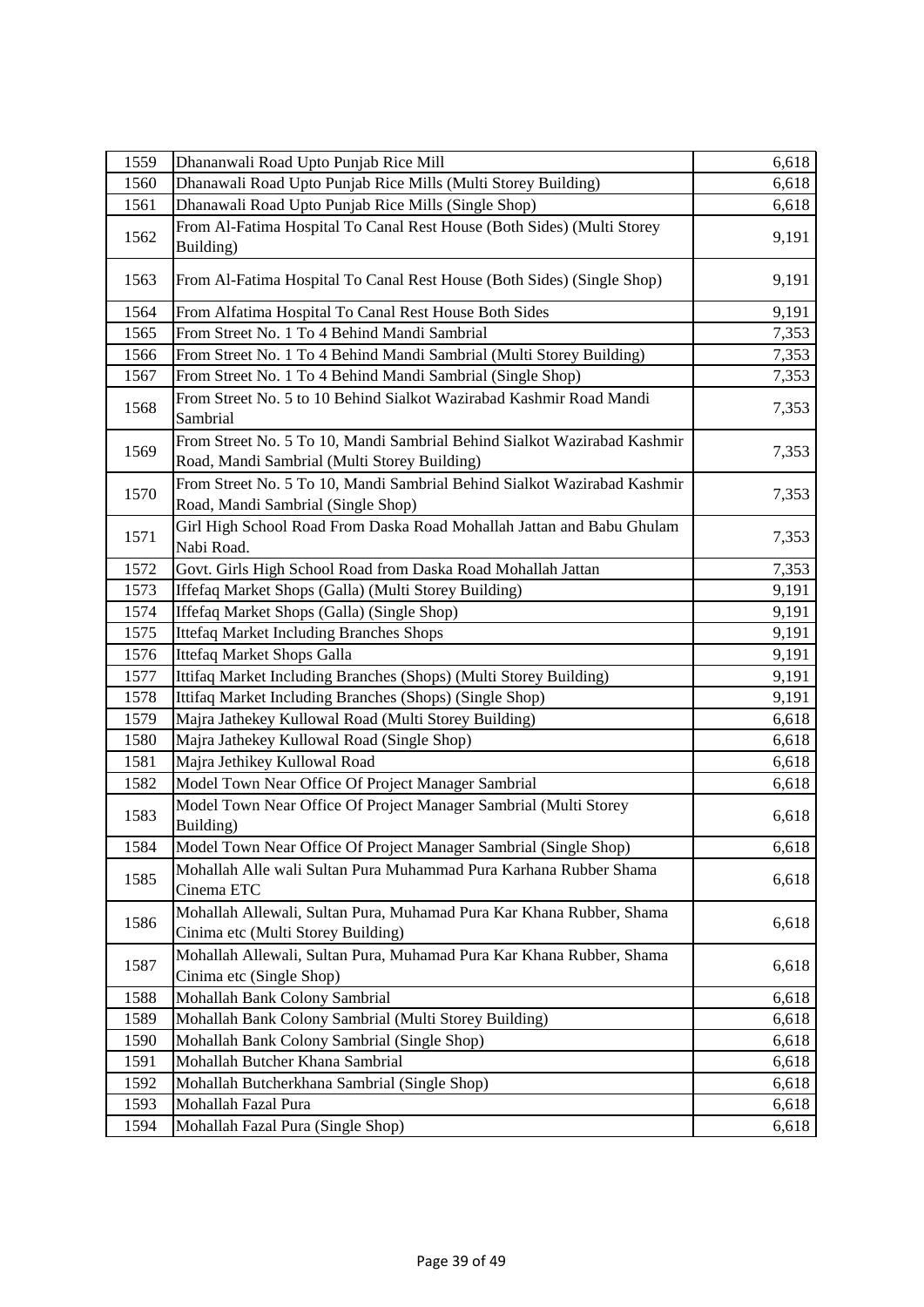| 1595 | Mohallah Haji Pura                                                                                                                       | 6,618 |
|------|------------------------------------------------------------------------------------------------------------------------------------------|-------|
| 1596 | Mohallah Haji Pura (Single Shop)                                                                                                         | 6,618 |
| 1597 | Mohallah Haq Pura/ Naik Pura Sambrial                                                                                                    | 6,618 |
| 1598 | Mohallah Haq Pura/Naik Pura Sambrial (Single Shop)                                                                                       | 6,618 |
| 1599 | Mohallah Islamabad (Both Sides Wazirabad Sialkot Road)                                                                                   | 6,618 |
| 1600 | Mohallah Islamabad (Both Sides Wazirabad Sialkot Road) (Multi Storey<br>Building)                                                        | 6,618 |
| 1601 | Mohallah Islamabad Both Side Wazirabad Sialkot Road                                                                                      | 6,618 |
| 1602 | Mohallah Khairat Pura                                                                                                                    | 6,618 |
| 1603 | Mohallah Khairat Pura (Single Shop)                                                                                                      | 6,618 |
| 1604 | Mohallah Meraj Pura                                                                                                                      | 6,618 |
| 1605 | Mohallah Mirajpura, Sambrial (Single Shop)                                                                                               | 6,618 |
| 1606 | Mohallah Mughal Town Darbar Peer Nadir Shah                                                                                              | 6,618 |
| 1607 | Mohallah Mughal Town, Darbar Peer Nadir Shah (Single Shop)                                                                               | 6,618 |
| 1608 | Mohallah Naw                                                                                                                             | 6,618 |
| 1609 | Mohallah Nawab Pura (Single Shop)                                                                                                        | 6,618 |
| 1610 | Mohallah Near Food Grain and Lopowali Road                                                                                               | 6,618 |
| 1611 | Mohallah Near Food Grains And Lopowali Raod (Single Shop)                                                                                | 6,618 |
| 1612 | Mohallah Noor Pura                                                                                                                       | 6,618 |
| 1613 | Mohallah Noor Pura (Single Shop)                                                                                                         | 6,618 |
| 1614 | Mohallah Rasool Pura Sambrial                                                                                                            | 6,618 |
| 1615 | Mohallah Rasool Pura Sambrial (Single Shop)                                                                                              | 6,618 |
| 1616 | Mohallah Saleem Abad Shah Jamal Shair Abad Sambrial                                                                                      | 6,618 |
| 1617 | Mohallah Saleem Abad, Shah Jamal, Sher Abad Sambrial (Single Shop)                                                                       | 6,618 |
| 1618 | Mohallah Taj Pura Sambrial                                                                                                               | 6,618 |
| 1619 | Mohallah Taj Pura Sambrial (Single Shop)                                                                                                 | 6,618 |
| 1620 | Mohallah Water Works Latif Abad Dar Ul Islam Sambrial                                                                                    | 6,618 |
| 1621 | Mohallah Waterworks, Latifabad, Dar-ul-Slam Sambrial. (Single Shop)                                                                      | 6,618 |
| 1622 | Near Police Station Rest House Grid Station                                                                                              | 6,618 |
| 1623 | Near Police Station, Rest House, Grid Station (Single Shop)                                                                              | 6,618 |
| 1624 | New Civil Hospital Road                                                                                                                  | 6,618 |
| 1625 | New Civil Hospital Road (Single Shop)                                                                                                    | 6,618 |
| 1626 | Old Abadi Town Sambrial (Mohallah Killa Kazian) Daron Garran, Sheikhan,<br>Rajpootan and Jattan, Mughal Pura and Mohallah Committee Ghar | 6,618 |
| 1627 | Old Abadi Town Sambrial (Mohallah Qila Qazian), Darugaran, Sheikhan,<br>Rajputan And Jattan etc) (Single Shop)                           | 6,618 |
| 1628 | Plots Mandi Sambrial                                                                                                                     | 9,191 |
| 1629 | Punjab Rice Mill to Municipal Limits                                                                                                     | 6,618 |
| 1630 | Punjab Rice Mills To Municipal Limits (Single Shop)                                                                                      | 6,618 |
| 1631 | Qazi Atta Colony (Opposite Islamia High School Sambrial) (Single Shop)                                                                   | 6,618 |
| 1632 | Qazi Atta Colony and Ikram Colony (Opposite Islamia High School Sambrial)                                                                | 6,618 |
| 1633 | Residential Plot Mandi Sambrial (Single Shop)                                                                                            | 9,191 |
| 1634 | Sambrial Rural                                                                                                                           | 2,022 |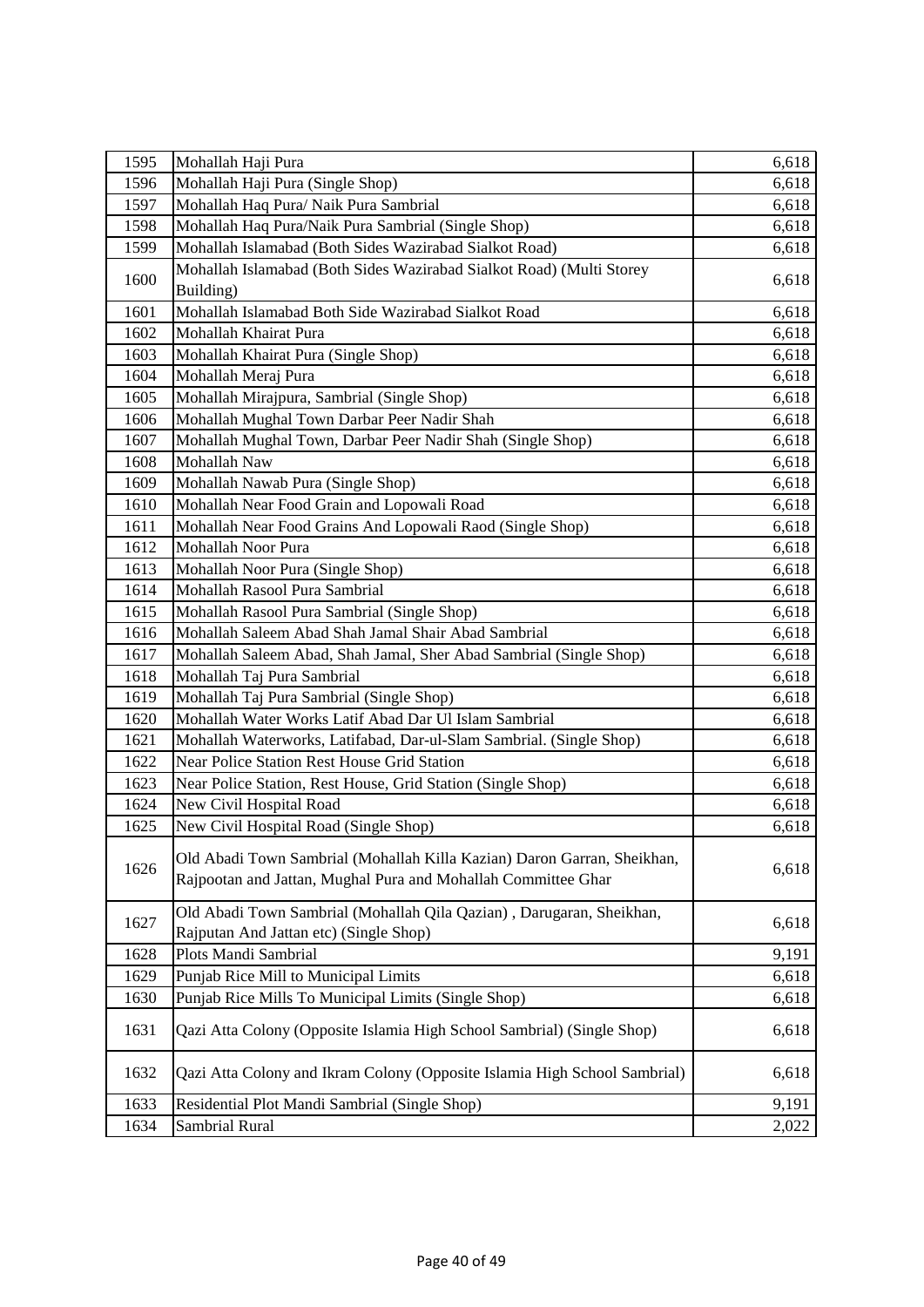| 1635 | Sambrial Rural - Link Road                                                                                                                                        | 2,022  |
|------|-------------------------------------------------------------------------------------------------------------------------------------------------------------------|--------|
| 1636 | Sambrial Rural - Main Road                                                                                                                                        | 2,022  |
| 1637 | Sambrial Rural-Link Road                                                                                                                                          | 2,022  |
| 1638 | Sambrial Rural-Main Road                                                                                                                                          | 2,022  |
| 1639 | Shop Alam Market                                                                                                                                                  | 9,191  |
| 1640 | Shop Both Side Sarwat Market To Sabzi Mandi Sambrial                                                                                                              | 9,191  |
| 1641 | Shop Main Bazar Mandi Sambrial                                                                                                                                    | 23,897 |
| 1642 | Shop Main Bazar Mandi Sambrial (Single Shop)                                                                                                                      | 23,897 |
| 1643 | Shop Old Main Bazar From Sarwat Market Main upto FD Office Telephone<br>Exchange (Old Shops)                                                                      | 9,191  |
| 1644 | Shop Sarwat Market To Al-Fatima Hospital North South Sides Including<br>Katcha Bazar North Mandi Sambrial To Shops And Residence Of Ch.<br>Muzaffar (Single Shop) | 9,191  |
| 1645 | Shop Serwat Market To Al Fatima Hospital North, South Side Including<br>Kacha Bazar North Mandi Sambrail to shops and Residence of Ch. Muzaffar                   | 9,191  |
| 1646 | Shop Street No. 1 including Madina Market and Market/Branches.                                                                                                    | 12,868 |
| 1647 | Shops - Sabzi Mandi To Service Station (Both Sides) (Single Shop)                                                                                                 | 12,868 |
| 1648 | Shops - Sarwar Markete To Sabzi Mandi Sambrial (Both Sides) (Single Shop)                                                                                         | 12,868 |
| 1649 | Shops - Service Station To More Sambrial Including Jathikey Road And<br>Daska Road Upto Railway Pathak (Both Sides) (Single Shop)                                 | 12,868 |
| 1650 | Shops Alam Market (Single Shop)                                                                                                                                   | 12,868 |
| 1651 | Shops All Plaza Market And Barkat Market                                                                                                                          | 12,868 |
| 1652 | Shops All Plaza Market And Barkat Market (Single Shop)                                                                                                            | 12,868 |
| 1653 | Shops Both Sides Sabzi Mandi to Service Station                                                                                                                   | 12,868 |
| 1654 | <b>Shops Moon Market Branches</b>                                                                                                                                 | 12,868 |
| 1655 | Shops Moon Market Branches (Single Shop)                                                                                                                          | 12,868 |
| 1656 | Shops Old Main Bazar From Sawarat Market Main Upto Fd Office, Telephone<br>Exchange (Old Shops) (Single Shop)                                                     | 12,868 |
| 1657 | Shops Service station to More Sambrial including Jethikey road and Daska<br>Road upto Railway Pathik Both Sides                                                   | 12,868 |
| 1658 | Shops Street No. 1 Including Madian Market And Ther Market/Branchs<br>(Single Shop)                                                                               | 12,868 |
| 1659 | Sialkot Wazirabad Road From Dry Port Chowk To Wapda Office Sambrial<br>(Both Sides) (Single Shop)                                                                 | 12,868 |

# **COMMERCIAL - DASKA (NEW IDENTIFIED CASES IN LAST TWO YEARS)**

|               |                                               | <b>Value of</b>     |
|---------------|-----------------------------------------------|---------------------|
| <b>S. No.</b> | Area                                          | <b>Property Per</b> |
|               |                                               | $SqFt.$ (in Rs.)    |
| 1660          | Jando Kay On Main Road                        | 4,465               |
| 1661          | Al-Haram Town Daska On Main Road              | 5,360               |
| 1662          | Apna Gher Near Sabzi Mandi Daska On Main Road | 3.350               |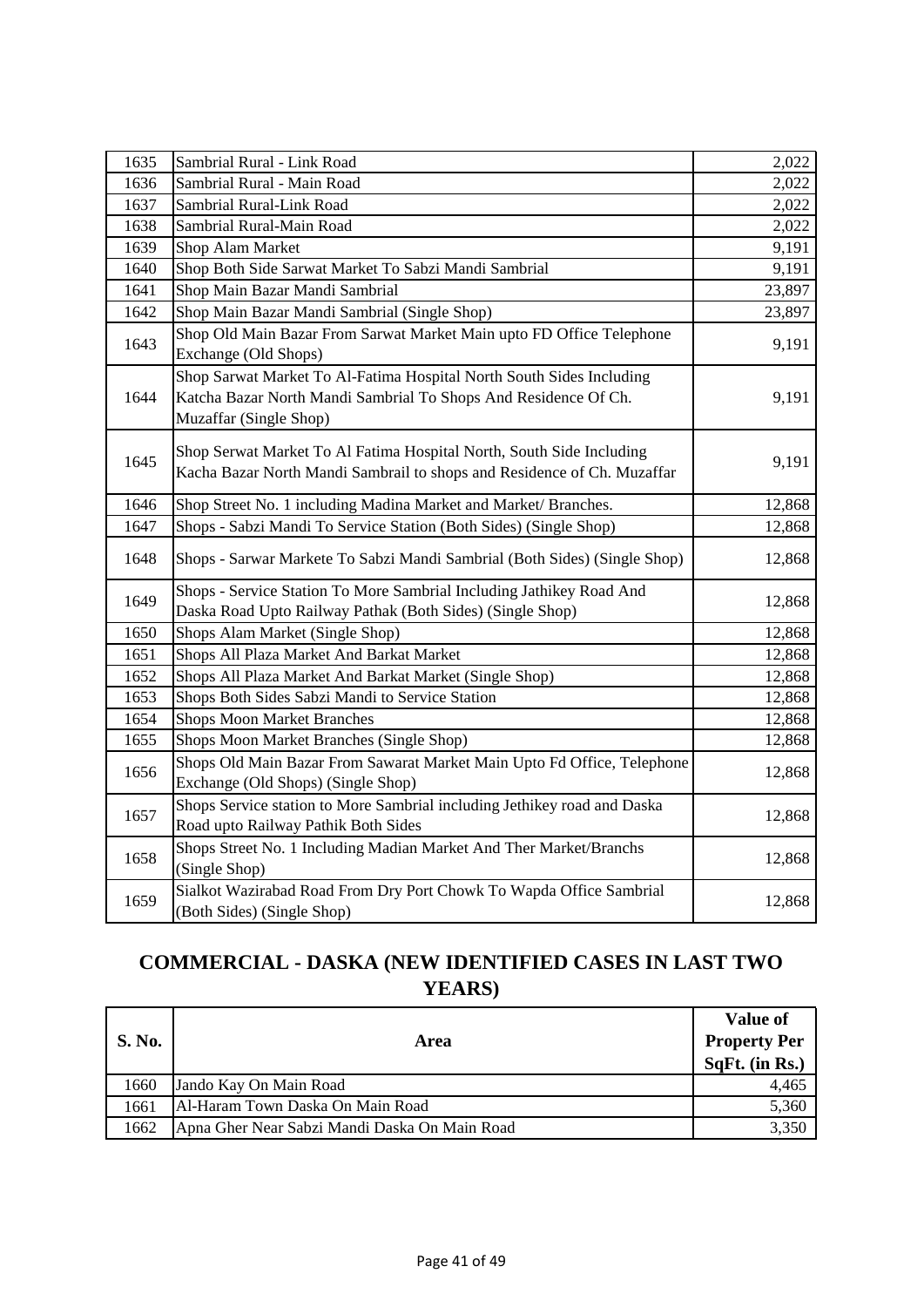| 1663 | Lodhi Town Stadium Rd Daska On Main Road                                                 | 6,700  |
|------|------------------------------------------------------------------------------------------|--------|
| 1664 | Madina City Awami Rd Daska On Main Road                                                  | 3,350  |
| 1665 | Majid Ameer Lodhi Town Stadium Rd Daska On Main Road                                     | 5,360  |
| 1666 | Rasool Town Awami Rd Daska On Main Road                                                  | 3,350  |
| 1667 | Sambrial Rd Daska (Gala Tailianwala to Chungi No. 8) On Main Road                        | 23,450 |
| 1668 | Abadi Family Hospital, Samberial Road (Back Side)                                        | 6,338  |
| 1669 | Abadi Family Hospital, Samberial Road (Front)                                            | 8,844  |
| 1670 | Abdullah Town (Back Side)                                                                | 4,127  |
| 1671 | Abdullah Town, G.T. Road (Front)                                                         | 7,370  |
| 1672 | Adamkay On Main Road                                                                     | 13,114 |
| 1673 | Afshan Road (Back Side)                                                                  | 5,454  |
| 1674 | Afshan Road (Front)                                                                      | 8,844  |
| 1675 | Afzal Cheema Market On Main Road                                                         | 25,795 |
| 1676 | Agency Coca Cola To Pasrur Bye Pass (Back Side)                                          | 5,454  |
| 1677 | Agency Coca Cola To Pasrur Bye Pass (Front)                                              | 8,844  |
| 1678 | Al-Fatah Market On Main Road                                                             | 25,795 |
| 1679 | Al-Nabi Market On Main Road                                                              | 25,795 |
| 1680 | Area Among Circular Road, Bank Road And Wazirabad Road (Back Sides)                      | 12,824 |
| 1681 | Area Among Circular Road, Bank Road And Wazirabad Road (Front On All<br>Sides Main Road) | 18,425 |
| 1682 | Aslam Centre On Main Road                                                                | 18,425 |
| 1683 | Awami Road (Back Side)                                                                   | 2,801  |
| 1684 | Awami Road (Front)                                                                       | 6,633  |
| 1685 | Bank Road (Back Side)                                                                    | 7,960  |
| 1686 | <b>Bank Road (Front)</b>                                                                 | 25,795 |
| 1687 | Bhatti Colony (Back Side)                                                                | 3,980  |
| 1688 | Bhatti Colony (Daska Pasrur Road Front)                                                  | 7,075  |
| 1689 | <b>Bilal Town (Back Side)</b>                                                            | 4,422  |
| 1690 | Bilal Town (Changa Road Front)                                                           | 7,370  |
| 1691 | Bilal Town (Gujranwala Road Front)                                                       | 18,425 |
| 1692 | Brb Canal Road (Back Side)                                                               | 3,685  |
| 1693 | Brb Canal Road (Front)                                                                   | 7,370  |
| 1694 | Circular Road From Civil Hospital Chowk To Purani Chungi No. 8 (Front)                   | 18,425 |
| 1695 | City Town (Back Side)                                                                    | 3,685  |
| 1696 | City Town (Front)                                                                        | 7,370  |
| 1697 | Fawara Chowk To Pasrur Chowk (Back Side)                                                 | 25,735 |
| 1698 | Fawara Chowk To Pasrur Chowk (Front)                                                     | 29,412 |
| 1699 | From Chowk Civil Hospital To Nawaz Sharif Stadium Daska (Both Sides)                     | 20,221 |
| 1700 | From Chowk Civil Hospital To Nawaz Sharif Stadium Daska (Front)                          | 16,544 |
| 1701 | From Chowk Miraj To Masjid Noor On Main Road                                             | 36,850 |
| 1702 | From Chowk Tma Daska To Miraj Chowk, Kutchery Road (Front)                               | 29,412 |
| 1703 | From Chungi No. 8 To Kutchery Chowk, Samberial Road Daska (Back Side)<br>On Main Road    | 7,075  |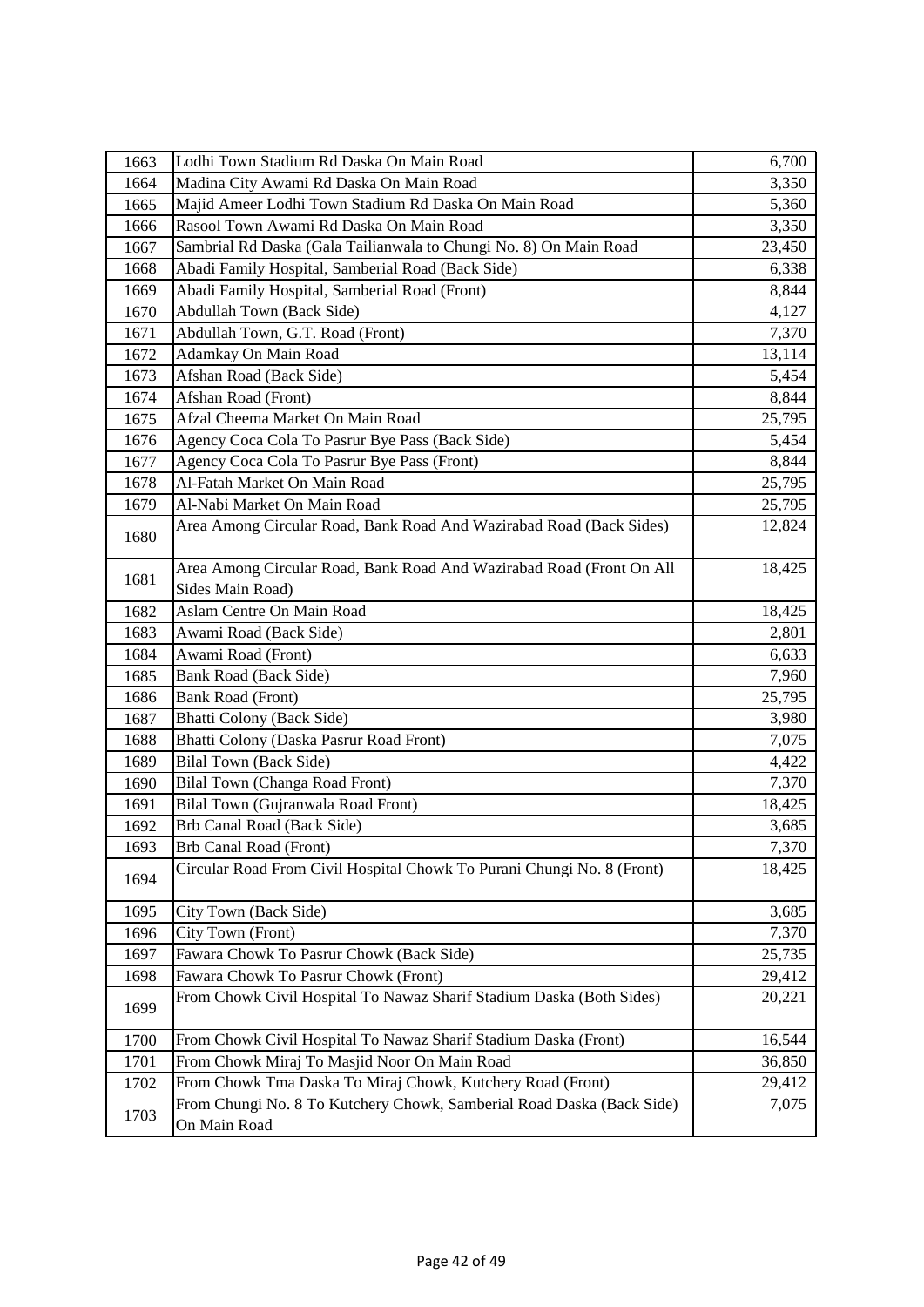| 1704 | From Chungi No. 8 To Kutchery Chowk, Samberial Road Daska (Front)  | 25,795 |
|------|--------------------------------------------------------------------|--------|
| 1705 | From Irrigation Office Pul Neher To Larri Addha, G.T. Road (Front) | 18,425 |
| 1706 | From Kothi Shahnawaz Goraya To Pasrur Bye Pass (Front)             | 12,824 |
| 1707 | From Noor Masjid To Chowk Degree College For Boys (Front)          | 16,214 |
| 1708 | From Pasrur Bye Pass To New Kutcheray Chowk On Main Road           | 6,633  |
| 1709 | From Pasrur Bye Pass To New Kutcheray Chowk (Back Side)            | 3,980  |
| 1710 | From Pul Neher Chowk To Civil Hospital Chowk (Back Side)           | 5,454  |
| 1711 | From Pul Neher Chowk To Civil Hospital Chowk, G.T. Road (Front)    | 18,425 |
| 1712 | Gali Baghwali To Fawara Chowk, College Road (Front)                | 25,795 |
| 1713 | Gali Tarwali On Main Road                                          | 36,850 |
| 1714 | Galla Shahidan On Main Road                                        | 8,844  |
| 1715 | Galla Wapda Office & Galla Zohrah Hospital Wala On Main Road       | 5,454  |
| 1716 | Gulistan Colony (Back Side)                                        | 1,916  |
| 1717 | Gulistan Colony, College Road (Front)                              | 31,250 |
| 1718 | Gulistan Colony, Main Galas (Front)                                | 3,980  |
| 1719 | Gulistan Villas On Main Road                                       | 5,454  |
| 1720 | Hamid Colony (Back Side)                                           | 3,685  |
| 1721 | Hamid Colony (Front)                                               | 6,633  |
| 1722 | Hassan Town (Back Side)                                            | 10,318 |
| 1723 | Inam Colony (Back Side)                                            | 3,685  |
| 1724 | Inam Colony, Circular Road (Front)                                 | 8,844  |
| 1725 | Khalid Meher Market On Main Road                                   | 18,425 |
| 1726 | Khalid Town (Back Side)                                            | 4,127  |
| 1727 | Khalid Town, Jandu Road (Front)                                    | 7,370  |
| 1728 | Khan Town (Back Side)                                              | 3,685  |
| 1729 | Khan Town (Front)                                                  | 6,338  |
| 1730 | Kot Daska On Main Road                                             | 1,951  |
| 1731 | Lodhay Road/Sohawa Bazar On Main Road                              | 9,139  |
| 1732 | Machli Bazar On Main Road                                          | 45,694 |
| 1733 | Main Bazar Daska On Main Road                                      | 45,694 |
| 1734 | Main Bazar Daska Kalan (Shops) On Main Road                        | 12,676 |
| 1735 | Mandran Wala On Main Road                                          | 1,517  |
| 1736 | Marri Mohallah On Main Road                                        | 5,454  |
| 1737 | Mehar Town (Back Side)                                             | 4,422  |
| 1738 | Mehar Town (Front)                                                 | 7,370  |
| 1739 | Mehmood Town (Back Side)                                           | 2,801  |
| 1740 | Mehmood Town (Sabzi Mandi Road Front)                              | 6,633  |
| 1741 | Model Town Road (Front)                                            | 12,824 |
| 1742 | Mohalla Gaga (Back Side)                                           | 3,685  |
| 1743 | Mohalla Gaga, Daska Sialkot Road (Front)                           | 8,844  |
| 1744 | Mohallah Arayan, Haji Fazal (Back Side)                            | 10,318 |
| 1745 | Mohallah Baghwala (Back Side)                                      | 3,980  |
| 1746 | Mohallah Baghwala, College Road (Front)                            | 14,298 |
| 1747 | Mohallah Barkat Town (Back Side)                                   | 3,980  |
| 1748 | Mohallah Barkat Town Gala Degree College On Main Road              | 3,980  |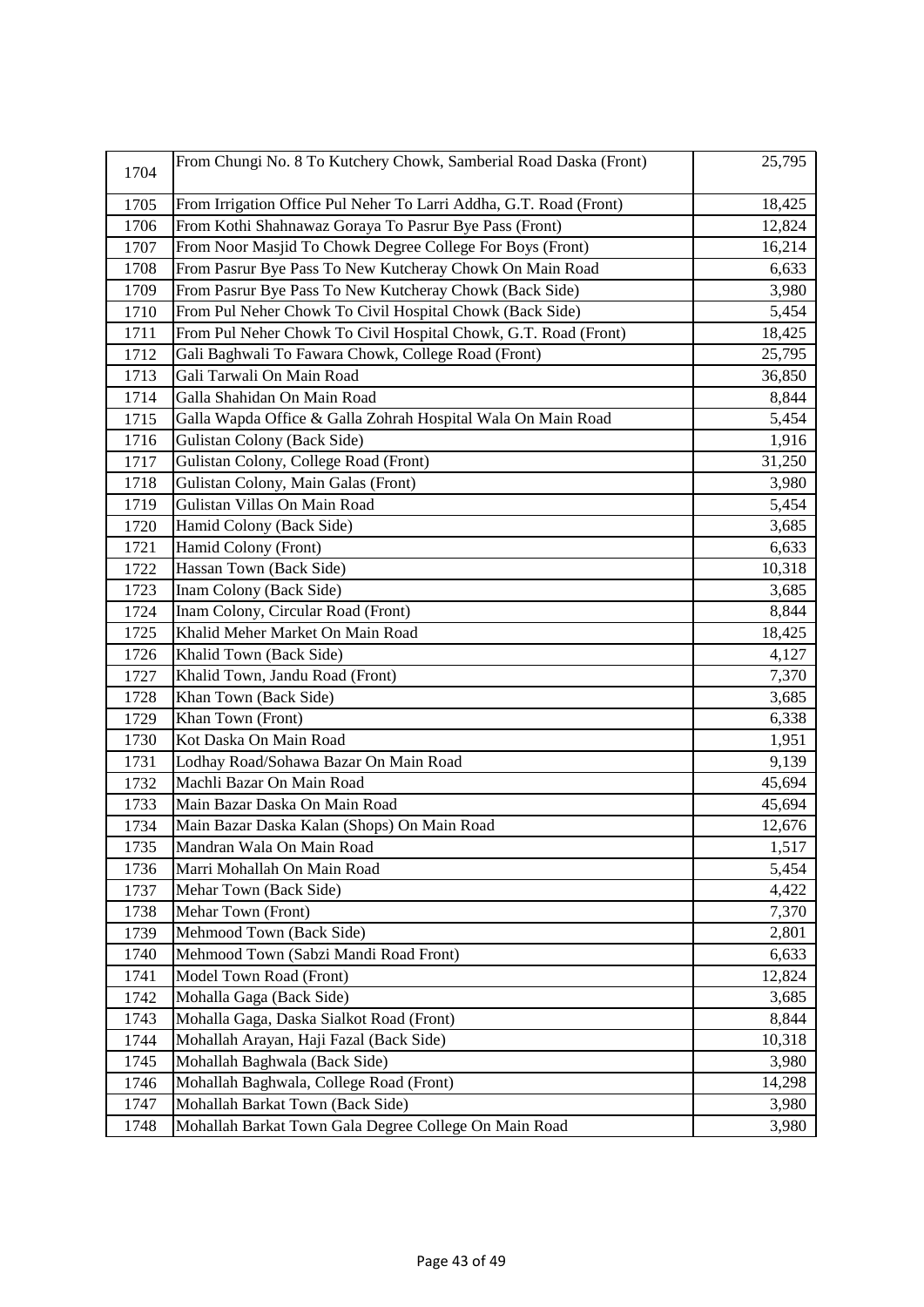| 1749 | Mohallah Bijli Ghar Bye Pass Road (Back Side)                           | 3,405  |
|------|-------------------------------------------------------------------------|--------|
| 1750 | Mohallah Bijli Ghar Bye Pass Road (Front)                               | 5,454  |
| 1751 | Mohallah Bunwala (Back Side)                                            | 5,454  |
| 1752 | Mohallah Bunwala (Front)                                                | 7,370  |
| 1753 | Mohallah Chah Kakewala (Back Side)                                      | 10,318 |
| 1754 | Mohallah Chah Mangu Wala On Main Road                                   | 8,844  |
| 1755 | Mohallah Civil Line On Main Road                                        | 8,844  |
| 1756 | Mohallah Darbar Abdul Ghani (Back Side)                                 | 8,844  |
| 1757 | Mohallah Fateh Colony, G.T. Road (Front)                                | 18,425 |
| 1758 | Mohallah Gulshan Colony On Main Road                                    | 3,685  |
| 1759 | Mohallah Habib Pura On Main Road                                        | 5,454  |
| 1760 | Mohallah Haji Pura (Back Side)                                          | 7,960  |
| 1761 | Mohallah Haji Pura, Circular Road (Front)                               | 12,824 |
| 1762 | Mohallah Haq Pura On Main Road                                          | 5,454  |
| 1763 | Mohallah Islam Abad (Back Side)                                         | 3,980  |
| 1764 | Mohallah Islam Abad, Main Samberial Road On Main Road                   | 8,844  |
| 1765 | Mohallah Islam Pura (Back Side)                                         | 3,685  |
|      | Mohallah Islam Pura From Pasrur Chowk To Kothi Shahnawaz Goraya (Front) | 18,425 |
| 1766 |                                                                         |        |
| 1767 | Mohallah Kumharan (Back Side)                                           | 8,844  |
| 1768 | Mohallah Manzoor Pura (Back Side)                                       | 10,318 |
| 1769 | Mohallah Masjid Dayar-e-Madina On Main Road                             | 8,844  |
| 1770 | Mohallah Masjid Nawab Din (Back Side)                                   | 8,844  |
| 1771 | Mohallah Masjid Wahab (Back Side)                                       | 8,844  |
| 1772 | Mohallah Masjid Zubaidah (Back Side)                                    | 8,844  |
| 1773 | Mohallah Mission Compound On Main Road                                  | 5,454  |
| 1774 | Mohallah Mughal Pura On Main Road                                       | 5,601  |
| 1775 | Mohallah Muhammad Pura (Back Side)                                      | 7,960  |
| 1776 | Mohallah Noor Masjid On Main Road                                       | 10,318 |
| 1777 | Mohallah Pura Committee Ghar On Main Road                               | 25,795 |
| 1778 | Mohallah Raiwala (Front)                                                | 8,844  |
| 1779 | Mohallah Rajpootan On Main Road                                         | 8,844  |
| 1780 | Mohallah Ranraizan On Main Road                                         | 10,318 |
| 1781 | Mohallah Rehman Pura On Main Road                                       | 25,795 |
| 1782 | Mohallah Rehman Pura (Back Side)                                        | 3,685  |
| 1783 | Mohallah Rehman Pura (Front)                                            | 6,338  |
| 1784 | Mohallah Rehmat Pura (Back)                                             | 2,948  |
| 1785 | Mohallah Rehmat Pura (Front)                                            | 3,538  |
| 1786 | Mohallah Shah Sharif (Back Side)                                        | 5,454  |
| 1787 | Mohallah Shah Sharif (Front)                                            | 8,844  |
| 1788 | Mohallah Shahab Pura Eastern Side (Back Side)                           | 6,338  |
| 1789 | Mohallah Shahab Pura Eastern Side (Circular Road Front)                 | 12,824 |
| 1790 | Mohallah Shahab Pura Western Side (Back Side)                           | 1,916  |
| 1791 | Mohallah Shahab Pura Western Side, Circular Road (Front)                | 12,824 |
| 1792 | Mohallah Shaikhanwla (Back Side)                                        | 3,685  |
| 1793 | Mohallah Shaikhanwla (Front)                                            | 8,844  |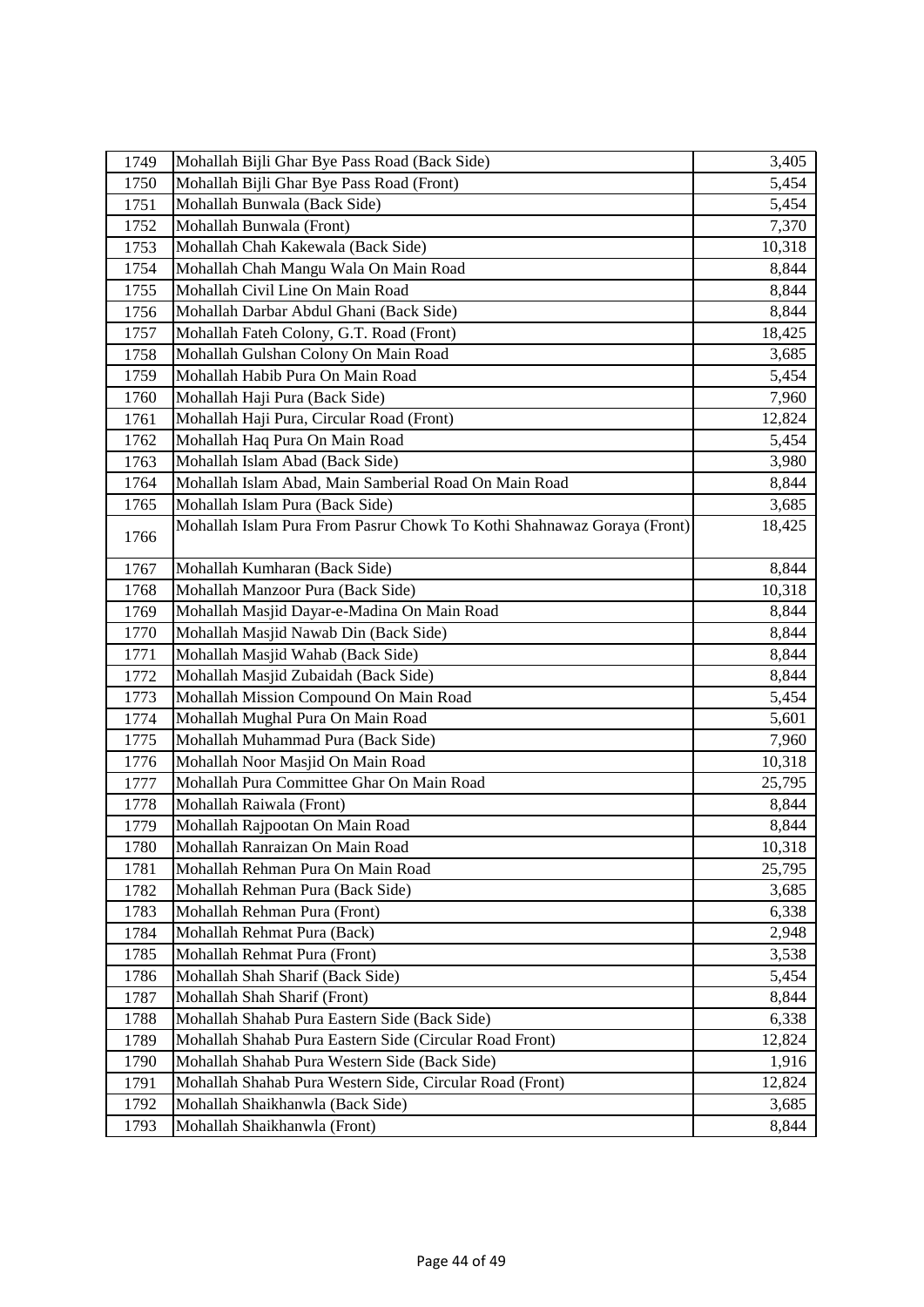| 1794         | Mohallah Thathiaran (Back Side)                                                                                                      | 10,318          |
|--------------|--------------------------------------------------------------------------------------------------------------------------------------|-----------------|
| 1795         | Mohallah Tootianwala, Afshan Road (Back Side)                                                                                        | 5,454           |
| 1796         | Mohallah Tootianwala, Afshan Road (Front)                                                                                            | 8,844           |
| 1797         | Mohallah Younas Abad (Back Side)                                                                                                     | 3,685           |
| 1798         | Mohallah Younas Abad, Daska Sialkot Road (Front)                                                                                     | 8,844           |
| 1799         | Mohallah Younas Abad, Pasrur Bye Pass Road (Front)                                                                                   | 7,370           |
| 1800         | Moranwali Kothi Road (Front)                                                                                                         | 8,844           |
| 1801         | Nai Abadi Sohawa (Back Side)                                                                                                         | 3,243           |
| 1802         | Nazir Abad Colony Back Side Khawaja Petrol Pump On Main Road                                                                         | 3,685           |
| 1803         | Nazir Abad Colony Near Cheema Hospital Daska (Back Side)                                                                             | 4,422           |
| 1804         | Nazir Abad Colony Near Cheema Hospital Daska (Gujranwala Road Front)                                                                 | 18,425          |
| 1805         | Nazir Abad Colony Near Cheema Hospital Daska (Jandu Road Front)                                                                      | 7,370           |
| 1806         | Nazir Abad Colony Near Cheema Hospital Daska (Wazir Abad Road Front)                                                                 | 12,824          |
| 1807         | New Kutchery Compound, BRB Canal Road (Back Side)                                                                                    | 3,685           |
| 1808         | New Kutchery Compound, BRB Canal Road (Front)                                                                                        | 8,844           |
| 1809         | New Model Town (Back Side)                                                                                                           | 4,422           |
| 1810         | New Model Town (Front)                                                                                                               | 7,370           |
| 1811         | Nisbat Road (Back Side)                                                                                                              | 7,370           |
| 1812         | Nisbat Road (Front)                                                                                                                  | 18,425          |
| 1813         | Old Chungi No. 8, Property Among Circular Road, Mandranwala Road And<br>Samberial Road (Area Covering Old Chungi No. 8) On Main Road | 12,824          |
| 1814         | Other Unnamed Market On Main Road                                                                                                    | 19,162          |
| 1815         | Pasrur Chowk To Agency Coca Cola (Front)                                                                                             |                 |
|              |                                                                                                                                      |                 |
|              | Qamar Plaza On Main Road                                                                                                             | 18,425          |
| 1816         |                                                                                                                                      | 32,428<br>3,685 |
| 1817<br>1818 | Qazi Town On Main Road                                                                                                               |                 |
| 1819         | Rabnawaz Colony (Back Side)                                                                                                          | 3,243           |
| 1820         | Rabnawaz Colony, G.T. Road (Front)<br>Ramzan Town On Main Road                                                                       | 18,425<br>7,370 |
| 1821         | Ranjhai On Main Road                                                                                                                 | 5,515           |
| 1822         | Reham Colony (Back Side)                                                                                                             | 4,422           |
| 1823         | Reham Colony, G.T. Road (Front)                                                                                                      | 18,425          |
| 1824         | Royal Shopping Centre Daska On Main Road                                                                                             | 20,636          |
| 1825         | Sabzi Mandi On Main Road                                                                                                             | 12,824          |
| 1826         | Sahi Colony (Back Side)                                                                                                              | 2,801           |
| 1827         | Sahi Colony (Front)                                                                                                                  | 3,980           |
| 1828         | Sarafa Market On Main Road                                                                                                           | 39,798          |
| 1829         | Sarhand Colony On Main Road                                                                                                          | 3,685           |
| 1830         | Shafique Town (Awami Road Front) On Main Road                                                                                        | 6,338           |
| 1831         | Shafique Town (Back Side)                                                                                                            | 2,801           |
| 1832         | Siddique Colony On Main Road                                                                                                         | 4,422           |
| 1833         | Sobedar Bazar On Main Road                                                                                                           | 45,694          |
| 1834         | Talha Market On Main Road                                                                                                            | 12,971          |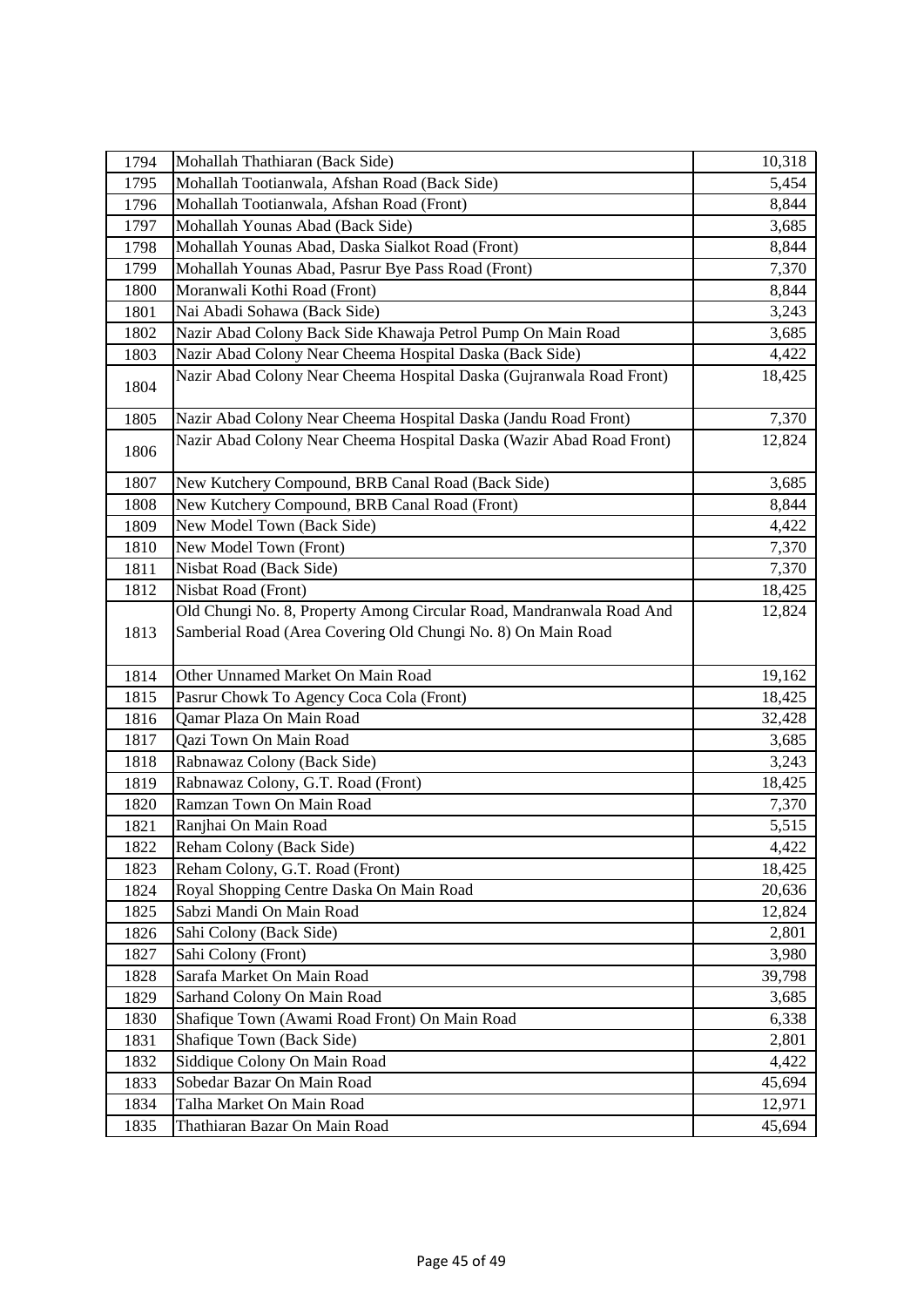| 1836 | Touseef Market On Main Road                            | 25,795 |
|------|--------------------------------------------------------|--------|
| 1837 | Wadala Road (Front)                                    | 7,960  |
| 1838 | Warriach Town (Back Side)                              | 3,390  |
| 1839 | Warriach Town (Front)                                  | 3,685  |
| 1840 | Wazir Abad Road (Back Side)                            | 5,454  |
| 1841 | Wazir Abad Road (Front)                                | 18,425 |
| 1842 | Kot Daska-Main Road On Main Road                       | 4,412  |
| 1843 | Aadah On Main Road                                     | 5,515  |
| 1844 | Aadah - On Main Road On Main Road                      | 5,515  |
| 1845 | Amoutrah On Main Road                                  | 7,353  |
| 1846 | Amoutrah - On Link Road On Main Road                   | 5,515  |
| 1847 | Bhilo Mahar On Main Road                               | 5,515  |
| 1848 | Ghuanki On Main Road                                   | 5,515  |
| 1849 | Ghuanki - On Main Road On Main Road                    | 5,515  |
| 1850 | Kot Chaddoo On Main Road                               | 5,515  |
| 1851 | Kot Chaddoo - On Main Road On Main Road                | 5,515  |
| 1852 | Abadi Baig Chak (Back Side)                            | 3,980  |
| 1853 | Abadi Baig Chak (Front)                                | 5,454  |
| 1854 | Abadi Bhano Pindi (Back Side)                          | 3,980  |
| 1855 | Abadi Bhano Pindi (Front)                              | 5,454  |
| 1856 | Abadi Bhanoke (Back Side)                              | 3,980  |
| 1857 | Abadi Bhanoke (Front)                                  | 5,454  |
| 1858 | Abadi Rao Sahmus-ul-Haq (Back Side)                    | 4,717  |
| 1859 | Abadi Rao Sahmus-ul-Haq (Front)                        | 5,454  |
| 1860 | Abadi Wajid Abad (Back Side)                           | 3,980  |
| 1861 | Abadi Wajid Abad (Front)                               | 5,454  |
| 1862 | Alkhairia Colony (Back Side)                           | 4,717  |
| 1863 | Alkhairia Colony (Front)                               | 5,454  |
| 1864 | Galla Mandi (Back Side)                                | 5,454  |
| 1865 | Galla Mandi (Front)                                    | 7,370  |
| 1866 | Main Bazar Jamke Cheema                                | 18,425 |
| 1867 | Mohallah Bhallowali (Back Side)                        | 4,717  |
| 1868 | Mohallah Bhallowali (Front)                            | 5,454  |
| 1869 | Mohallah Committee Ghar/Mohallah Darzian (Back Side)   | 4,717  |
| 1870 | Mohallah Committee Ghar/Mohallah Darzian (Front)       | 5,454  |
| 1871 | Mohallah Exchange Wala / Hafiz Liaqat Wala (Back Side) | 4,717  |
| 1872 | Mohallah Exchange Wala / Hafiz Liaqat Wala (Front)     | 5,454  |
| 1873 | Mohallah Habib Bank Wala (Back Side)                   | 4,717  |
| 1874 | Mohallah Habib Bank Wala (Front)                       | 5,454  |
| 1875 | Mohallah Haji Faqir Hussain Wala (Back Side)           | 5,454  |
| 1876 | Mohallah Haji Faqir Hussain Wala (Front)               | 7,370  |
| 1877 | Mohallah Jamal Pura (Back Side)                        | 3,980  |
| 1878 | Mohallah Jamal Pura (Front)                            | 5,454  |
| 1879 | Mohallah Kashmirian (Back Side)                        | 4,717  |
| 1880 | Mohallah Kashmirian (Front)                            | 5,454  |
| 1881 | Mohallah Kumharan (Front)                              | 5,454  |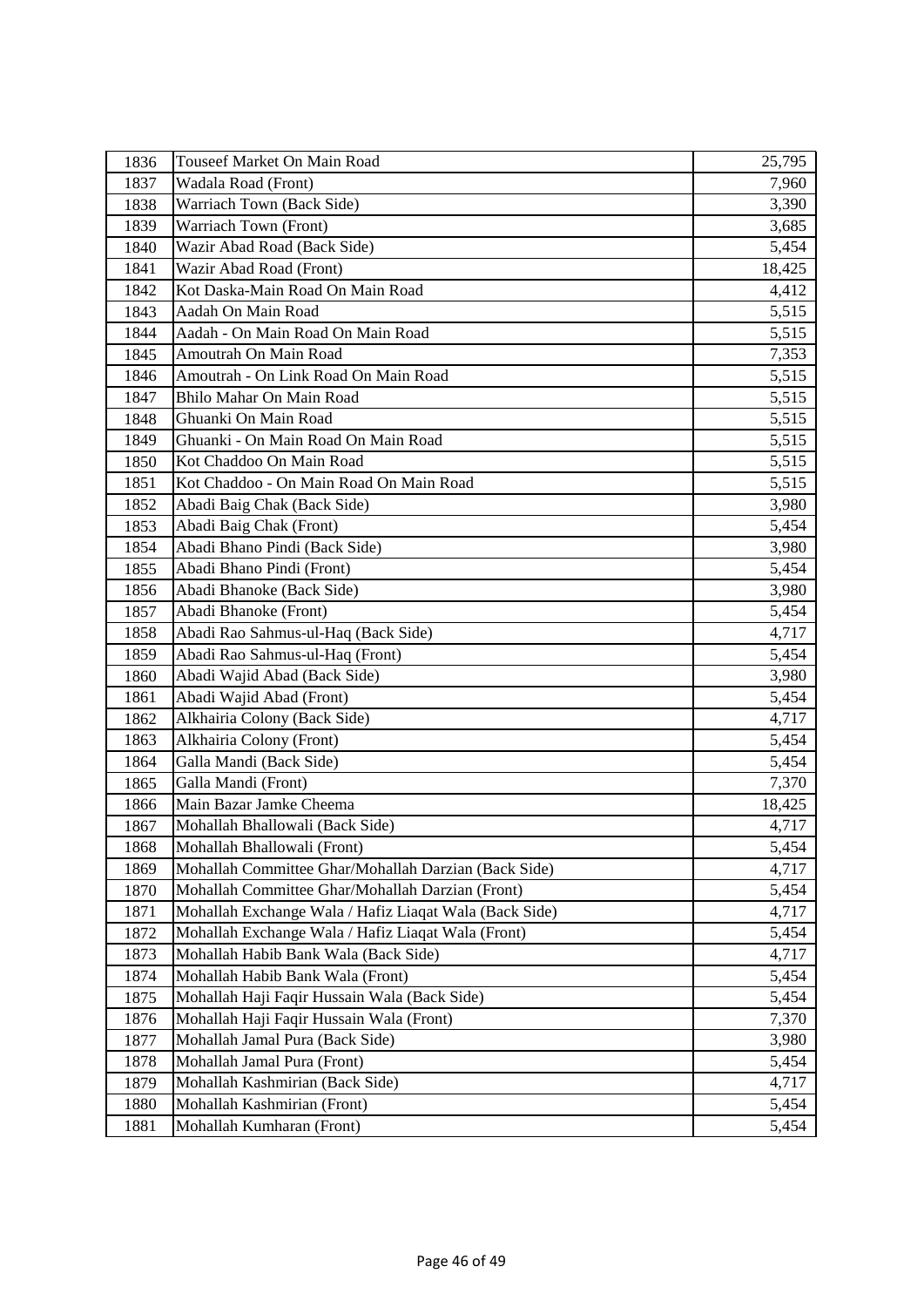| 1882 | Mohallah Mashooq Wala (Backside)                                          | 5,454  |
|------|---------------------------------------------------------------------------|--------|
| 1883 | Mohallah Mashooq Wala (Front)                                             | 7,370  |
| 1884 | Mohallah Mission School Wala (Back Side)                                  | 5,454  |
| 1885 | Mohallah Mission School Wala (Front)                                      | 7,370  |
| 1886 | Mohallah Rao Javaid Wala (Back Side)                                      | 3,980  |
| 1887 | Mohallah Rao Javaid Wala (Front)                                          | 5,454  |
| 1888 | Mohallah Schoolwala (Back Side)                                           | 4,717  |
| 1889 | Mohallah Schoolwala (Front)                                               | 5,454  |
| 1890 | Mohallah Shahid Kamal (Back Side)                                         | 4,717  |
| 1891 | Mohallah Shahid Kamal (Front)                                             | 5,454  |
| 1892 | Mohallah Tariq Nawaz Butt (Back Side)                                     | 4,717  |
| 1893 | Mohallah Tariq Nawaz Butt (Front)                                         | 5,454  |
| 1894 | Mohallah Zohrah Nasim Qureshi Wala (Back Side)                            | 4,717  |
| 1895 | Mohallah Zohrah Nasim Qureshi Wala (Front)                                | 5,454  |
| 1896 | Kotli Kewal Ram - On Main Road                                            | 1,800  |
| 1897 | Mianwali - On Main Road On Main Road                                      | 3,676  |
| 1898 | Noshera - On Main Road On Main Road                                       | 3,676  |
| 1899 | Satrah - On Main Road On Main Road                                        | 3,676  |
| 1900 | Siranwali - On Main Road On Main Road                                     | 3,676  |
| 1901 | Wadala Sandhuwan On Main Road                                             | 2,206  |
| 1902 | Wadala Sandhuwan - On Link Road                                           | 1,838  |
| 1903 | Green Valley Link Kacha Jamke Rd Daska On Main Road                       | 3,350  |
| 1904 | From Noor Masjid To Chowk Shahab Pura, Jamke Road (Front) On Main<br>Road | 12,676 |
| 1905 | Mohallah Shahab Pura Eastern Side (Jamke Road Front) On Main Road         | 12,824 |
| 1906 | Mohallah Shahab Pura Western Side, Jamke Road On Main Road                | 7,960  |
| 1907 | Jamkey Cheema-Link Road                                                   | 1,800  |
| 1908 | Adamkay On Main Road                                                      | 1,975  |
| 1909 | Ranjhai On Main Road                                                      | 2,219  |
| 1910 | Aadah On Main Road                                                        | 2,219  |
| 1911 | Aalo Mahar On Main Road                                                   | 2,219  |
| 1912 | Bhilo Mahar On Main Road                                                  | 2,219  |
| 1913 | Ghuanki On Main Road                                                      | 1,975  |
| 1914 | Kot Chaddoo On Main Road                                                  | 1,853  |
| 1915 | Siranwali On Main Road                                                    | 1,587  |
| 1916 | Jamkey Cheema-Main Road On Main Road                                      | 1,676  |

# **COMMERCIAL - PASRUR (NEW IDENTIFIED CASES IN LAST TWO YEARS)**

| <b>S. No.</b> | Area                                 | <b>Value of</b><br><b>Property Per</b><br>SqFt. (in Rs.) |
|---------------|--------------------------------------|----------------------------------------------------------|
| 1917          | Housing Colony Badshah Twon chawinda | 5,515                                                    |
| 1918          | Housing Colony Garden Town chawinda  | 5,147                                                    |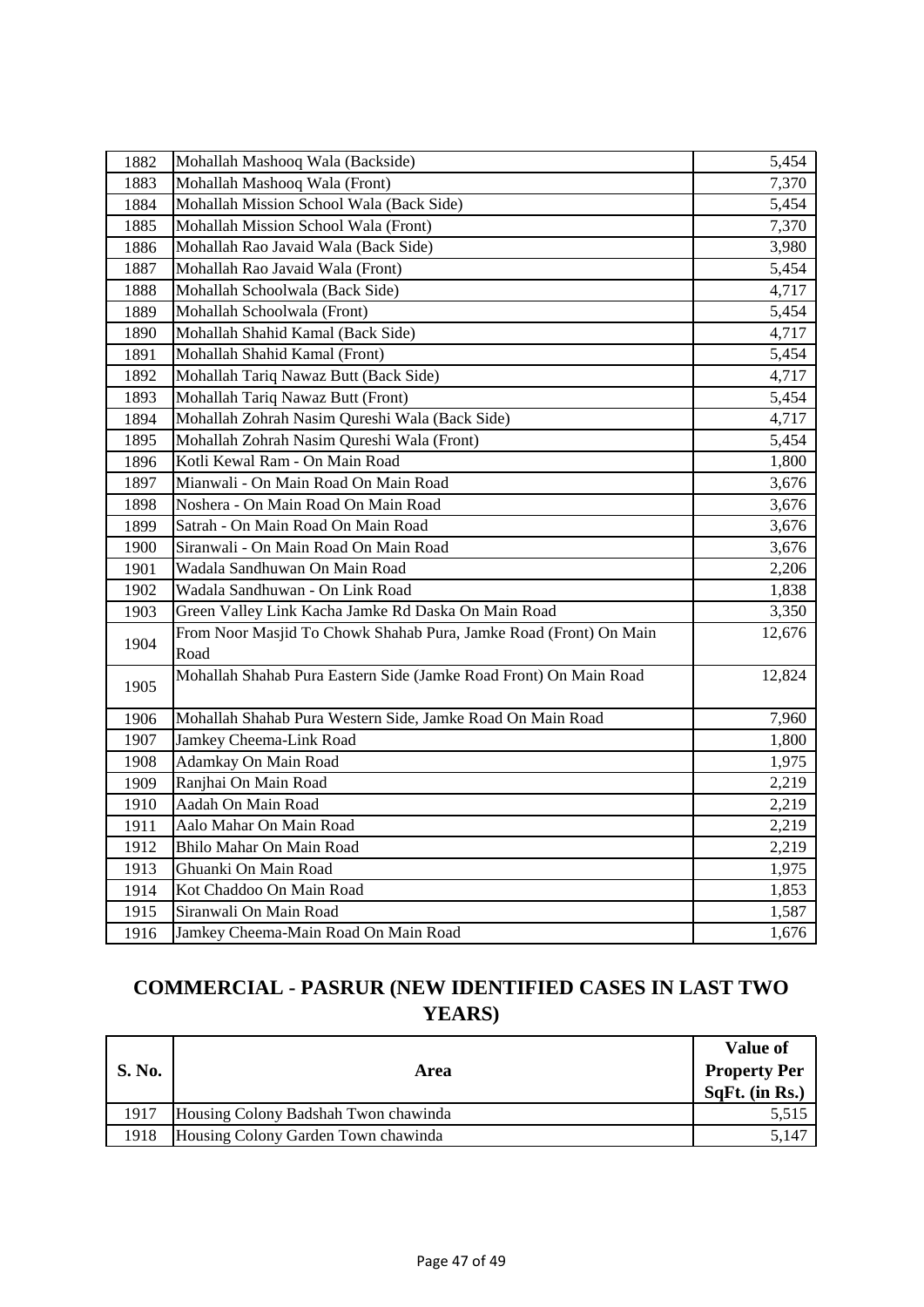| 1919 | Modal Town chawinda                      | 5,147  |
|------|------------------------------------------|--------|
| 1920 | Adda Chawinda                            | 5,515  |
| 1921 | Badiana To Chawinda Road                 | 4,600  |
| 1922 | Chawinda                                 | 4,596  |
| 1923 | Chawinda To Pasrur Road                  | 5,147  |
| 1924 | Chawinda To Phalora Road                 | 5,147  |
| 1925 | Chawinda To Zafarwal Road                | 5,147  |
| 1926 | Alkara                                   | 2,754  |
| 1927 | Alkara Phatik To Alkara Road             | 10,328 |
| 1928 | Baughat                                  | 2,206  |
| 1929 | Bhuraikey                                | 4,131  |
| 1930 | Chand Road                               | 10,328 |
| 1931 | Chicher Wali Gujranwala Road             | 4,779  |
| 1932 | Cinema Road                              | 10,328 |
| 1933 | Circular Road                            | 10,328 |
| 1934 | Daska Mor To Sialkot Chowk               | 11,266 |
| 1935 | Daska Road                               | 11,029 |
| 1936 | Doburji Kakay Zian                       | 5,508  |
| 1937 | Gadown Road                              | 10,328 |
| 1938 | Ghalla Mandi Road                        | 10,328 |
| 1939 | Ghalla Mandi To Chawinda Road            | 10,328 |
| 1940 | Ghalla Mandi To Station Road             | 10,328 |
| 1941 | <b>Hospital Road</b>                     | 7,353  |
| 1942 | Khichian Bhattian                        | 2,754  |
| 1943 | Kutchery Road                            | 12,868 |
| 1944 | Kutchery Road To Municipal Committee     | 11,765 |
| 1945 | Lorry Adda To Sabzi Mandi Pasrur         | 11,765 |
| 1946 | Main Bazaar                              | 11,765 |
| 1947 | Mall Lalu                                | 4,779  |
| 1948 | Malo Patial                              | 3,309  |
| 1949 | Namay Shah Road                          | 10,328 |
| 1950 | Nanglian                                 | 4,131  |
| 1951 | Narowal Road                             | 10,328 |
| 1952 | Nawaz Sharif Road                        | 10,328 |
| 1953 | Pasrur                                   | 5,508  |
| 1954 | Pati Dohatta                             | 3,309  |
| 1955 | Purana Adda To Mandi Road                | 10,328 |
| 1956 | Saad Ullah Pur                           | 5,508  |
| 1957 | Shah Malook Road                         | 10,328 |
| 1958 | Shahzada Road / Shahzada Pathak          | 10,328 |
| 1959 | <b>Sitrah Road</b>                       | 8,088  |
| 1960 | Sraye Bhai Karam Singh                   | 5,508  |
| 1961 | Sunianrian                               | 6,885  |
| 1962 | Gulberg Green Town Housing Socity Alkara | 5,508  |
| 1963 | New City Housing Scheme Nangal Ram chand | 5,508  |
| 1964 | Rahim Garden Narowal Road Pasrur         | 5,007  |